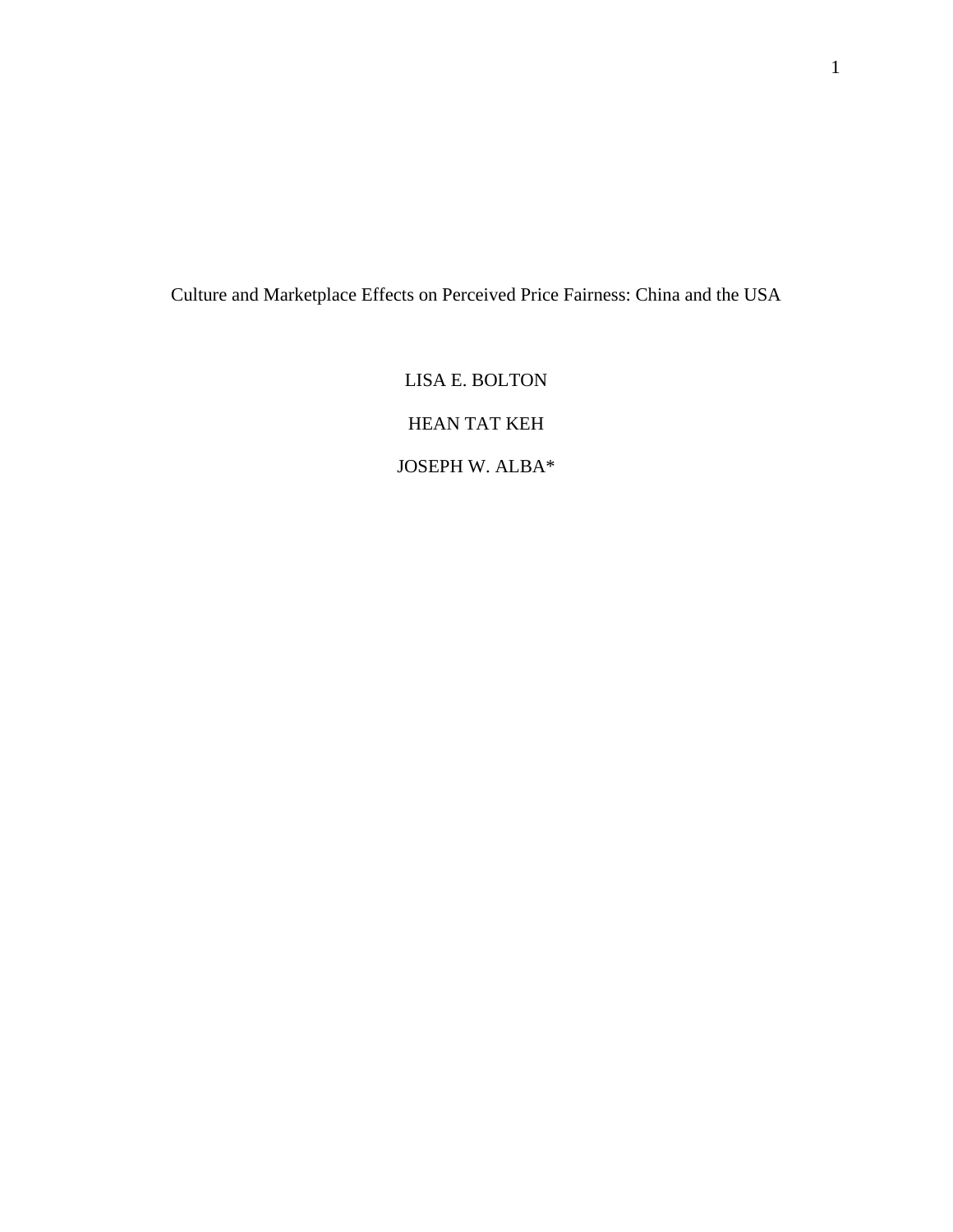\* Lisa E. Bolton is assistant professor of marketing, The Wharton School, University of Pennsylvania (boltonl@wharton.upenn.edu). Hean Tat Keh is associate professor of marketing, Guanghua School of Management, Peking University (htkeh@gsm.pku.edu.cn). Joseph W. Alba is distinguished professor of marketing, Warrington College of Business, University of Florida (joe.alba@cba.ufl.edu). The authors gratefully acknowledge funding support from the Guanghua-Wharton Joint Research Initiative on Firms and Markets in China. Correspondence: Lisa E. Bolton, Assistant Professor of Marketing, The Wharton School, University of Pennsylvania, 3730 Walnut St. JMHH 700, Philadelphia PA 19104-6340.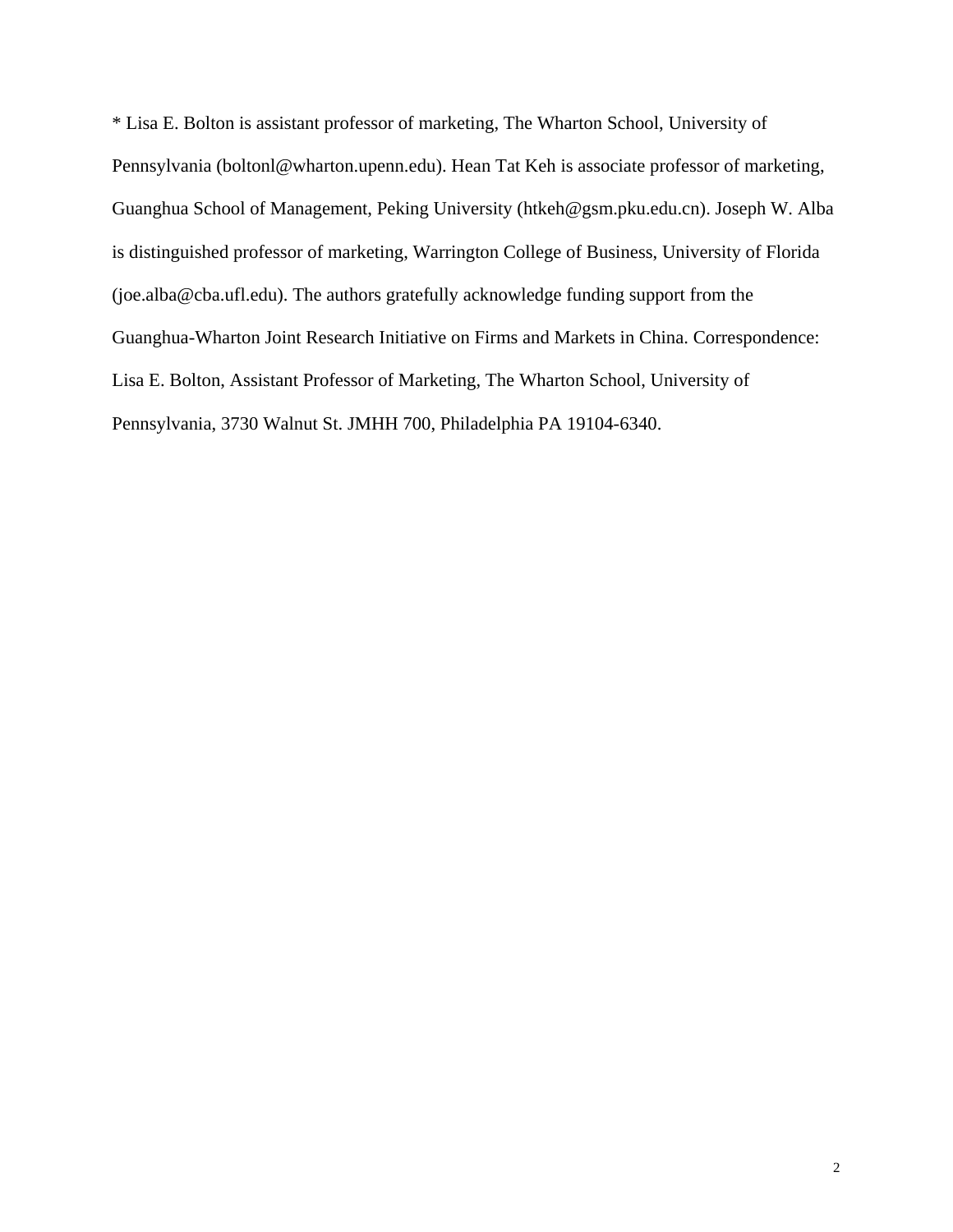Perceived price fairness was examined in China and the United States as a function of their unique and shared cultural and marketplace characteristics. When comparing prices paid by another customer for the same good, Chinese consumers were more sensitive to their relationship with the referent (friend versus stranger) and to the nature of the vendor-customer relationship (loyal versus first-time buyer). These results, attributed to collectivist (individualist) cultural characteristics of Chinese (American) consumers that orient Chinese consumers toward the ingroup, were supported by experimental manipulation of interdependent (independent) selfconstrual. Various transaction factors were shown to mitigate unfairness reactions to acrosscustomer price comparisons in similar ways across cultures, except when the transaction factor was marketplace-specific (e.g., price-setting via negotiation). Moreover, fairness reactions to across-vendor price differences were similar across cultures, especially for those consumers familiar with a highly competitive urban marketplace. Thus, perceptions of price fairness can both diverge and converge across cultures in a predictable manner as a function of cultural and marketplace characteristics.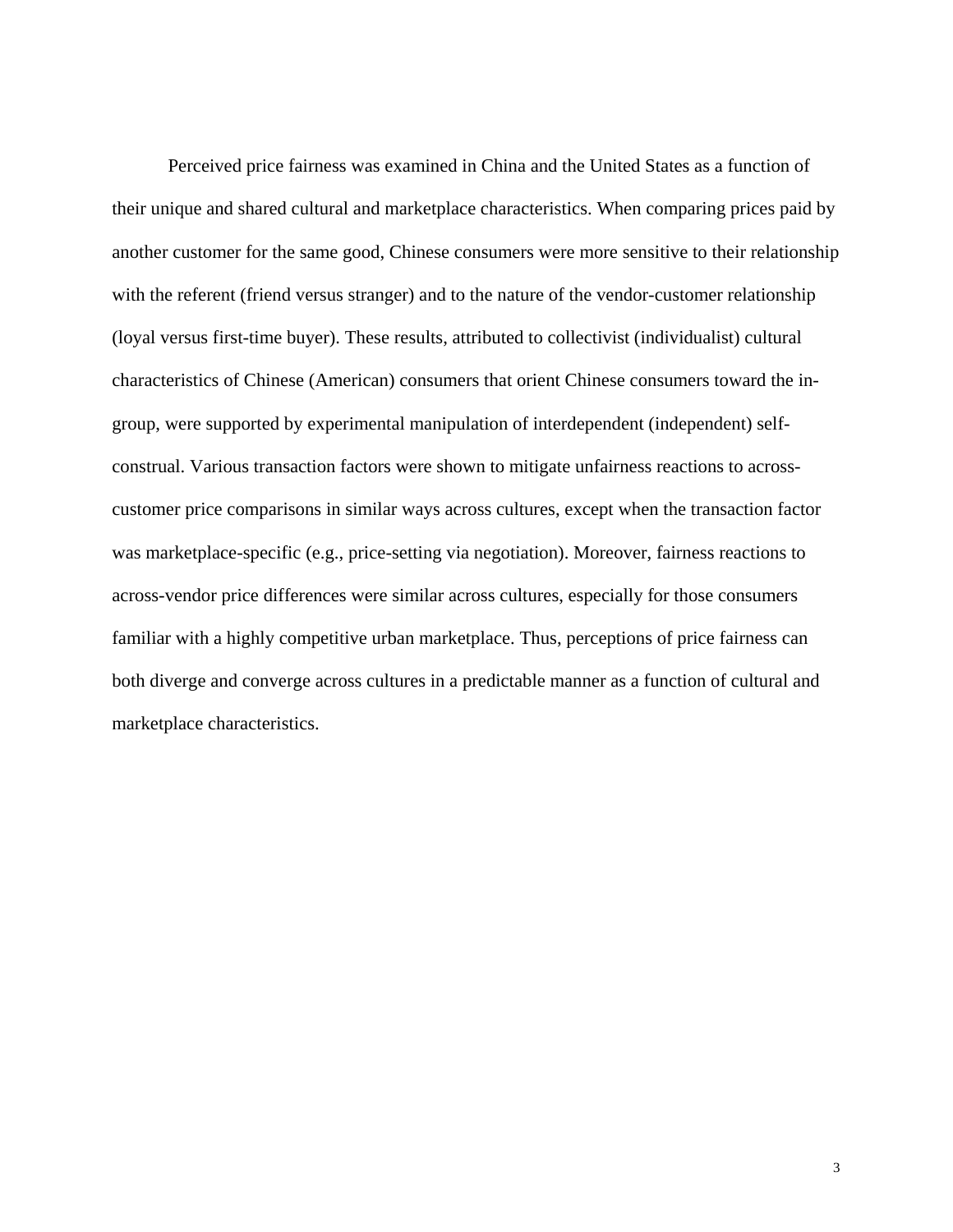A fundamental contribution of consumer research to the issue of pricing is the discovery that price perceptions are as much a matter of psychology as economics. A large proportion of this research has demonstrated how simple framing manipulations can influence perceived value or affordability of a product. A much smaller but developing stream of research has examined perceived fairness (see Xia, Monroe, and Cox 2004). Not unlike the broader literature, research on price fairness has examined how reference points affect perceptions—including those that enable comparisons to a vendor's competitors and its own costs and historical prices (Bolton, Warlop, and Alba 2003). Most recently, Haws and Bearden (2006) examined how fairness perceptions shifted when consumers were made aware of differential pricing. Price differences across customers (i.e., paying a higher price than another customer for the same product from the same vendor at the same time) led to particularly strong unfairness perceptions relative to price differences across products, vendors, or time.

The present research uses this observation as a starting point for understanding an issue that has received little empirical attention but is rapidly growing in importance due to the increasing ability of mass marketers to price discriminate based on individual consumers' price sensitivity. Following Haws and Bearden, we examine how consumers judge fairness when the price of an identical good is not uniform across customers; however, we do so from a crosscultural perspective, examining both cultural and marketplace differences. Previous research has examined the influence of culture on various aspects of consumer behavior, including categorization (e.g., Jain, Desai and Mao 2007), branding (e.g., Monga and John 2007; Ng and Houston 2006), and persuasion (e.g., Briley and Aaker 2006). However, cross-cultural research is scant with regard to price fairness. The present research addresses this issue by contrasting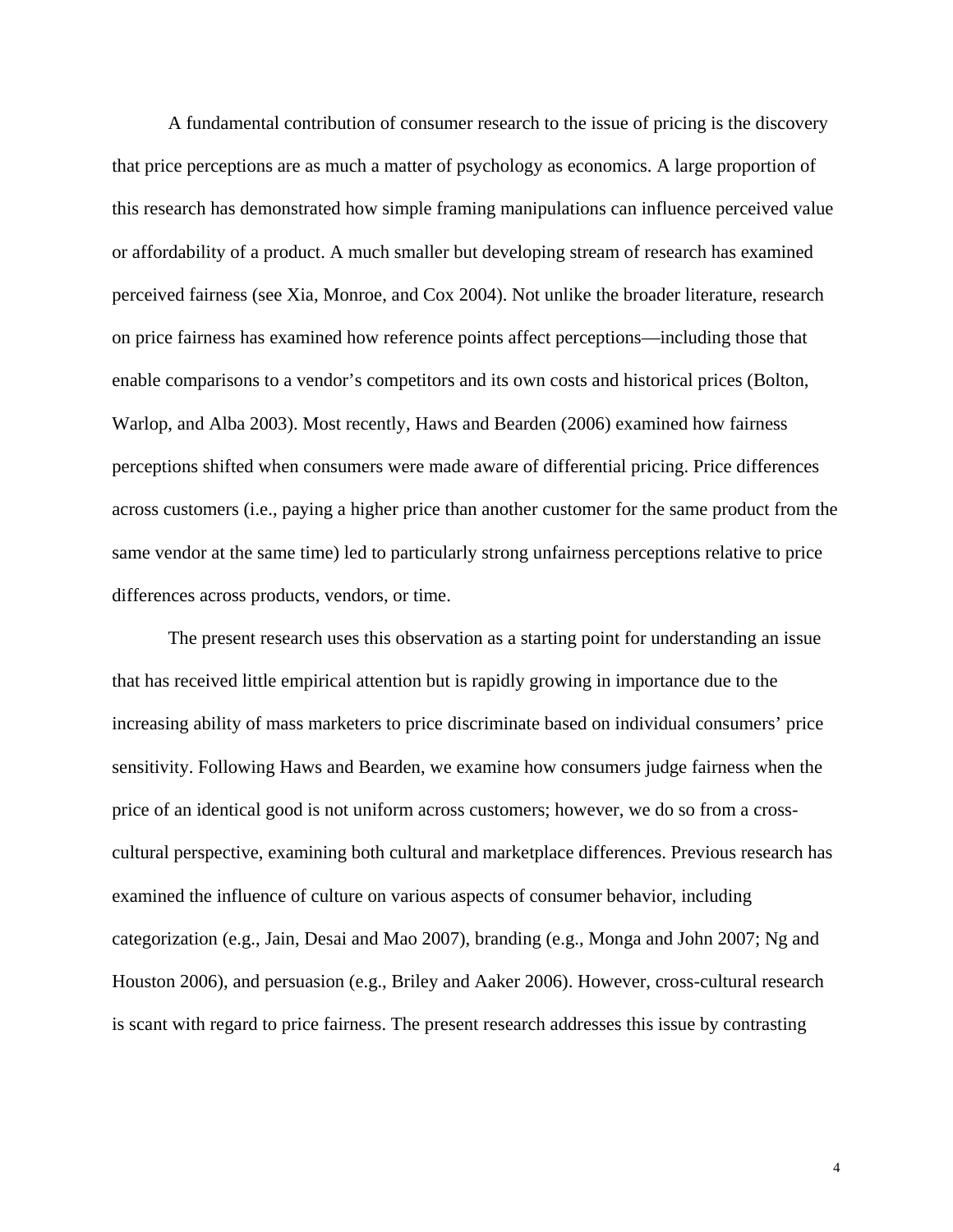price fairness perceptions in two dominant economies: China and the United States. In so doing, it responds to calls for research on emerging markets (Burgess and Steenkamp 2006).

## *CROSS-CULTURAL DIFFERENCES: CHINA VERSUS THE UNITED STATES*

China serves as a compelling contrast to the United States for several reasons. In terms of pragmatic marketplace differences, China is typically classified as the world's largest emerging market and is undergoing transition from a controlled to a market economy; consequently, Chinese consumers have witnessed an increase in price competition and efficiency of distribution channels, along with a large increase in media and advertising (Batra 1997). Anecdotal evidence suggests that Chinese consumers are cautious and frugal (Roberts 2007), and some empirical evidence indicates that Chinese consumers have strong and negative perceptions of price and a weak price-quality schema (Ackerman and Tellis 2001; Sternquist, Byun, and Jin 2004; Zhou, Su, and Bao 2002). Thus, it seems reasonable to expect differences in price fairness perceptions arising from differences in marketplace experience or "marketplace metacognition" (Wright 2002).

From a more theoretical cultural perspective, Chinese culture is commonly characterized as higher in collectivism and lower in individualism than American culture.<sup>1</sup> Whereas Western cultures tend to define the self in terms of individual autonomy (i.e., that individuals are independent of one another), Eastern cultures define the self in terms of social connectedness

 $\overline{a}$ 

<sup>&</sup>lt;sup>1</sup> For convenience, we use the terms "American" and "Chinese" to refer to consumers in the United States and the People's Republic of China, although we acknowledge a lack of precision. We use the terminology

<sup>&</sup>quot;individualism/collectivism" to refer to differences in self-definition across cultures. This distinction has also been viewed as an individual difference variable (e.g., independent/interdependent self-construal) and is one of multiple dimensions along which cultures are purported to vary (e.g., Hofstede 1980). Given our focus on across-customer comparisons, a focus on individualism/collectivism seems appropriate.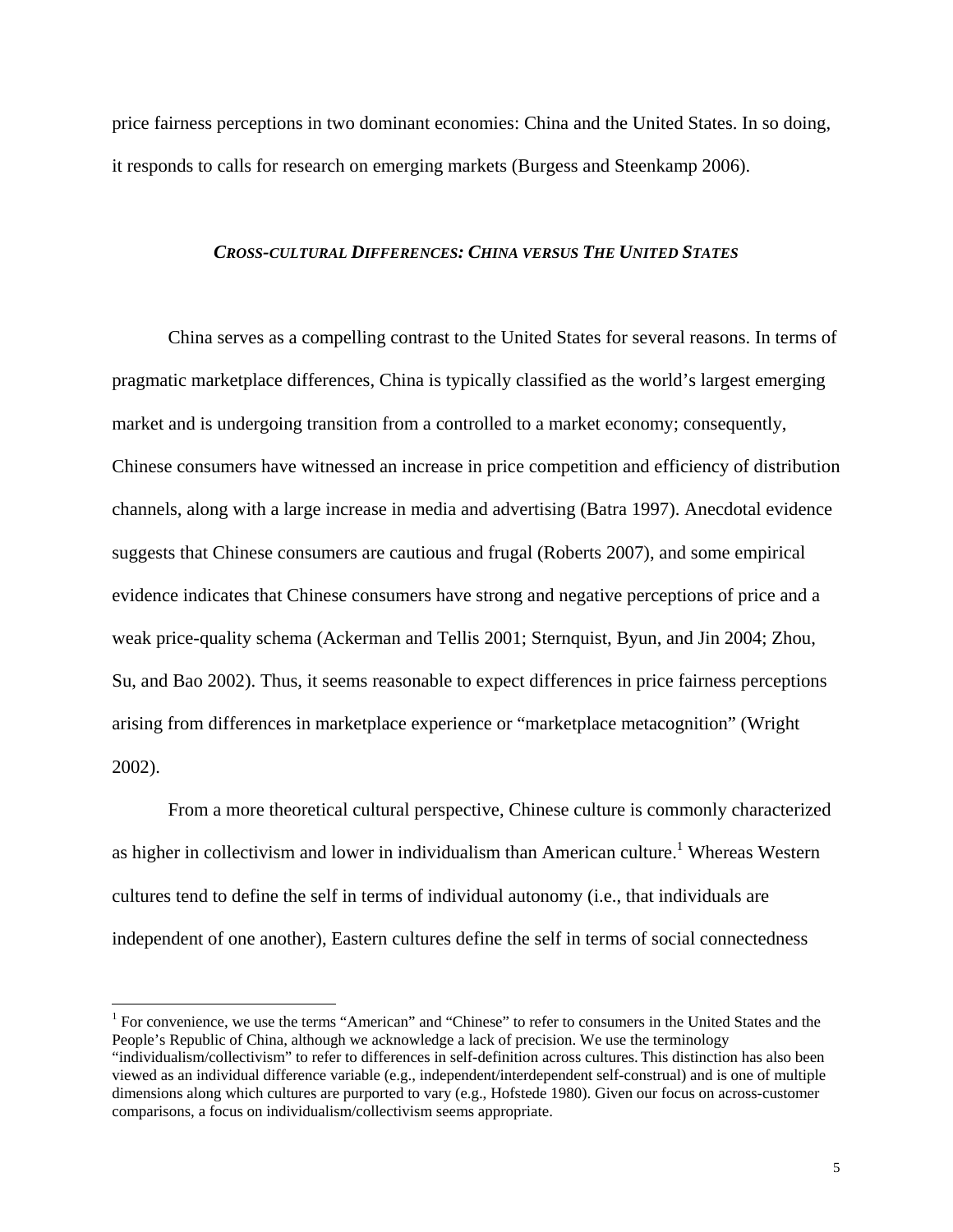(e.g., Markus and Kitayama 1991). The latter orients the Chinese toward in-groups and away from out-groups, given the in-group's greater self-relevance (Oyserman 1993; Oyserman, Coon, and Kemmelmeier 2002). Indeed, the Chinese are said to "view the world as based on a network of relationships" (Nisbett et al. 2001, p. 241), and such an outlook suggests a greater sensitivity to relationship context. For example, Americans report treating friends, coworkers, and business owners equivalently whereas Chinese are more sensitive to group membership (Hui, Triandis, and Yee 1991). Moreover, people high in collectivism are biased in favor of their in-group (Chen, Brockner, and Katz 1998) and, as Brewer and Chen (2007, p. 137) note, "'collectivists' often show less consideration than do 'individualists' for the welfare of strangers—strangers who might be considered part of a collective in-group in a broader sense of the word."

In a price-fairness setting, it seems reasonable to expect cultural differences in price fairness perceptions arising from relationship information. Inasmuch as the Chinese are oriented toward the in-group, they should react more strongly to in-group versus out-group comparisons, a distinction that should matter less for Americans. Although the individualism-collectivism construct is not without its critics (e.g., Brewer and Chen 2007; Oyserman, Coon, and Kemmelmeier 2002; Shavitt, Lalwani, Zhang, and Torelli 2006), we retain it in the present research because it speaks directly to Haws and Bearden's persuasive argument that perceived fairness is particularly sensitive to across-customer comparisons. By varying the nature of the across-customer comparison (via in-group versus out-group comparisons), the present research will investigate how cultural differences in individualism/collectivism affect price fairness reactions among American and Chinese consumers.

Cross-cultural comparisons of the sort investigated in the present research are naturally plagued by a set of inherent confounds. Rather than characterize this problem as a "cost of doing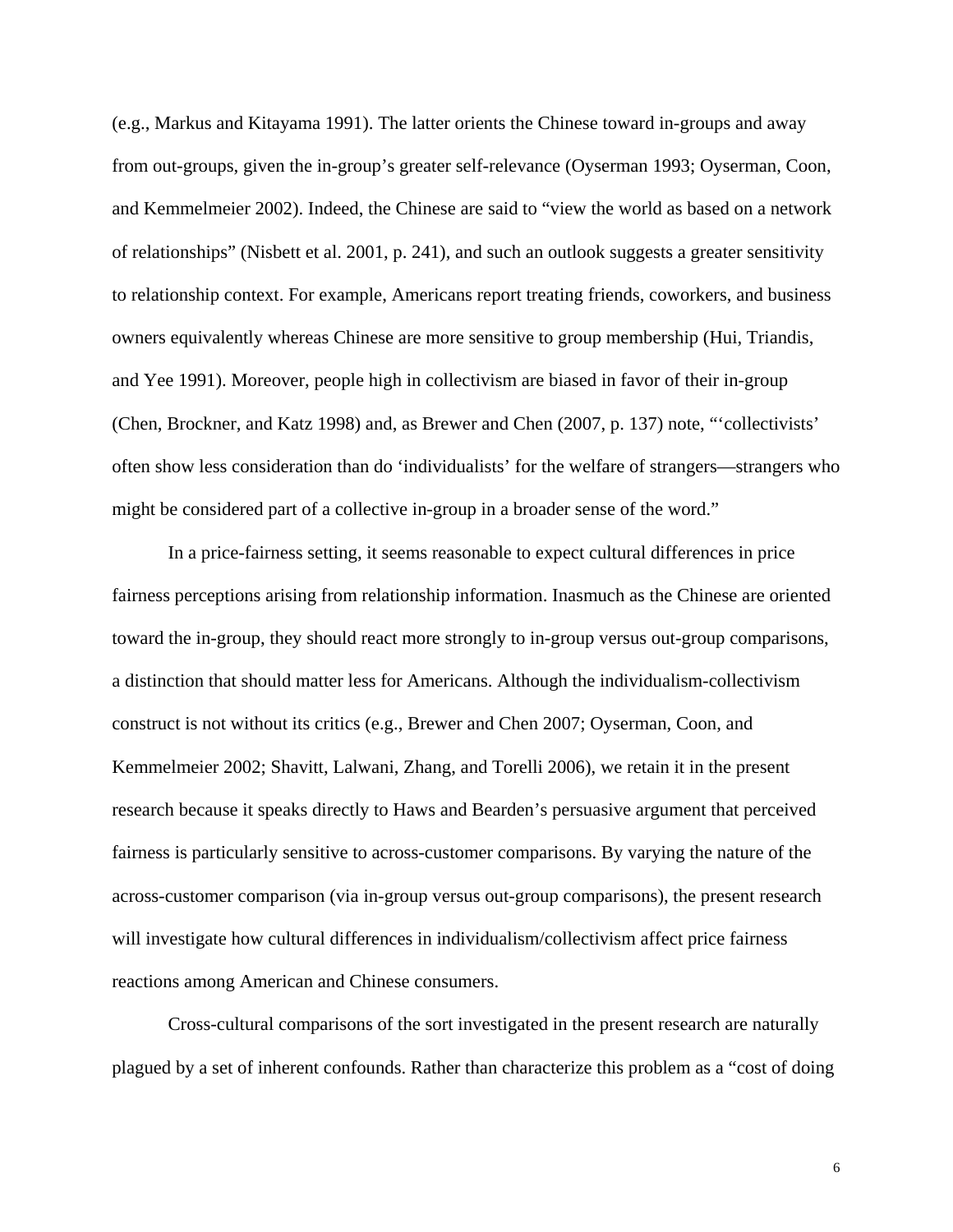business," we strove to isolate underlying processes in two ways. First, our studies use multiple operationalizations of culture (comparing across nations in studies 1 and 2 and across manipulations in study 3) and social relationship (i.e., friend/stranger in studies 1 and 3; loyal/first-time shopper in study 2). Second, we conducted and report additional fairness studies (studies 4 and 5, to be discussed later) involving the same populations but employing fairness manipulations that, according to our overriding theory, should not produce differences as a function of culture. Thus, it is not our contention that all fairness perceptions will differ across cultures. Instead, our research will provide guidance for understanding both similarities and differences in cross-cultural fairness responses. Our research framework is shown in figure 1. We begin by examining fairness differences arising from across-customer price comparisons.

Insert figure 1 here. ------------------------------------

# *STUDY 1: PRICE COMPARISONS ACROSS FRIENDS VERSUS STRANGERS*

We begin with an empirical test of the fundamental proposition that Chinese/collectivists will react more strongly than will Americans/individualists to in-group versus out-group comparisons when judging price fairness. Study 1 examined the case in which consumers compare the price they paid to the price paid by a referent customer, instantiated as either a friend (in-group) or a stranger (out-group). We naturally expect fairness judgments to be lower (higher) when the price paid is higher (lower) than another customer's price. However, we also expect Chinese consumers to be more sensitive than American consumers to relational context as it pertains to in-group/out-group (friend/stranger) distinctions. In particular, Chinese consumers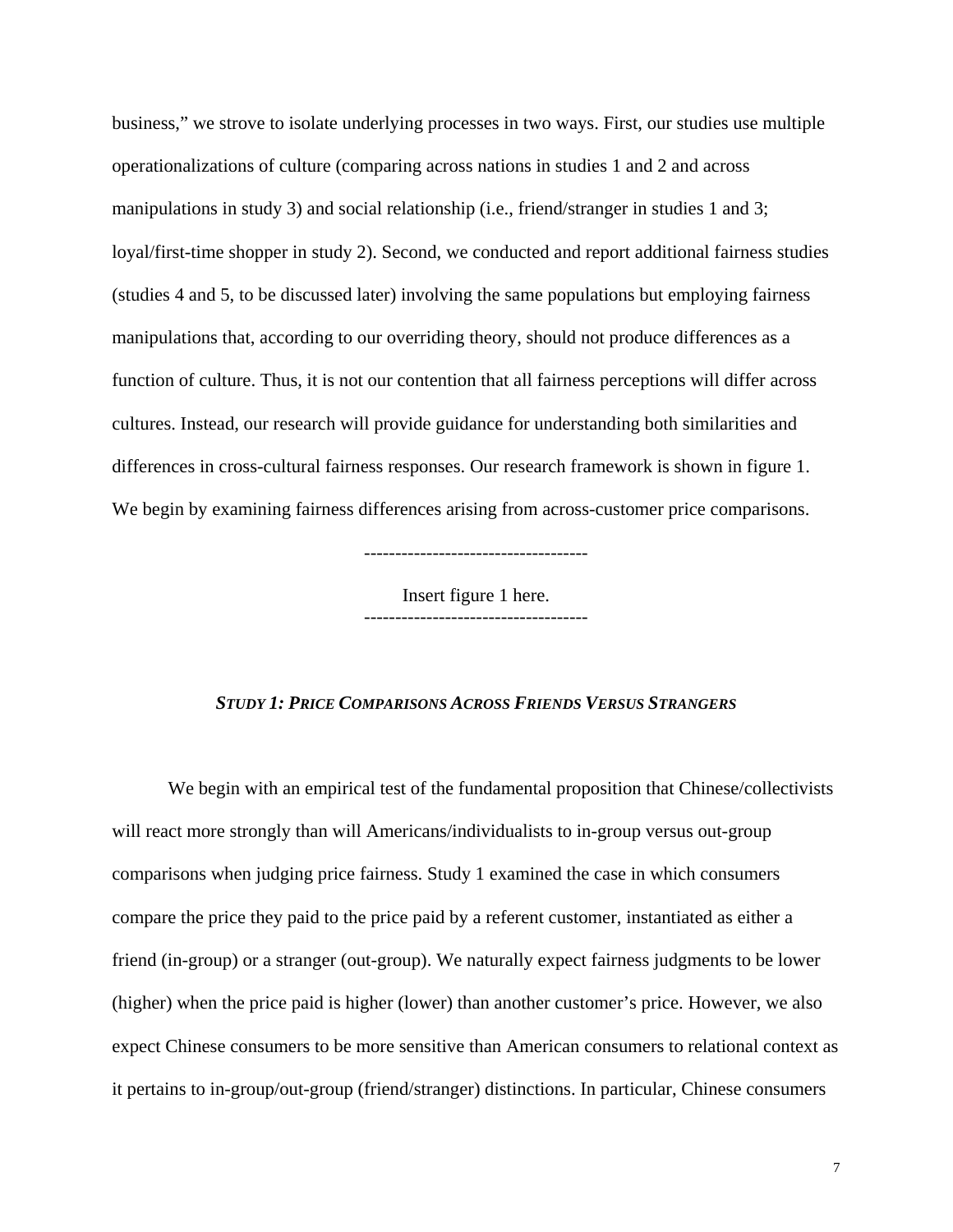(as collectivists oriented toward the in-group) should react more strongly to a price differential across customers when the referent is a friend than when the referent is a stranger. American consumers (as individualists) should be relatively less affected by whether the customer paying a different price is a friend or stranger. Formally,

# **H1**: When judging price fairness, Chinese/collectivists will react more strongly to ingroup versus out-group price comparisons than will Americans/individualists.

Hypothesis 1 predicts a three-way interaction of culture, price comparison, and in-group/outgroup (operationalized as friend/stranger). Consumers will judge it more unfair (fair) when charged a higher (lower) price than another customer. Chinese consumers will react more strongly for price comparisons to friends than strangers; American price fairness reactions will differ across friends and strangers to a lesser degree. Although price information sharing among friends may appear more prevalent, the internet has expanded opportunities for consumers to learn what relative strangers pay for products (e.g., price information posted by other consumers on eBay, TripAdvisor, and similar websites). Our results will address whether fairness concerns will constrain the ability of marketers to engage in dynamic pricing in different ways across culture.

# Method

*Subjects and Design*. The experiment was a 2 (Price difference: higher vs. lower than referent) x 2 (Referent: In-group vs. out-group) x 2 (Culture: Chinese vs. American) betweensubjects design. Participants were undergraduate students from leading universities in China and the United States (both screened to omit non-native participants and Asian-Americans) who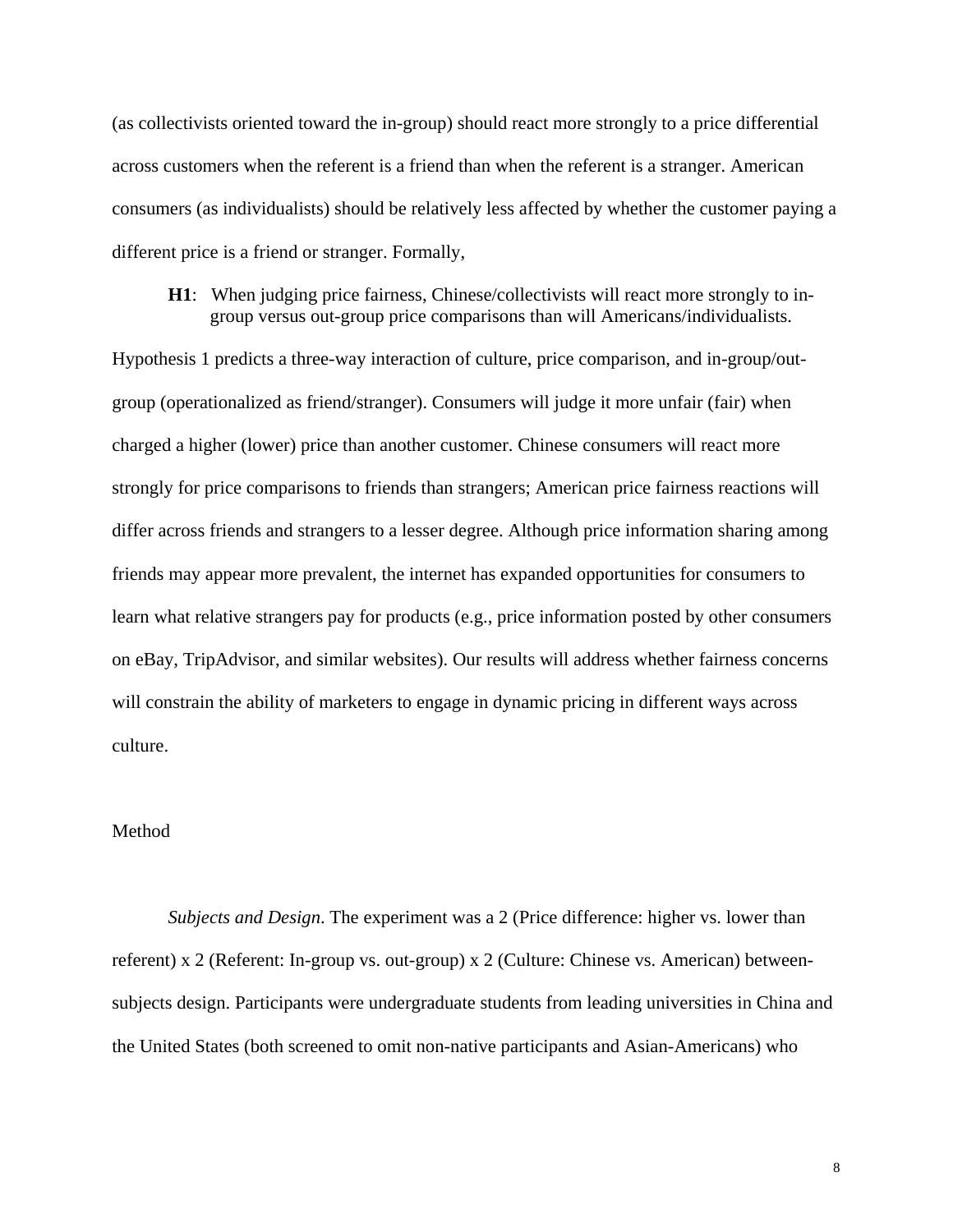received financial payment for participating in the study. A total of 334 individuals participated (38% male in the US sample and 44% male in the Chinese sample).

*Materials and Procedure.* Participants read a short scenario in which price difference and referent were manipulated. The American version (with manipulations shown in square brackets) read as follows:

You are shopping for a shirt. You find one that you like in a store and pay [\$29.95 / \$39.95] for it. You subsequently see a [stranger / close friend] and you are both wearing the same shirt (same brand, same quality, same style). You learn that [this stranger / your friend] paid [\$39.95 / \$29.95] for the shirt. It was bought at the same time from the same store.

In the Chinese version, prices were set at ¥119 and ¥159 (based on local market base prices and an equivalent percentage price difference). After reading the scenario, participants responded to the question "How fair is the price that you paid?" on three seven-point scales anchored by "unfair / fair", "not at all just / just" and "unreasonable / reasonable." After an open-ended thought-listing task, participants responded to background questions that included Singelis' (1994) independent/interdependent self-construal scale. We utilized the scale as an individual difference measure of individualism/collectivism. In all experiments reported here, study materials were translated into Chinese and then verified by back-translation procedure using two translators unaware of the hypotheses.

Results

A fairness index was constructed by averaging the three fairness questions (coefficient  $\alpha$ )  $= 0.92$  in China, 0.91 in the USA). An ANOVA performed on this index revealed main effects of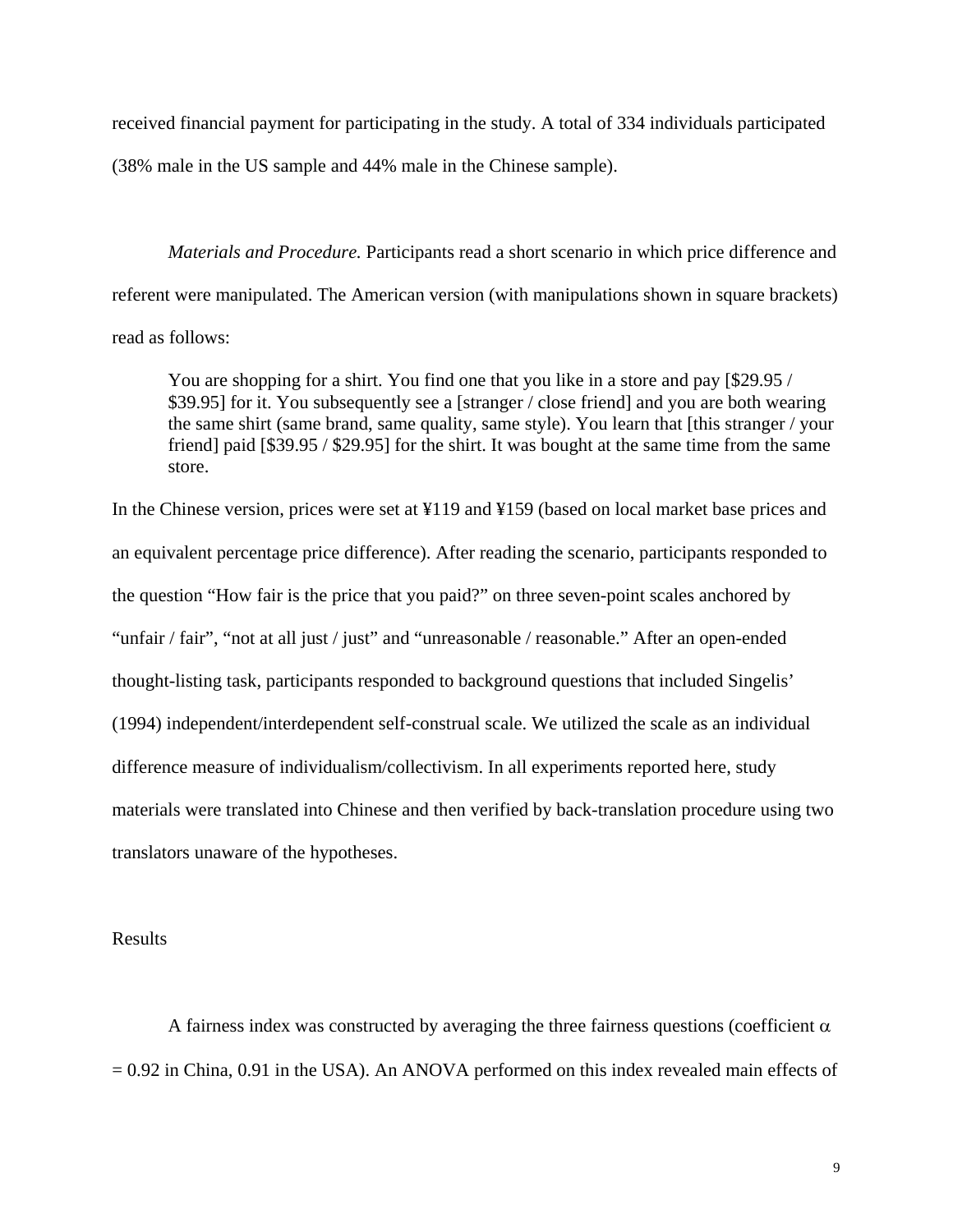culture  $(F(1, 326) = 18.73, p < .01)$ , price difference  $(F(1, 326) = 116.46, p < .01)$ , and their interaction  $(F(1, 326) = 4.35, p < .05)$ , qualified by the predicted three-way interaction of culture, referent, and price difference embodied in H1 ( $F(1, 326) = 3.95$ ,  $p < .05$ ). To understand the nature of the three-way interaction, follow-up tests were conducted for each cultural sample.

The American sample revealed only a main effect of price difference  $(F(1, 152) = 87.83$ ,  $p < .01$ ; all other  $F$ 's  $< 1$ ). As the pattern in table 1 and figure 2 reflects, fairness was perceived as less (more) fair when the comparative reference price is lower (higher). In the Chinese cultural sample, however, the main effect of price difference  $(F(1, 174) = 37.37, p < .01)$  was qualified by its interaction with the referent  $(F(1, 174) = 5.54, p < .05)$ . Consistent with hypothesis 1, the interaction reflects a larger fairness difference between the higher and lower price conditions when the referent was a friend (*F*(1, 174) = 35.44,  $p < .01$ ) than a stranger (*F*(1, 174) = 7.15,  $p <$ .01). Put differently, the Chinese were less affected by what a stranger paid than what a friend paid whereas Americans were uniformly sensitive to price discrimination regardless of whether the price paid by a different customer was a friend or stranger. $<sup>2</sup>$ </sup>

> ------------------------------------ Insert table 1 and figure 2 here.

To reinforce these conclusions, alternative analyses were conducted that substituted an individual-difference variable for nationality. Indices were constructed by averaging the scale items for independent (coefficient  $\alpha = 0.68$ ) and interdependent self-construal (coefficient  $\alpha =$ 0.76). As a matter of cultural confirmation, the Chinese sample indeed scored higher than the American sample on interdependence ( $M_{American} = 4.65$  (.71) vs.  $M_{Chinese} = 5.31$  (.63);  $F(1, 330) =$ 81.34,  $p < .01$ ) but did not differ on independence ( $M_{American} = 4.69$  (.71) vs.  $M_{Chinese} = 4.65$  (.72);

 $2^2$  A personal anecdote supports this view. When presenting this research to a culturally mixed group of students, an Asian member of the audience shrugged and said "why would it matter to me what a stranger paid?" An American member of the audience was extremely puzzled by this dismissal of the stranger's price.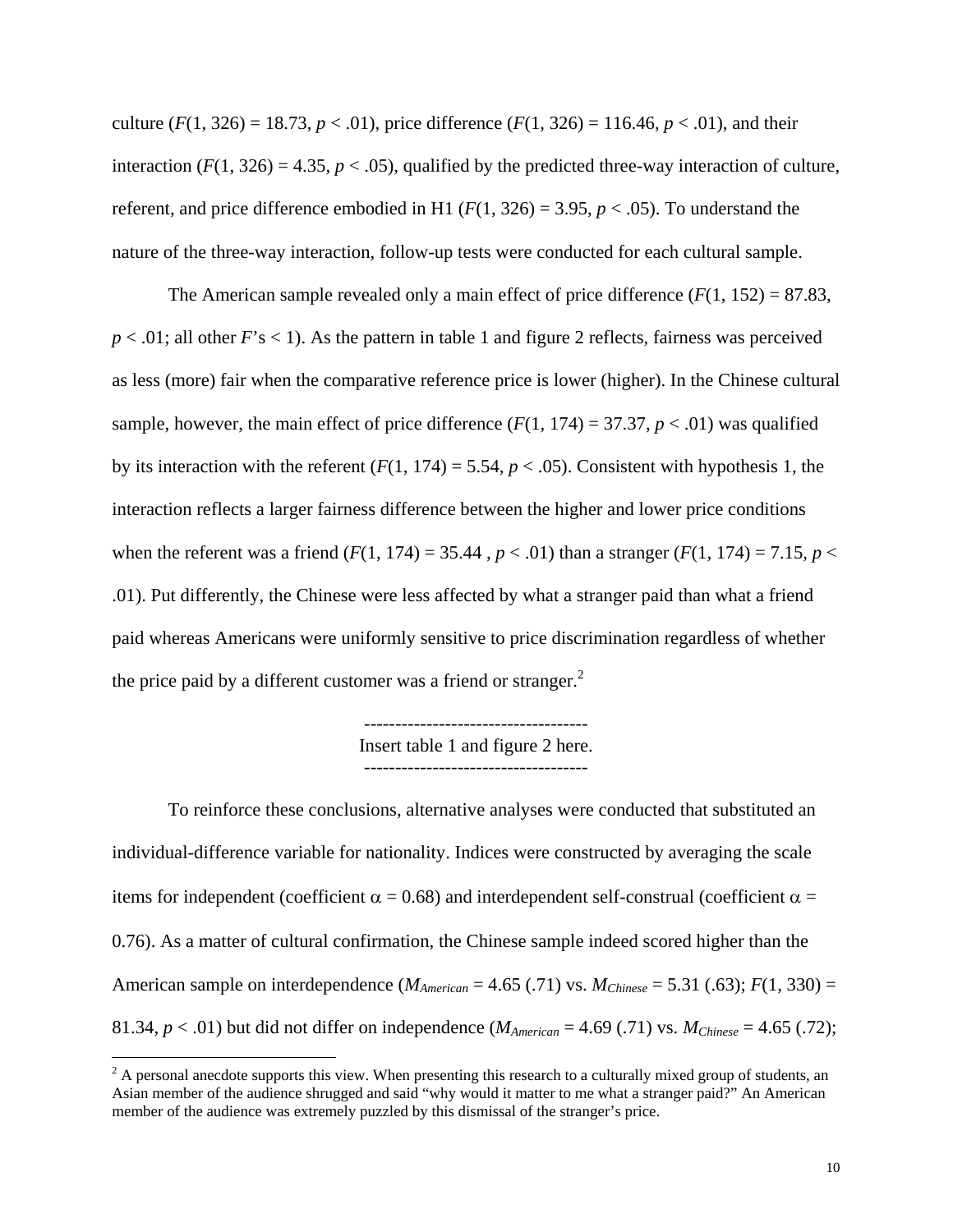$F < 1$ ). An ANOVA using the standardized interdependence score ( $M = 0$ ,  $SD = 1$ ) again revealed the predicted three-way interaction of interdependence, referent, and price difference  $(F(1, 324) = 3.49, p = .06)$ . [For completeness, a main effect of price difference  $(F(1, 324) =$ 113.66,  $p < .01$ ) and a price difference X interdependence interaction  $(F(1, 324) = 3.01, p = .08)$ also emerged.] As the coefficient of the interdependence covariate nested within each condition indicates, interdependence had no effect when prices differed with friends (*bhigher* = -0.09 (0.18), *t* = -0.49, *p* = .63;  $b_{lower}$  = -0.06 (0.19), *t* = -0.33, *p* = .74) but did affect fairness judgments when prices differed with strangers (*bhigher* = 0.29 (0.15), *t* = 1.92, *p* = .06; *blower*=-0.32 (0.16), *t* = -2.01,  $p < .05$ ). That is, all subjects were sensitive to in-group or friend comparisons but interdependence determined whether out-group or stranger comparisons affected fairness response—a pattern consistent with H1.

 Taken together, these results show a difference in price fairness perceptions arising from across-customer comparisons as a function of culture, with culture operationalized either as nationality or as individual differences in self-construal. Paying a higher (lower) price than another customer was deemed unfair (fair); moreover, Chinese/collectivists were more sensitive to in-group versus out-group (friend vs. stranger) comparisons than were American/individualists. Notably, fairness response reflected an egocentric bias that was accentuated, not attenuated, for Chinese in-group (vs. out-group) price comparisons, thereby disconfirming a competing attenuation prediction based on collectivist concern for in-group harmony (e.g., Leung and Bond 1984). Instead, our data support an explanation whereby collectivists are oriented toward relationships and therefore more sensitive to price comparisons that evoke self-relevant in-groups. (Individualists are relatively insensitive to the in-group/outgroup distinction.) We return to this issue in the general discussion, but we also note that the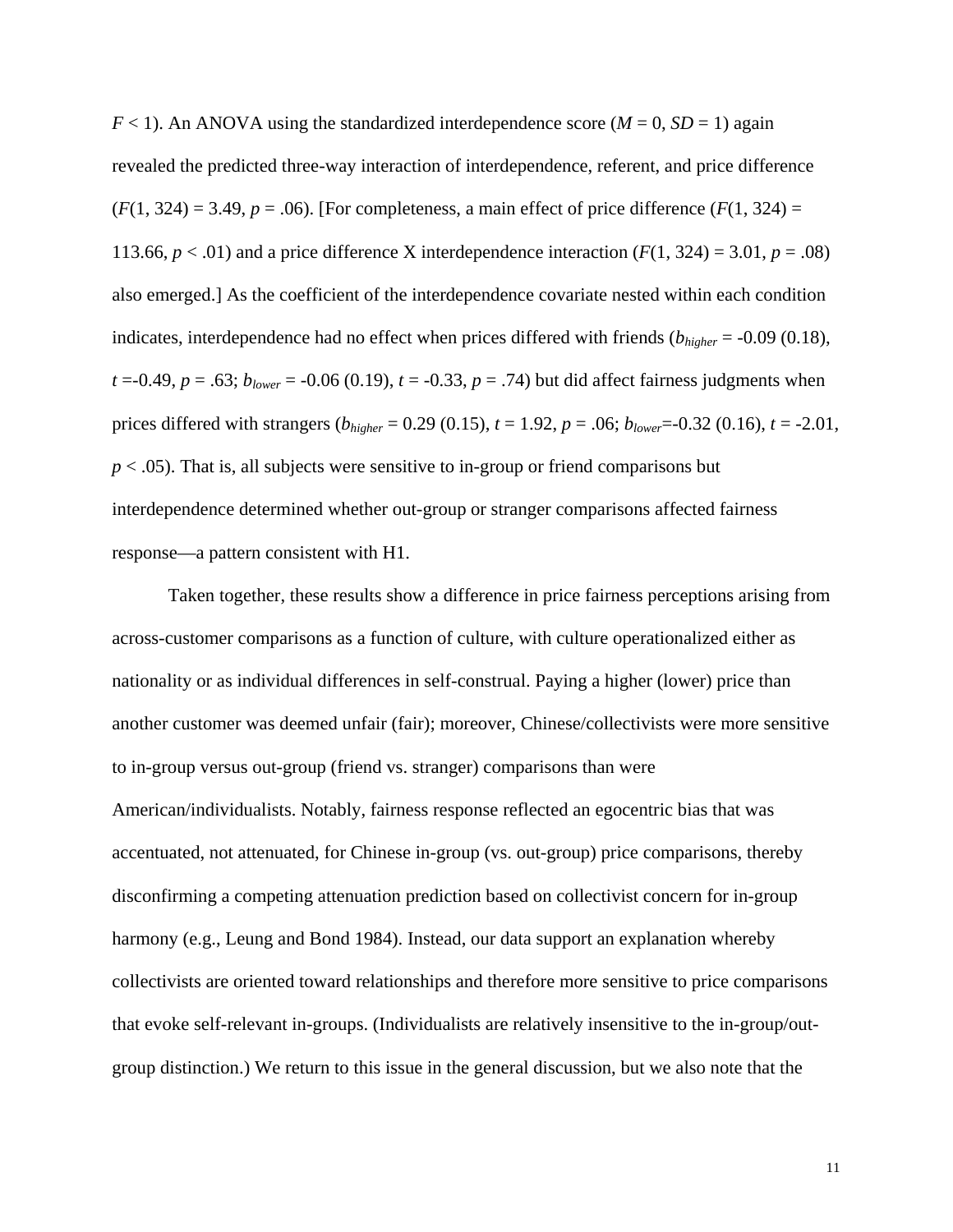robustness of our present findings is supported by our subsequent studies via the use of alternative operationalizations of individualism/collectivism and relational context.

## *STUDY 2: ACROSS-CUSTOMER PRICE COMPARISONS AND RELATIONSHIP LOYALTY*

In study 2 we examined the situation in which the referent consumer is held constant and the relationship of each consumer with the seller is varied. All consumers compared the price they paid to the price paid by another consumer, but the consumers differed in terms of their relationship with the seller (first-time or loyal customer). As before, we naturally expect fairness judgments to be lower (higher) when the price paid is higher (lower) than another consumer's price. However, we also expect Chinese consumers to be more sensitive than American consumers to relational context, in this case operationalized in terms of relationship history. The relationship between a vendor and customer may affect the extent to which the vendor and customer perceive themselves as members of an in-group versus out-group. Chinese consumers should be more sensitive than American consumers to the distinction. Hence, Chinese consumers (as collectivists) should show greater sensitivity to loyalty differences between themselves and referent customers; American consumers (as individualists) should be relatively unaffected by relationship loyalty.<sup>3</sup> Formally,

# **H2**: When judging price fairness, Chinese/collectivists will react more strongly in a loyal versus first-time buyer-seller relationship than will Americans/individualists.

Hypothesis 2 predicts a three-way interaction of culture, price comparison, and buyer-seller relationship (operationalized as relative loyalty). Consumers will judge it more unfair (fair) when

 $\overline{a}$ 

 $3$  Darke and Dahl (2003) found that another consumer's relationship with the seller mitigated unfairness reactions to across-customer price differences but did not control for, or examine, cultural variables. The researchers confirm (personal communication) that most participants in their sample were of Asian heritage, which is arguably consistent with our prediction that relationship information will affect fairness response among collectivists.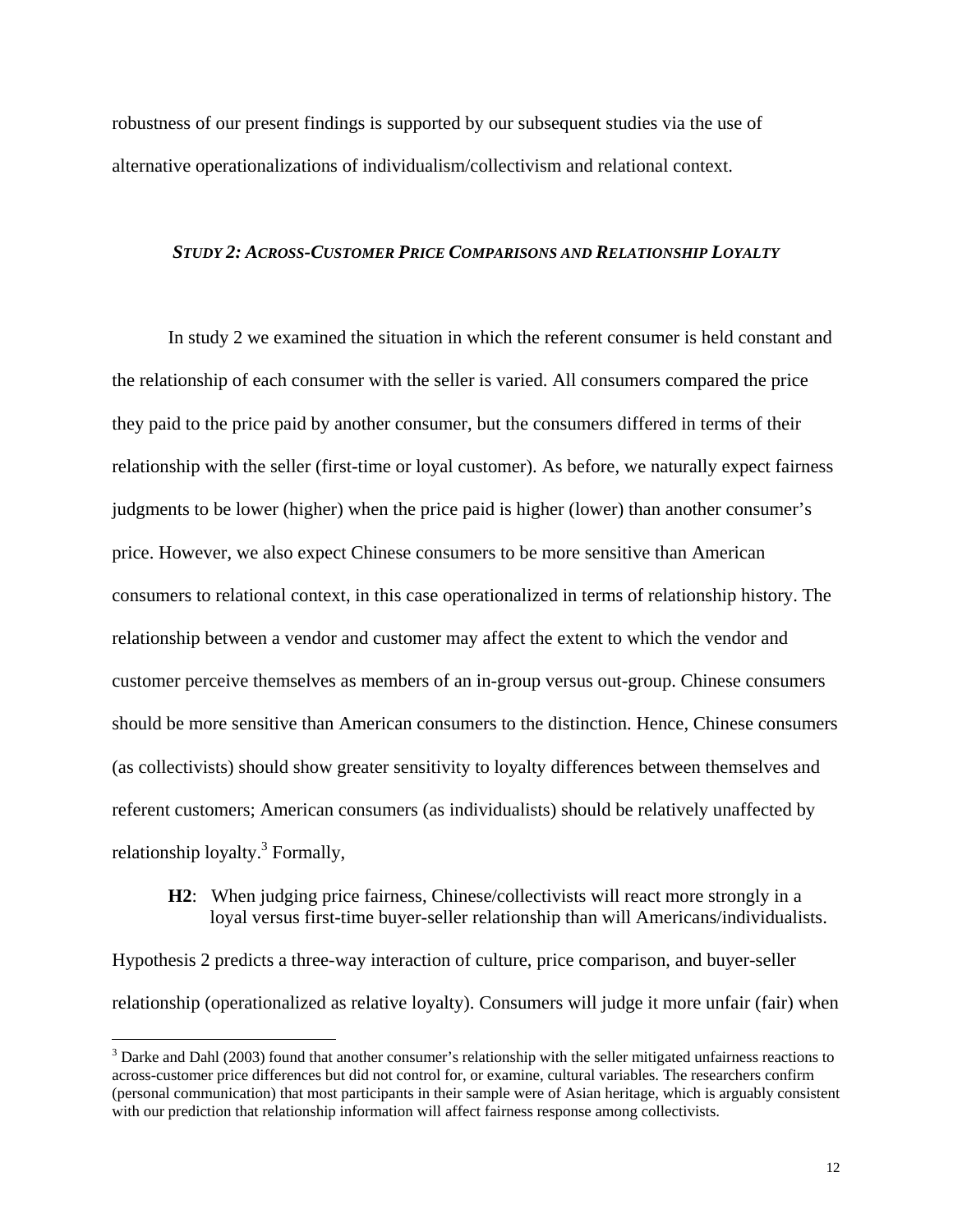charged a higher (lower) price than another customer. Chinese consumers will react more strongly to price comparisons when loyal versus first-time shoppers; American price fairness reactions will differ across relationship loyalty to a lesser degree. Although hypotheses 1 and 2 may be seen as testing the same fundamental proposition (fairness response to in-group/outgroup differences as a function of culture) using different operationalizations of in-group/outgroup (friend/stranger and loyal/first-time customer), each hypothesis is important in its own right in terms of its implications for dynamic pricing and relationship marketing. The present results will address whether fairness concerns will constrain the ability of marketers to charge a "loyalty premium" in different ways across culture. Moreover, the investigation of loyalty prompted us to examine not only perceived fairness but also re-purchase intentions; a corollary to hypothesis 2 is that re-purchase intentions not only track perceived fairness but also are mediated by them. For comparison purposes, we included a control group in which relationship loyalty was unspecified.

## Method

*Subjects and Design*. The experiment was a 2 (Price difference: higher vs. lower than referent) x 3 (Relationship: Loyal vs. First-time vs. Unknown) x 2 (Culture: Chinese vs. American) between-subjects design. Participants were undergraduate students from China and the United States (both screened to omit non-native participants and Asian-Americans) who received financial payment for participating in the study. A total of 255 individuals participated (45% male in the USA, 47% male in China).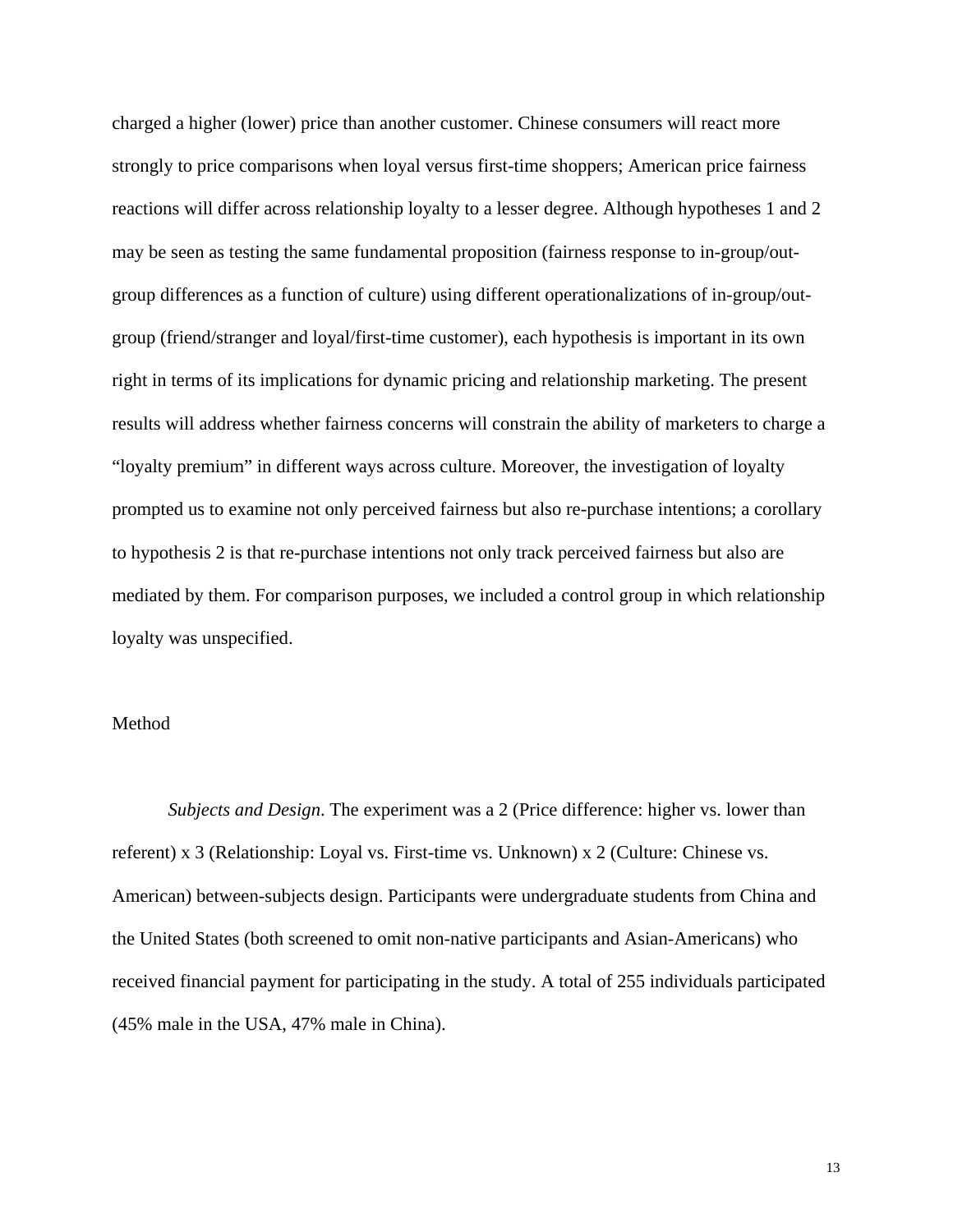*Materials and Procedure.* Participants read a short scenario in which price difference and relative relationship were manipulated. (The participant was loyal and a comparison referent was a first-time shopper, the participant was a first-time shopper and the referent was loyal, or neither was specified.) The American version (with manipulations shown in square brackets) read as follows:

You are shopping for a jacket. You find one that you like at a clothing store and buy it. [You are a satisfied and loyal shopper at the store, know the store personnel, and buy clothes there frequently. / You are a first-time shopper at the store. / omitted ]

You find out that a friend bought the same jacket (same brand, same quality, same style) for 20% [more / less]. It was bought at the same time from the same store. [Your friend is a first-time shopper at the store. / Your friend is a satisfied and loyal shopper at the store, knows the store personnel, and buys clothes there frequently. / omitted ]

 Fairness reactions were elicited via the same three scales as in study 1. After an openended thought-listing task, participants were also asked their likelihood of repurchasing at the same store on a 0-100% scale anchored by "very unlikely" and "very likely."

Results

A fairness index was constructed from the three individual items (coefficient  $\alpha = 0.92$  in both samples). ANOVA revealed main effects of relationship  $(F(2, 243) = 3.88, p < .05)$ , price difference  $(F(1, 243) = 91.83, p < .01)$ , and their interaction  $(F(2, 243) = 4.28, p < .05)$ , qualified by the predicted three-way interaction of culture, relationship, and price difference embodied in H2 ( $F(2, 243) = 5.78$ ,  $p < .05$ ). To understand the nature of the three-way interaction, follow-up tests were conducted for each cultural sample.

The American sample revealed a main effect of price difference  $(F(1, 118) = 47.84, p <$ .01) and relationship ( $F(2, 118) = 3.47$ ,  $p < .05$ ) but no interaction ( $F < 1$ ). As table 2 and figure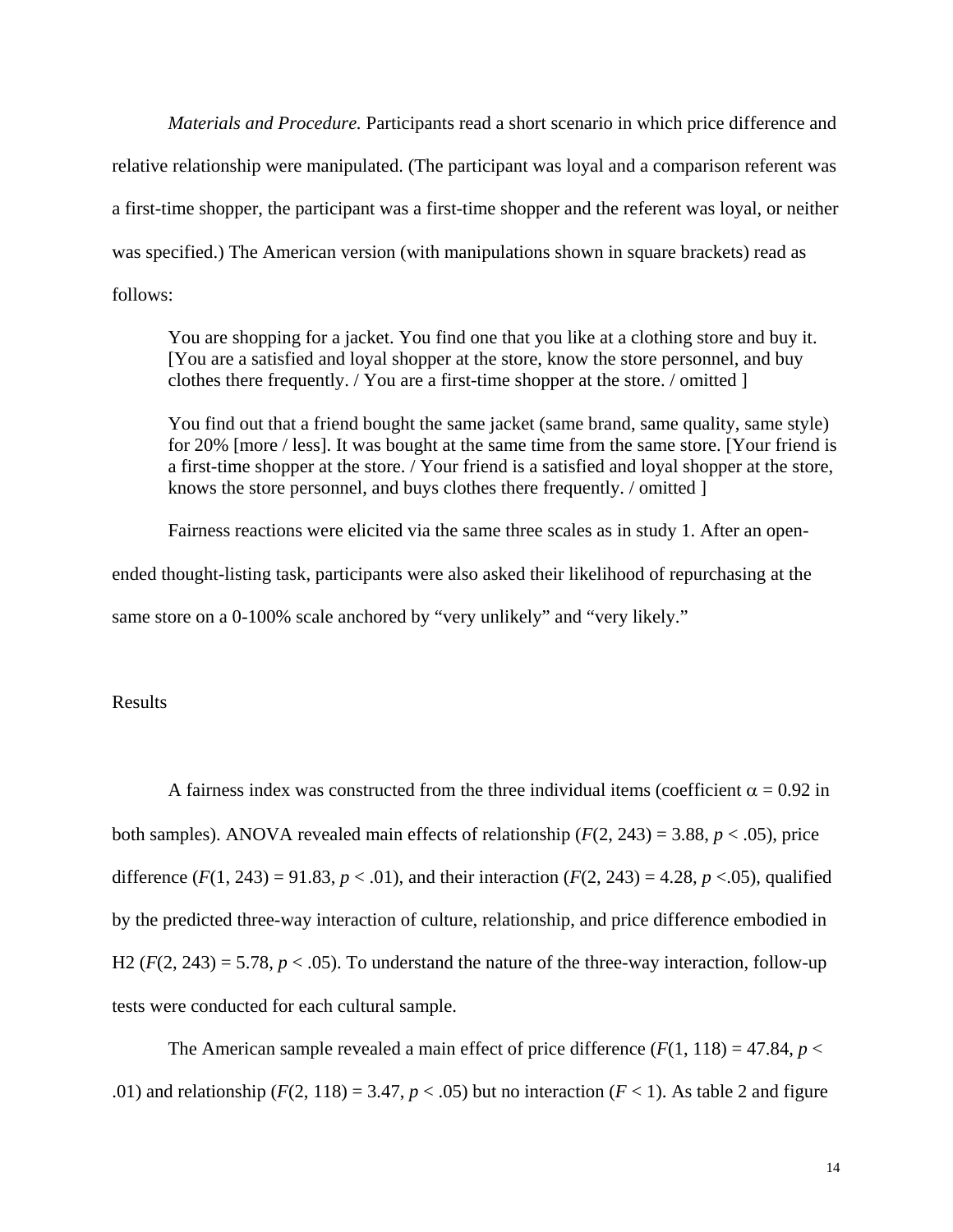3 indicate, the price paid by the consumer expectedly was perceived as less (more) fair when the comparative reference price was lower (higher), irrespective of prior relationship. Fairness perceptions also were higher overall for a first-time relationship  $(F(1, 118) = 6.29, p < .05)$  than loyal or unknown relationships (which did not differ,  $F < 1$ ), presumably reflecting lower standards of fairness in the former case. When buyer-seller relationships were unspecified, responses mimicked the loyalty condition.

The Chinese sample revealed a main effect of price difference  $(F(1, 125) = 43.62, p <$ .01) that was qualified by an interaction with relationship  $(F(2, 125) = 10.51, p < 0.01)$ . As the pattern in table 2 and figure 3 indicates, consumers were more sensitive to price differences in a loyal relationship than in a first-time relationship  $(F(1, 125) = 20.82, p < .01)$ . In a loyal relationship, the price paid by the consumer was perceived as less (more) fair when the comparative reference price was lower (higher)  $(F(1, 125) = 46.36, p < .01)$ . In a first-time relationship, the comparative price difference had no effect  $(F < 1)$ . Moreover, the unknown case differed only marginally from the loyal case  $(F(1, 125) = 3.68, p = .06)$ , suggesting that consumers responded to fairness as if the relationship was loyal.

> ------------------------------------ Insert table 2 and figure 3 here.

 Data for repeat-purchase intention revealed a statistically identical pattern of results: main effects of relationship ( $F(2, 243) = 10.46$ ,  $p < 0.01$ ), price difference ( $F(1, 243) = 59.67$ ,  $p <$ .01), and their interaction  $(F(2, 243) = 10.39, p < .01)$ , qualified by the predicted three-way interaction of culture, relationship, and price difference  $(F(2, 243) = 7.26, p < .01)$ . In the American sample, shopping intention reveals main effects of relationship  $(F(2, 118) = 3.47, p <$ .05) and price difference  $(F(1, 118) = 47.84, p < .01)$  but no interaction  $(F < 1)$ . In the Chinese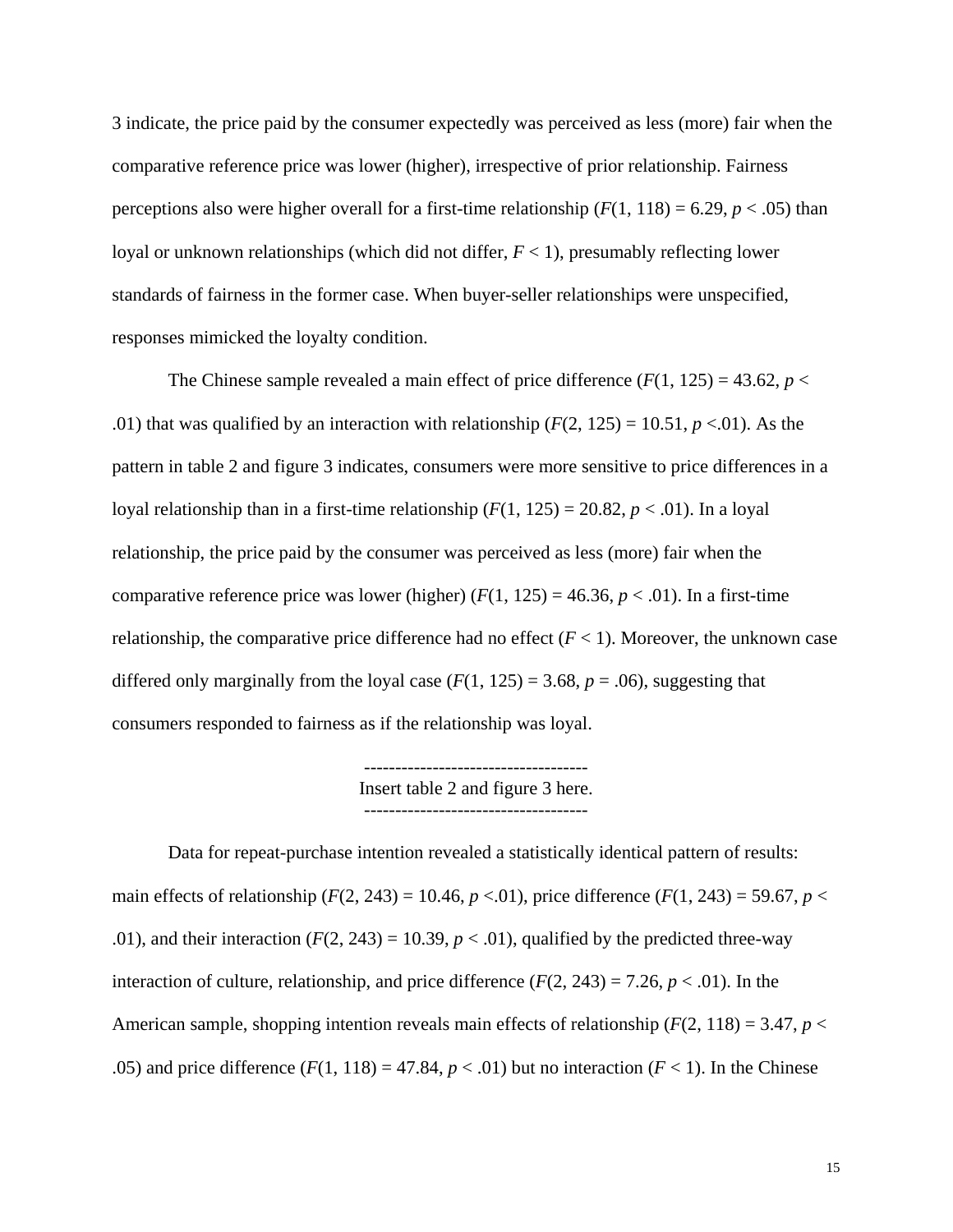sample, a main effect of price  $(F(1, 125) = 24.99, p < .01)$  was qualified by its interaction with relationship  $(F(2, 125) = 19.11, p < .01).$ <sup>4</sup>

 An analysis was conducted to test whether the effects of culture, relationship, and price difference on re-purchase intention were mediated by fairness perceptions. As noted, the threeway interaction was significant for both fairness and intention. When fairness was included in the full model for intention, fairness was a significant predictor  $(F(1, 231) = 85.26, p < .01)$  and the three-way interaction was no longer significant  $(F < 1)$ . These results support mediation.

 Consistent with hypothesis 2, Chinese consumers appear to be more sensitive to relationship loyalty when judging fairness than their American counterparts. When loyal to a firm, both Chinese and American consumers perceived prices as less (more) fair when paying more (less) than another first-time customer. When a first-time customer (i.e., not loyal), American consumers responded in a similar manner. In contrast, first-time Chinese consumers were strikingly unaffected by comparison to a higher or lower price paid by another loyal customer, judging the price as equally fair. In the absence of a stated relationship, both Chinese and American consumers reacted as if loyalty were the default (i.e., assuming their own loyalty was greater than another customer)—an egocentric bias that may increase demands in the marketplace for fairness in pricing.

 Together, studies 1 and 2 support the hypotheses that Chinese consumers are more sensitive than American consumers to in-group/out-group differences when judging price fairness. Specifically, Chinese consumers reacted more strongly to price comparisons with friends (versus strangers) and in a loyal (versus first-time) buyer-seller relationship; American

 $\overline{a}$ 

<sup>&</sup>lt;sup>4</sup> It occurred to us that sensitivity to marketplace dynamics could vary as a function of first-hand exposure, particularly in an emerging economy. Thus, participants were also asked to describe their primary background as rural or urban. Of Chinese (US) participants, 45% (28%) came from a rural vs. urban background. An analysis that includes only urban participants reveals a similar pattern of results. (A similar analysis for rural participants is precluded due to low sample sizes.)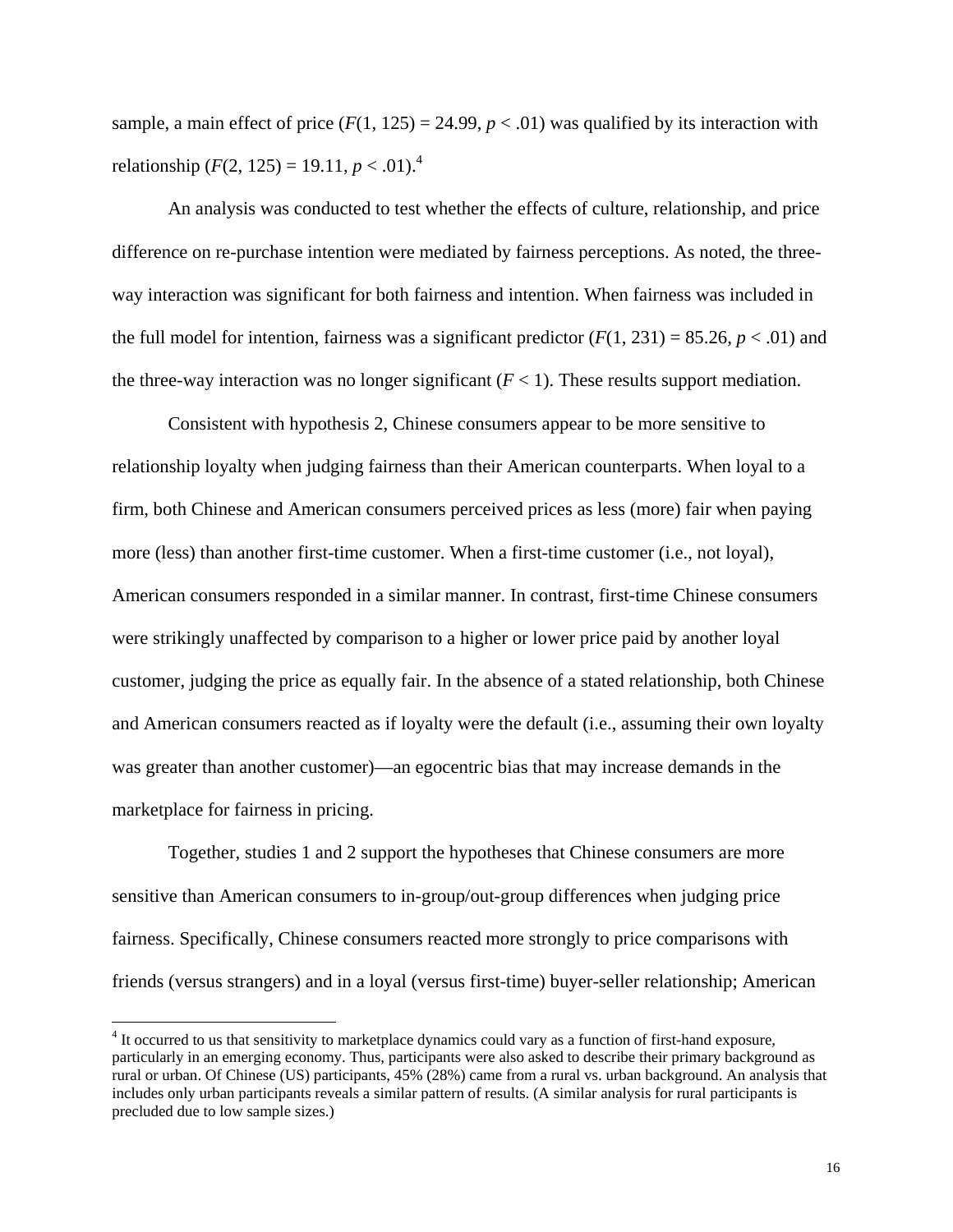consumers were less sensitive to these distinctions. Indeed, Americans appear to hold beliefs that are relatively invariant to relationship context. This pattern is consistent with the notion that the Chinese are more oriented toward relationships whereas Americans are more oriented towards rule-based reasoning (Nisbett et al. 2001). In this case, the American pricing "rule" appears to be that paying a higher price than another customer is unfair; Chinese consumers respond with more contextualized judgments of these situations and are relatively insensitive to comparisons that evoke an out-group.

# *STUDY 3: ACROSS-CUSTOMER PRICE COMPARISONS AND SELF-CONSTRUAL*

The preceding results notwithstanding, it is not our contention that consumer price fairness perceptions will be invariant within a culture. Indeed, research suggests that the self can be viewed as either an independent entity, distinct from others, or as an interdependent entity, connected to others; moreover, these competing construals may co-exist within an individual (Brewer and Gardner 1996). Supporting evidence comes from studies that selectively prime each construal and produce effects consistent with culture-based observations (e.g., Lee, Aaker, and Gardner 2000; Aaker and Lee 2001; Ng and Houston 2006). In the present study we adopt the priming approach in order to draw firmer conclusions regarding causality by controlling for the myriad differences that exist across cultures—including differences in the marketplace itself.

Study 3 specifically primed an independent versus interdependent self-construal and then measured the effects of across-customer price comparisons on perceived fairness and re-purchase intentions, all within an American sample. Consistent with H1, we expect that consumers with an accessible interdependent self-construal should react more strongly to a price comparison when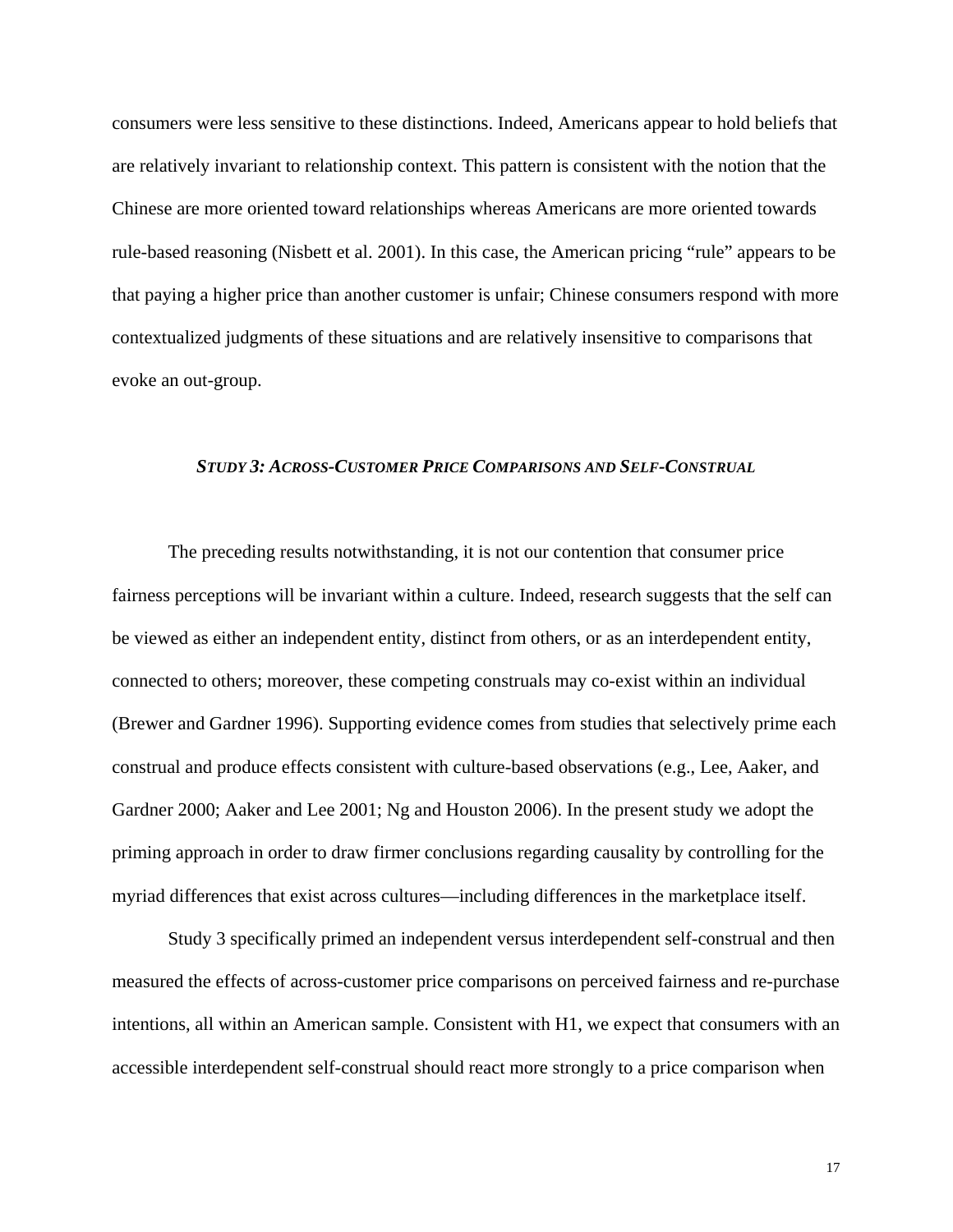the referent is an in-group versus out-group member; consumers with an accessible independent self-construal should be relatively less affected by the nature of the referent. Formally,

**H3**: When judging price fairness, consumers primed with an interdependent selfconstrual will react more strongly to in-group versus out-group price comparisons than will consumers primed with an independent self-construal.

Hypothesis 3 predicts a three-way interaction of self-construal prime, price comparison, and ingroup/out-group (operationalized as friend/stranger). Consumers should judge it more unfair (fair) when charged a higher (lower) price than another customer. Consumers primed with an interdependent self-construal should react more strongly for price comparisons to friends than strangers; reactions of consumers primed with an independent self-construal will differ across friends and strangers to a lesser degree. That is, we expect that the cross-cultural effects of individualism/collectivism tested in hypothesis 1 and observed in study 1 will be replicated within-culture via selective priming of an independent versus interdependent self-construal.

# Method

*Subjects and Design*. The experiment was a 2 (Price difference: higher vs. lower than referent) x 2 (Referent: in-group vs. out-group) x 2 (Prime: interdependent vs. independent selfconstrual) between-subjects design. Participants were undergraduate students from the United States who received financial payment or course credit for participating in the study. A genderbalanced total of 188 individuals participated.

*Materials and Procedure.* Borrowing from prior research (Aaker and Williams 1998; Ng and Houston 2006), participants were first exposed to an advertisement for a travel website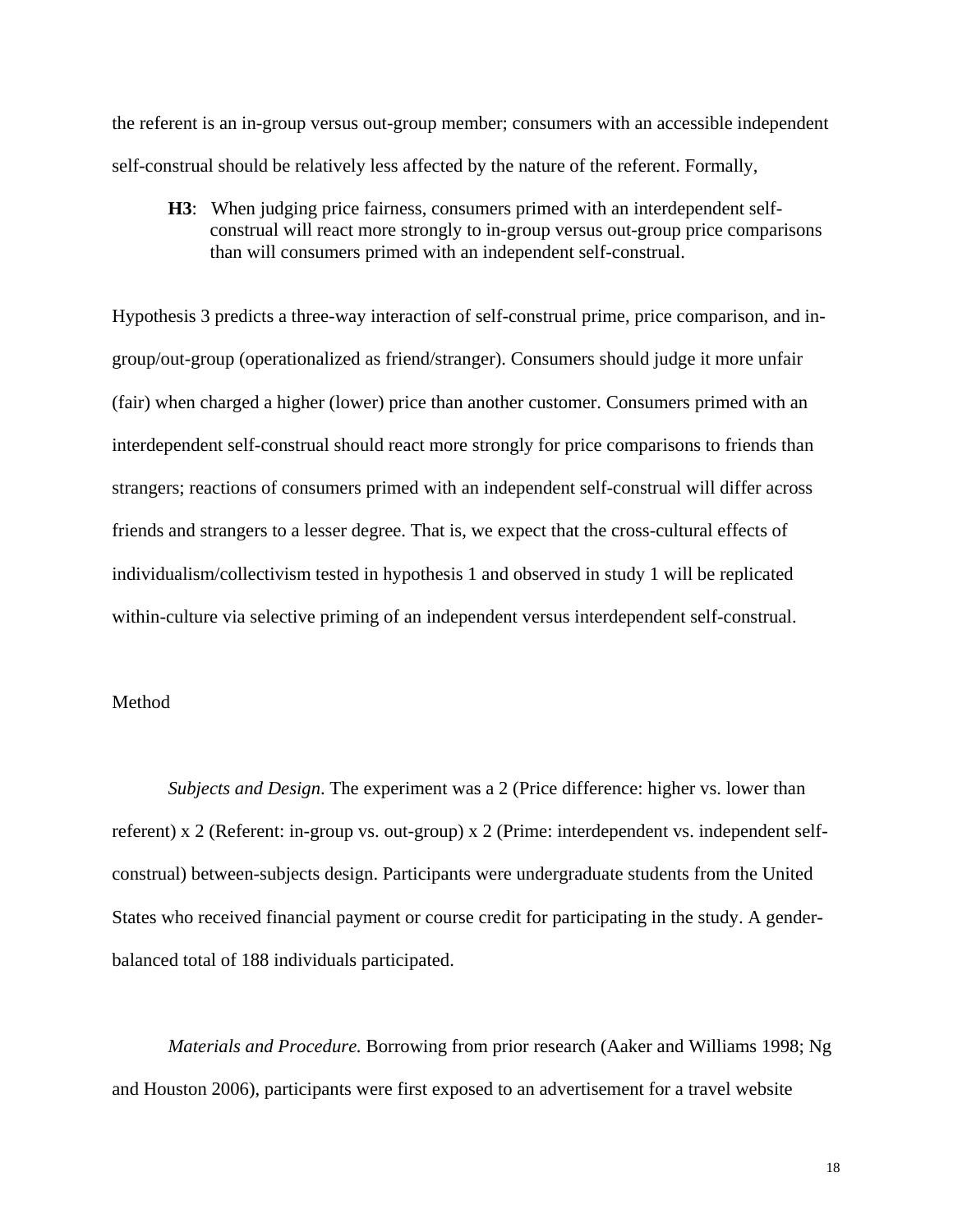designed to prime either an independent or interdependent self-construal. In the independent self-

construal condition, the ad featured a single individual walking along the beach. The text

(header, text, and footer) read:

Escape the ordinary. We supply the sand and sun. The rest is up to you. Visit simplicitytravel.com for more information about creating your own getaway experience. Simplicity Travel: Where getting away from it all matters most.

In the interdependent self-construal condition, the ad featured 2 adults and 2 children holding

hands along the beach. The text (header, text, and footer) read:

Escape the ordinary. We supply the sand and sun. You supply the family, friends, and fun. Visit us at traveltogether.com for further information about our group getaway experiences. Together Travel: Where spending time together matters most.

After an open-ended thought-listing task, participants rated the ad as favorable and effective (on

5-point disagree-agree scales).<sup>5</sup>

Participants then responded to a short scenario in which price difference and referent

were manipulated (as shown in square brackets).

You are shopping for luggage for an upcoming vacation. You find one that you like at an online store and buy it. You then discover that a [stranger / friend] bought the exact same luggage (same brand, same style, same features and quality) for 20% [more / less]. It was bought at the same time from the same online store.

After reading the scenario, participants responded to the same questions used in study 2.

Results

A fairness index was constructed by averaging the three fairness questions (coefficient  $\alpha$ )

 $= 0.95$ ). An ANOVA performed on this index revealed main effects of prime ( $F(1, 180) = 7.62$ , *p* 

 $(6, 01)$ , price difference (*F*(1, 180) = 38.50, *p* < .01), and their interaction (*F*(1, 180) = 5.49, *p* <

 $\frac{5}{6}$  Ad ratings did not differ as a function of prime (p's > .30) and will not be discussed further.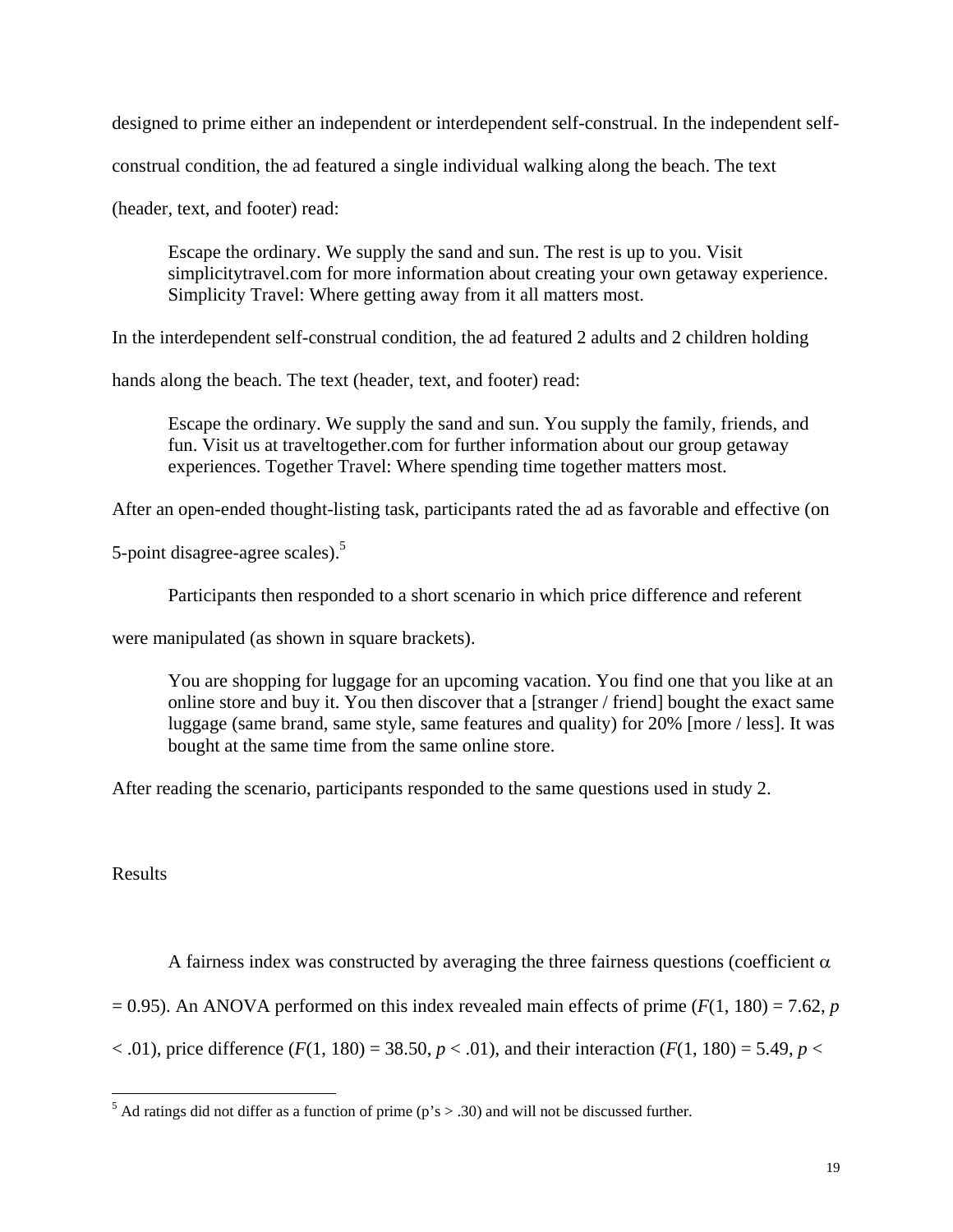.05), qualified by the predicted three-way interaction of prime, referent, and price difference predicted by H3 ( $F(1, 180) = 8.02$ ,  $p < .01$ ). To understand the nature of the three-way interaction, follow-up tests were conducted for each level of prime.

The independent prime condition revealed only a main effect of price difference (*F*(1,  $104$  = 24.73,  $p < 0.01$ ; all other  $F$ 's < 1). As revealed in table 3 and figure 4, fairness was perceived as more (less) unfair when the comparative reference price is lower (higher). In the interdependent prime condition, however, the main effect of price difference  $(F(1, 76) = 15.01, p$  $<$  0.01) was qualified by its interaction with referent ( $F(1, 76) = 9.75$ ,  $p < 0.01$ ). Consistent with H1, the interaction reflects a larger fairness difference between the higher and lower price conditions when the referent was a friend  $(F(1, 76) = 21.96$ ,  $p < .01)$  than a stranger  $(F < 1)$ . Put differently, it was deemed less (more) fair to pay a higher (lower) price than a friend versus stranger. Consumers appear sensitive to referent (in-group/out-group) context when interdependence is primed but not when independence is primed.

> ------------------------------------ Insert table 3 and figure 4 here. ------------------------------------

 Data for repeat-purchase intention revealed a statistically identical pattern of results: main effects of prime  $(F(1, 180) = 3.60, p = .06)$ , price difference  $(F(1, 180) = 37.99, p < .01)$ , and their interaction  $(F(1, 180) = 3.64, p = .06)$ , qualified by the predicted three-way interaction of prime, relationship, and price difference  $(F(1, 180) = 6.79, p < .01)$ . In the independent condition, main effects of referent  $(F(1, 104) = 3.46, p = .07)$  and price difference  $(F(1, 104) =$ 26.42,  $p < .01$ ) and their interaction ( $F(1, 104) = 4.11$ ,  $p < .05$ ) were obtained. Purchase intention was rated higher (lower) when the comparative reference price was higher (lower), more so for a stranger than a friend  $(F(1, 104) = 26.12, p < .01; F(1, 104) = 4.76, p < .05$ , respectively). In the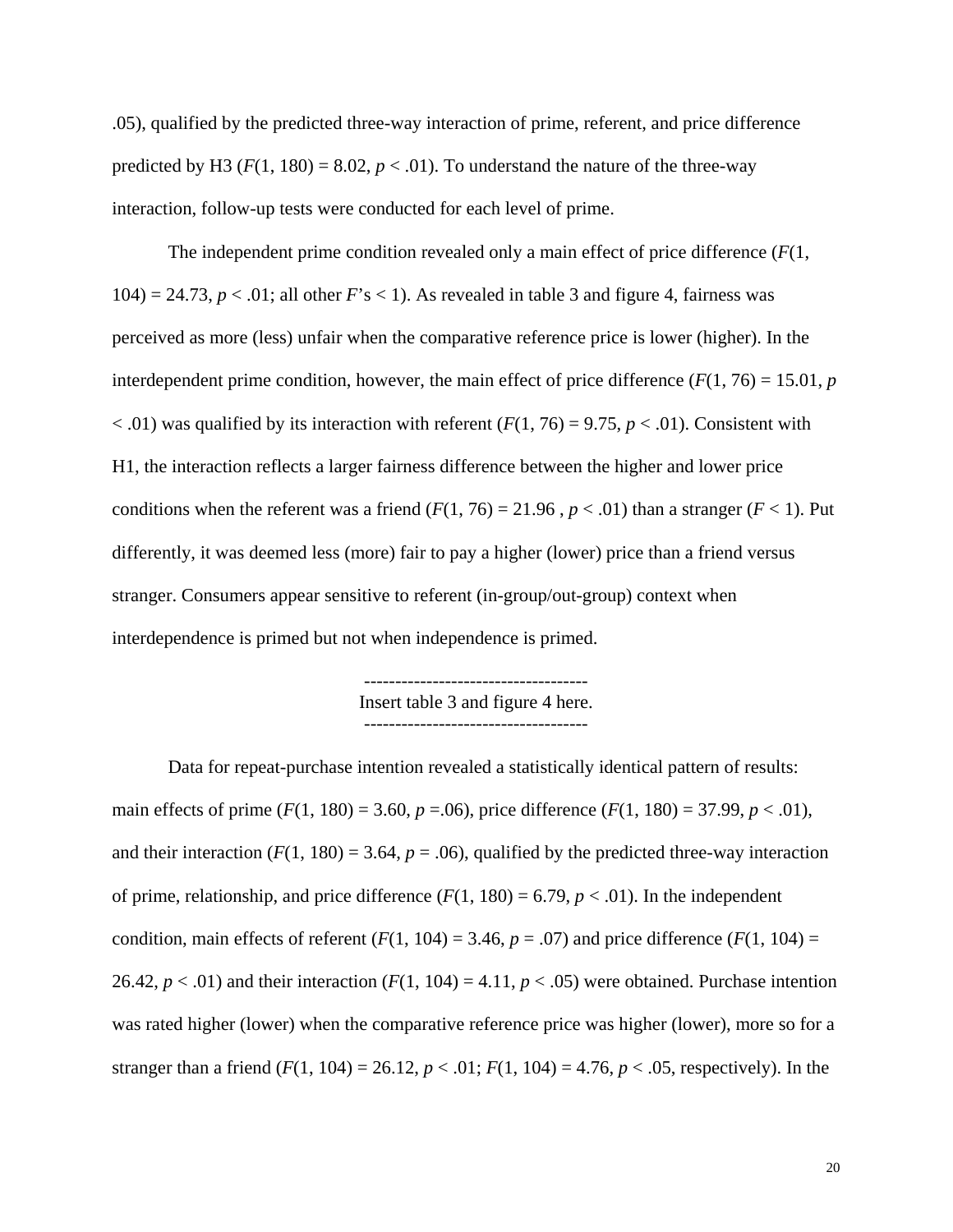interdependent condition, shopping intention revealed a main effect of price difference  $(F(1, 76))$  $= 13.82, p < .01$ , qualified by its interaction with referent  $(F(1, 76) = 2.85, p < .10)$ . Purchase intention was higher (lower) when the comparative reference price was higher (lower), more so for a friend than a stranger  $(F(1, 76) = 13.11, p < .01; F(1, 76) = 2.32, p = .13$ , respectively). Relative to the independence condition, consumers appear more sensitive to an in-group versus out-group price comparison when interdependence is primed.

An analysis was conducted to test whether the effects of prime, relationship, and price difference on re-purchase intention were mediated by fairness perceptions. As noted, the threeway interaction was significant for both fairness and intention. When fairness was included in the full model for intention, fairness was a significant predictor  $(F(1, 172) = 51.08, p < .01)$  and the three-way interaction was no longer significant  $(F < 1)$ . These results support mediation.

 Taken together, these results are wholly consistent with hypothesis H3 and the findings from studies 1 and 2, thereby lending credence to our contention that the individualism/collectivism cultural mechanism underlies the results of those studies. Accounts of cross-cultural differences are inherently plagued by a wide array of confounding factors that correlate with culture. In the present context, those differences include not only socio-cognitive cultural factors but also differences in marketplace familiarity. We have pursued several different lines of evidence to isolate causality, including multiple operationalizations of our constructs, mediational analysis using individual measures of those constructs, and manipulation of surrogates for those constructs. In the remaining studies, we offer corroboration while shedding additional light on cross-cultural fairness perceptions.

#### *STUDY 4: LOOKING BEYOND ACROSS-CUSTOMER COMPARISONS*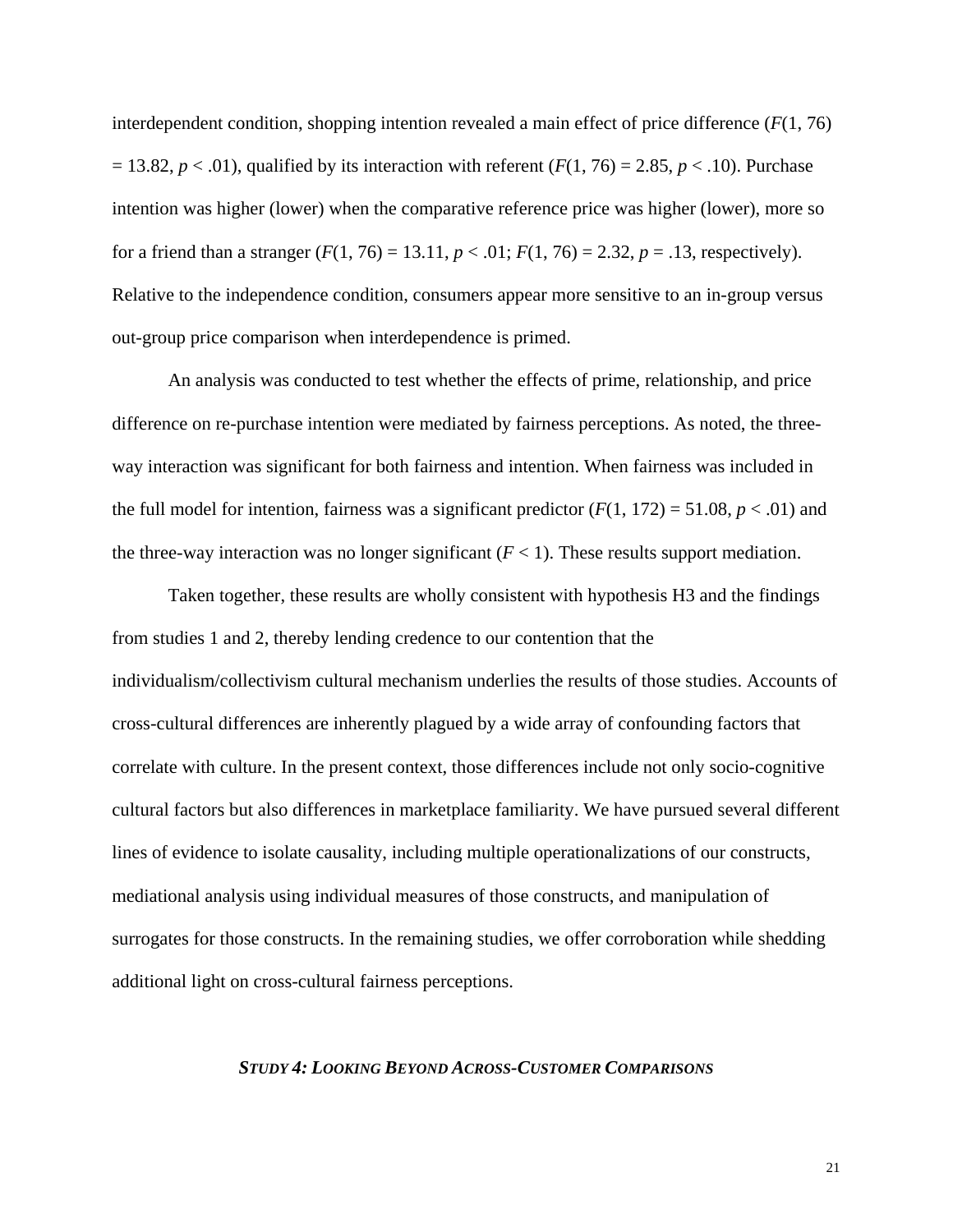Our hypotheses and results thus far are predicated on cultural differences that affect sensitivity to across-customer price comparisons. In across-customer price comparisons, Chinese consumers reacted more strongly to price comparisons with friends (versus strangers) and in a loyal (versus first-time) buyer-seller relationship; American consumers responded equally regardless of such differences. These results were attributed to collectivist (individualist) cultural characteristics of Chinese (American) consumers that orient Chinese consumers toward the ingroup. Expanding on these results, the present study has the following objectives: (1) to investigate the potency of across-customer price comparisons; (2) to consider other aspects of the transaction (i.e., looking beyond across-customer comparisons), and (3) to examine the role of cross-cultural marketplace differences.

The potency objective is inspired in part by Haws and Bearden's (2006) observation that consumers are very sensitive to across-customer differences in price paid relative to other situational differences in prices. As a precursor to the present experiment, we attempted to replicate Haws and Bearden's findings while simultaneously probing culture as a moderator. We expected and found that culture would have no effect, inasmuch as across-customer differences driving the results of studies 1 and 2 were held constant. Specifically, consumers deemed it least fair to pay 20% more than another customer (a student) purchasing the same product (a portable hard disk) versus paying 20% more than the price of another product (a different brand and model) or 20% more than the price of the same product from a different seller. Both American and Chinese consumers reacted similarly; that is, relative unfairness reactions did not differ as a function of culture. Hence, unfairness reactions arising from across-customer comparisons appear most potent (compared to across-seller and across-product price differences, and holding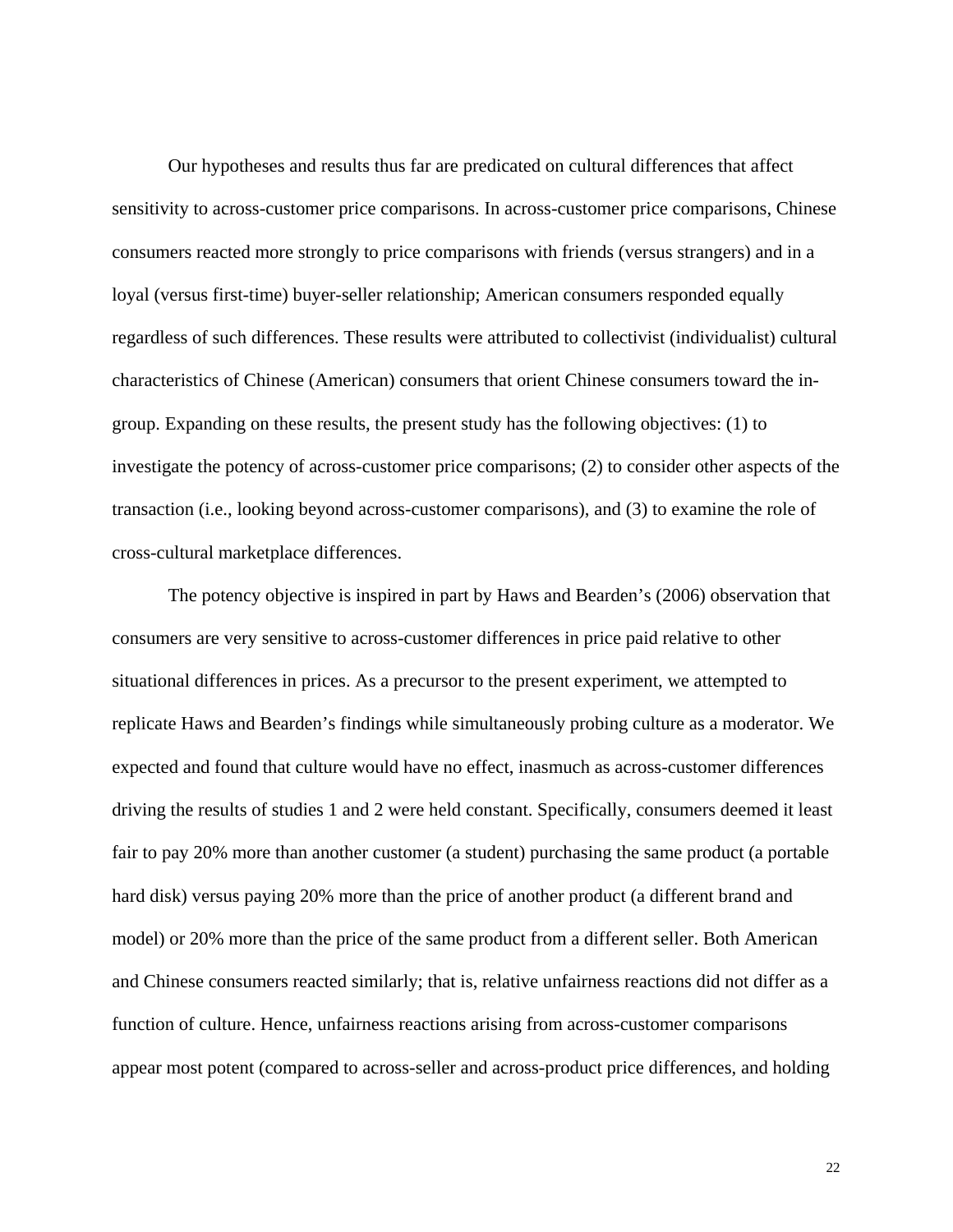other transaction factors constant). Study 4 pursues this result further by broadening the transaction factors investigated and, moreover, does so within the across-customer comparison context explored in studies 1-3. Specifically, the study design focused on unfavorable price comparisons that evoke an unfairness response, holding the referent constant but varying other aspects of the transaction. This approach permits us to address the potency question in a new way, namely: Will other transaction differences "undo" the unfavorable response to an acrosscustomer price comparison? And, will differences emerge for Chinese and American consumers?

With regard to other aspects of a transaction, Bolton et al. (2003) identified three other dimensions—product, seller, and time—by which transactions may also differ and affect fairness response. As affirmed by Haws and Bearden (2006), the robust result is that (a) the fairest justification for a price difference is that of quality, (b) cueing other costs, such as retailer differences, can have a modest effect on price fairness reactions, and (c) proximal time differences in price will be judged unfair. These factors were varied in the present experiment while holding constant in-group/out-group differences. Operationally, we examined comparisons to the price paid by another customer (a friend) who purchased the same item at the same time from the same seller ("all-same" control group) to equivalent purchases made either at a different time (next day), or from a different seller, or for a different product. We argue that, relative to the control group, factors that can justify a price difference across customers (different product and different seller, but not a one-day time difference) will mitigate judgments of unfairness. Moreover, the predicted pattern should not be moderated by culture, inasmuch as none of these factors contain an element of social comparison. In other words, inasmuch as individualism/collectivism drives differential response as a function of in-group/out-group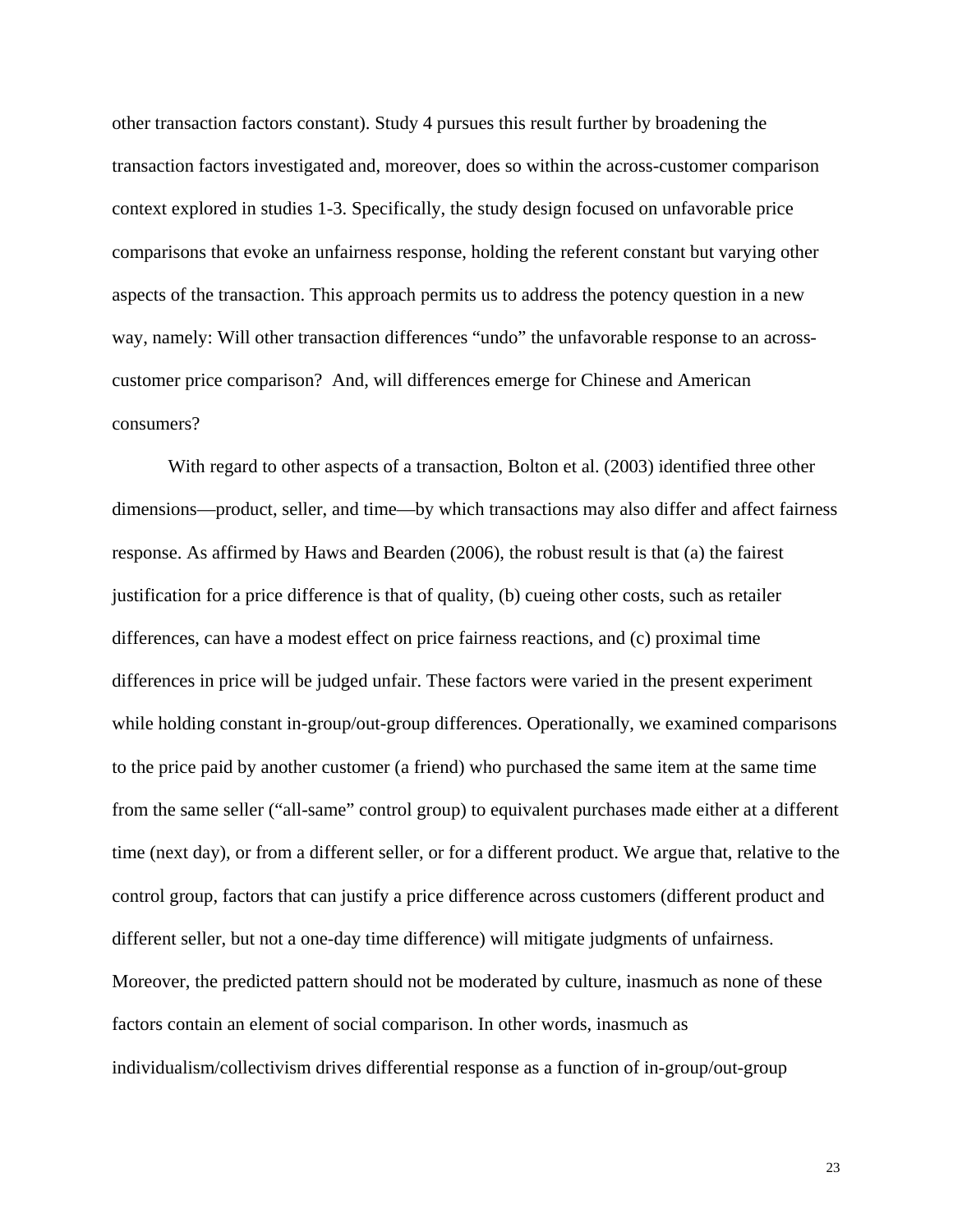distinctions, varying other transaction factors that are unrelated to in-group/out-group distinctions should not produce differential response across culture. Formally,

**H4**: Regardless of culture, across-customer unfairness reactions will be mitigated most by product differences, somewhat by seller differences, and least by proximal time differences (versus all-same control group).

Although we do not anticipate marketplace differences, we note that product differences may be more effective at mitigating unfairness reactions in the United States versus China given weak price-quality beliefs among Chinese consumers (Zhou, Su, and Bao 2002).

Another powerful influence on perceived price fairness is the price-setting mechanism utilized by a vendor to set a price, with some mechanisms deemed fairer than others. In the US, for example, an acceptable method of pricing is to add a modest amount to the vendor's costs, with large markups viewed dimly by consumers (Bolton et al. 2003; Thaler 1985). Such pricing mechanisms may make little economic sense and may be divorced from the calculus of customer value, but they nonetheless exert strong pressure on price-setting because they rise to the status of social norms (see Xia et al. 2004). However, the strength of a social norm may vary across contexts. For example, the fairness of a price is moderated in part by attributions consumers make about vendor control or responsibility for the price (Campbell 2007; Xia et al. 2004). Thus, Haws and Bearden (2006) find that unfairness reactions are weaker for participants who actively engage in setting the price via auction than for participants in traditional fixed-price markets (relative to across-customer comparisons).

When applied to the present context, we argue that consumers will be more accepting of across-customer price differences when the consumers have played a role in setting their individual prices via auctions. The more critical question concerns cross-cultural marketplace differences. As a guiding principle, we argue that differences from baseline in perceived fairness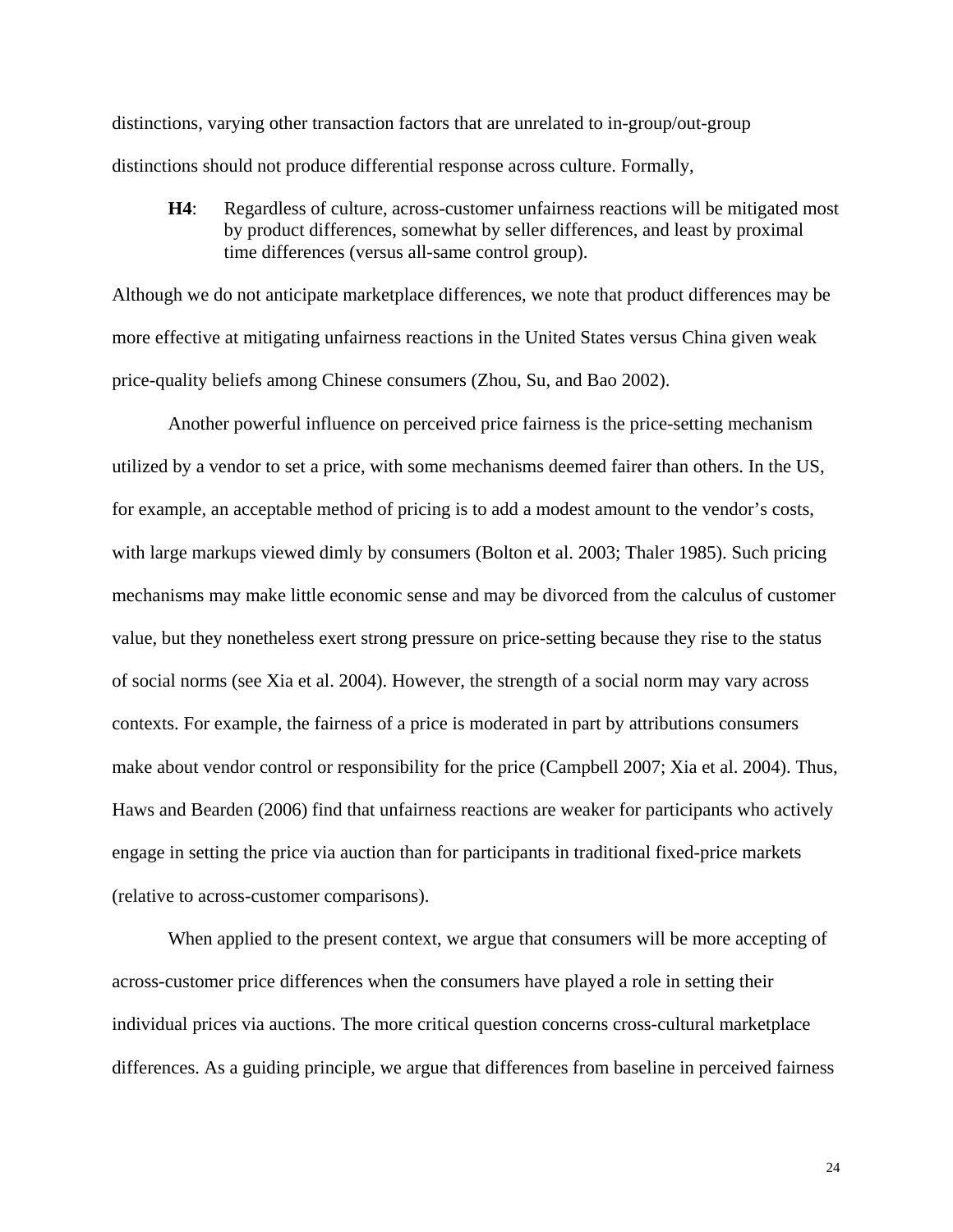will emerge only to the extent that there are differences in cultural norms—or familiarity with the price-setting mechanisms. In the case of auctions, there is no evidence of long-standing cross-national differences in familiarity with auctions. Thus, if two consumers pay different prices for the same good through auctions, consumers in both China and the US should view the difference as more acceptable relative to the baseline or control condition (wherein the vendor sets the price, two customers pay different prices, and there are no apparent mitigating circumstances). In contrast, consider the case of negotiation as a price-setting mechanism. Most common consumer goods purchased in the US adhere to a fixed-priced mechanism whereas bargaining is the norm in China (Lee 2000; Orr 2007). Hence, a shift from the baseline condition to the bargaining condition arguably represents a larger change in perceived responsibility or consumer control for US as opposed to Chinese consumers. If so, American consumers should be more accepting of across-customer price differences than will Chinese consumers when prices are set via negotiation.

Formally, we argue that across-customers price differences will prompt differences in fairness perceptions such that

- **H5a**: In the USA, across-customer unfairness reactions will be mitigated by auction and negotiation price-setting mechanisms (vs. control group).
- **H5b**: In China, across-customer unfairness reactions will be mitigated by auction but not by negotiation price-setting mechanisms (vs. control group).

 Taken together, hypotheses 4 and 5 predict both similarities and differences in consumer fairness response across cultures. Indeed, it is not our contention that American and Chinese consumers will differ on all issues pertaining to price fairness. We believe that cultural differences driven by individualism/collectivism will emerge only when the fairness question has a social dimension involving the relational context. The present study investigates other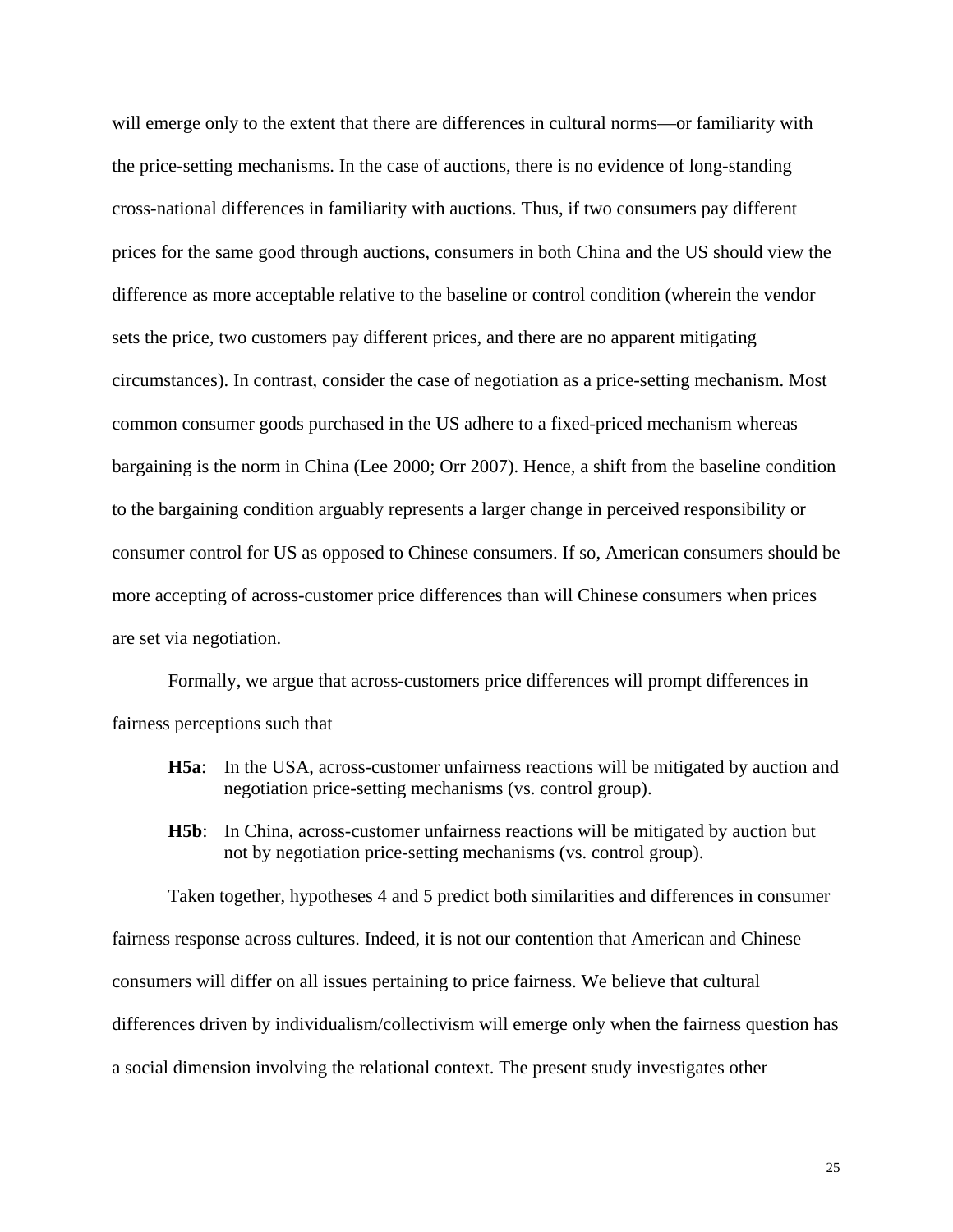dimensions of price comparison and tests the extent to which fairness response differs across culture when relational context (i.e., across-customer differences) are held constant. Insofar as fairness reactions correspond across cultures, our claims regarding causality in studies 1 and 2 are strengthened. Insofar as the hypothesized differences do emerge, the present study supports the role of the marketplace in driving price fairness response.

## Method

*Subjects and Design*. The experiment was a 6 (Transaction factors) x 2 (Culture: Chinese vs. American) between-subjects design. Participants were undergraduate students from China and the United States (both screened to omit non-native participants and Asian-Americans) who received financial payment for participating in the study. A total of 303 participants (44% male in China, 45% male in the USA) completed the study.

*Materials and Procedure.* Participants read a short scenario in which price comparison was manipulated. All participants read the following: "You want to buy a new jacket and have selected the brand, style and color you will buy. You purchase it for \$100 from a well-known retailer." Participants then learn about a price paid by a friend (\$80) for a jacket. (In the Chinese version, prices were set at ¥500 and ¥400 based on local market base prices and an equivalent percentage price difference.)

In the control group, the friend purchased the same product from the same retailer on the same day. In three other conditions (used to test H4), the reference point was manipulated to reflect an across-customer price comparison involving a different seller, different product, or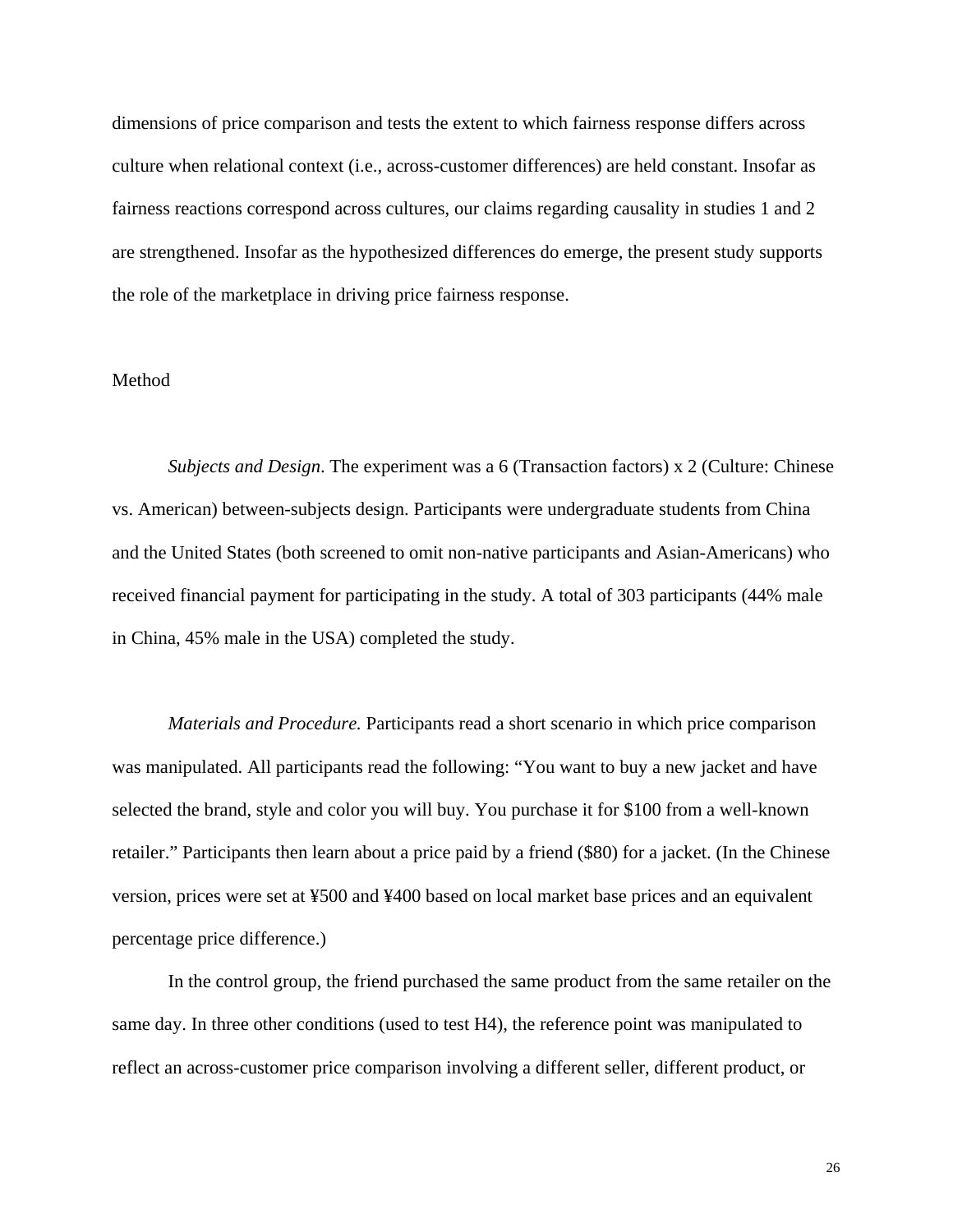next day (holding other transaction factors constant). In two other conditions (used to test H5), the price-setting was manipulated to reflect negotiation or auction. Exact wording is shown in table 4.

 Following the scenario, fairness reactions were elicited via the same three scales as in studies 1-3.

> ---------------------------------------------- Insert tables 4 and 5 and figure 5 here. ----------------------------------------------

Results

A fairness index was again created by averaging the three fairness items (coefficient  $\alpha$  = 0.89 in USA sample, 0.87 in China sample). The means presented in table 5 and figure 5 indicate nearly identical patterns for the US and China samples, with two predicted exceptions.

Hypothesis 4 was tested by examining fairness judgments as a function of reference point (across customer, product, seller, and time) and culture. As expected, planned contrasts reveal no differences for next-day comparisons (vs. control group) as a function of cultural sample  $(F < 1)$ . Comparing to another customer who purchase the next (vs. same) day did not mitigate unfairness perceptions in either American or Chinese samples (*F*'s < 1). Second, planned contrasts revealed no differences for different-seller comparisons (vs. control group) as a function of cultural sample  $(F < 1)$ . Comparing to another consumer who purchased from a different (vs. same) seller mitigated unfairness perceptions in both American and Chinese samples (respectively, *F*(1, 291)  $= 7.65, p < .01; F(1, 291) = 2.28, p = .13$ . Third, planned contrasts for different-product comparisons (vs. control group) as a function of cultural sample revealed a significant interaction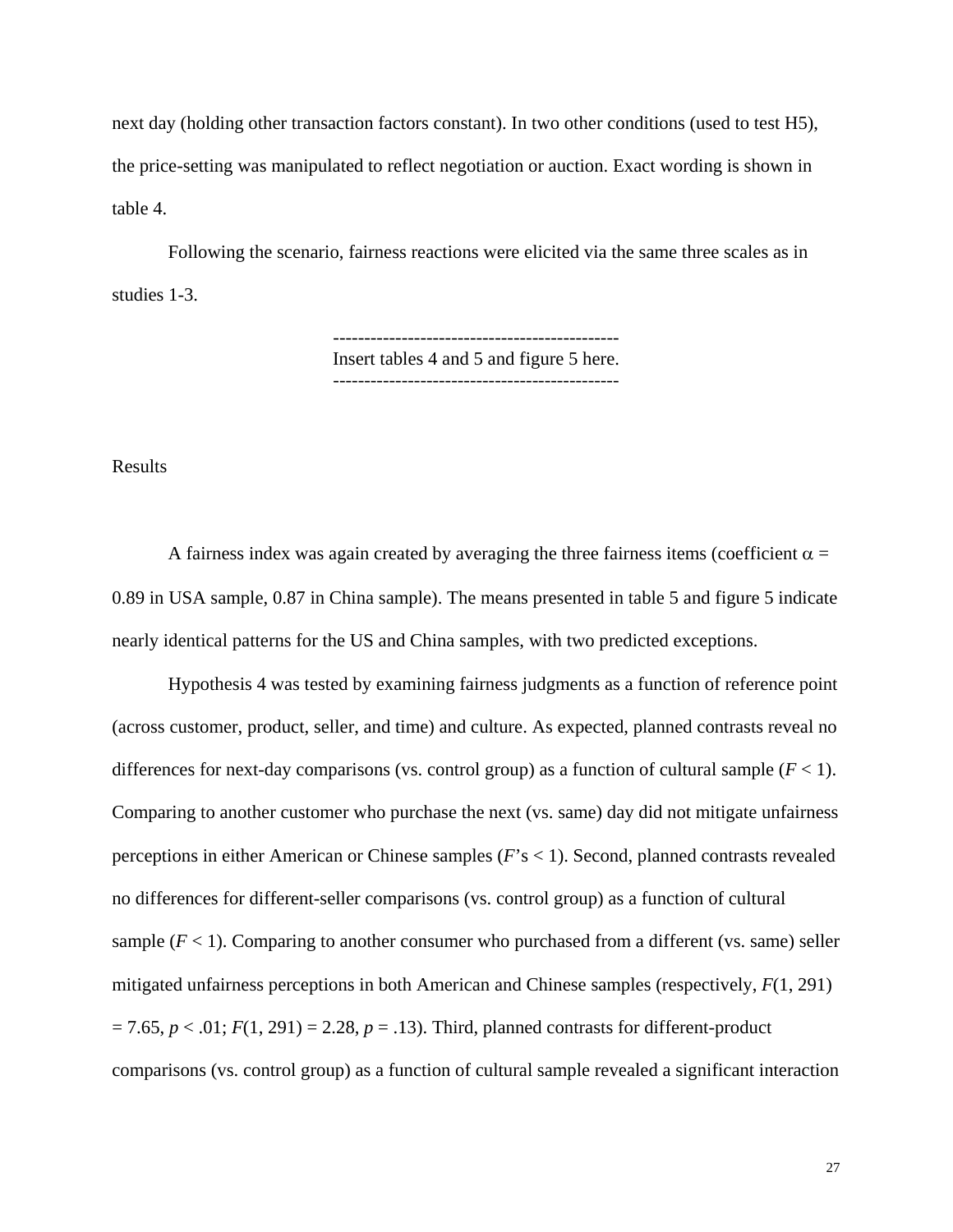contrast  $(F(1, 291) = 5.56, p < .05)$ . Comparing to another customer who purchased a different (vs. same) product mitigated unfairness perceptions in the American sample more than in the Chinese sample (respectively,  $F(1, 291) = 28.50$ ,  $p < 0.01$ ;  $F(1, 291) = 3.46$ ,  $p = 0.06$ ). That is, Chinese consumers appear less sensitive than American consumers to a product justification for across-customer price differences. Indeed, the highest fairness reactions were found for price comparisons to a different product (vs. all others)—more so in the American sample  $(F(1, 291) =$ 20.70,  $p < 0.01$ ) than in the Chinese sample  $(F(1, 291) = 3.14, p = 0.08)$ ; interaction contrast  $F(1, 291)$  $291$ ) = 3.67,  $p = .06$ ). Overall, these results suggest that, while consumers are sensitive to acrosscustomer price comparisons, unfairness reactions can be mitigated by seller or product differences (especially the latter in the USA). $<sup>6</sup>$ </sup>

Hypothesis 5 was tested by comparing the same-day control group to each price-setting condition. As predicted, planned contrasts revealed no differences for auction (vs. control group) as a function of cultural sample  $(F < 1)$ . Accounting for a price difference across customers with an auction explanation mitigated unfairness reactions equally in both American and Chinese samples (respectively,  $F(1, 291) = 11.05$ ,  $p < .01$ ;  $F(1, 291) = 4.17$ ,  $p < .05$ ). In contrast, planned contrasts revealed differences for negotiation (vs. control group) as a function of cultural sample  $(F(1, 291) = 6.33, p < .05)$ . Providing a negotiation explanation for the price difference across customers mitigated unfairness reactions in the USA  $(F(1, 291) = 7.83, p < 0.01)$  but not in China  $(F < 1)$ . This result is consistent with our argument that negotiation is a common price-setting mechanism (or marketplace norm) in China that is spontaneously salient to Chinese consumers when judging prices; consequently, it does not mitigate unfairness reactions. Overall, these

<sup>&</sup>lt;sup>6</sup> Our primary interest revolved around cross-dimensional (product/vendor/time) differences as a function of culture. However, we examined a range of time differences, including next day, previous day, next week, and next month. Consistent with intuition, unfairness reactions were mitigated by longer inter-purchase times in a monotonic manner. Moreover, the same pattern of results was obtained across cultural samples. For expositional simplicity, only next day comparisons are reported in the text.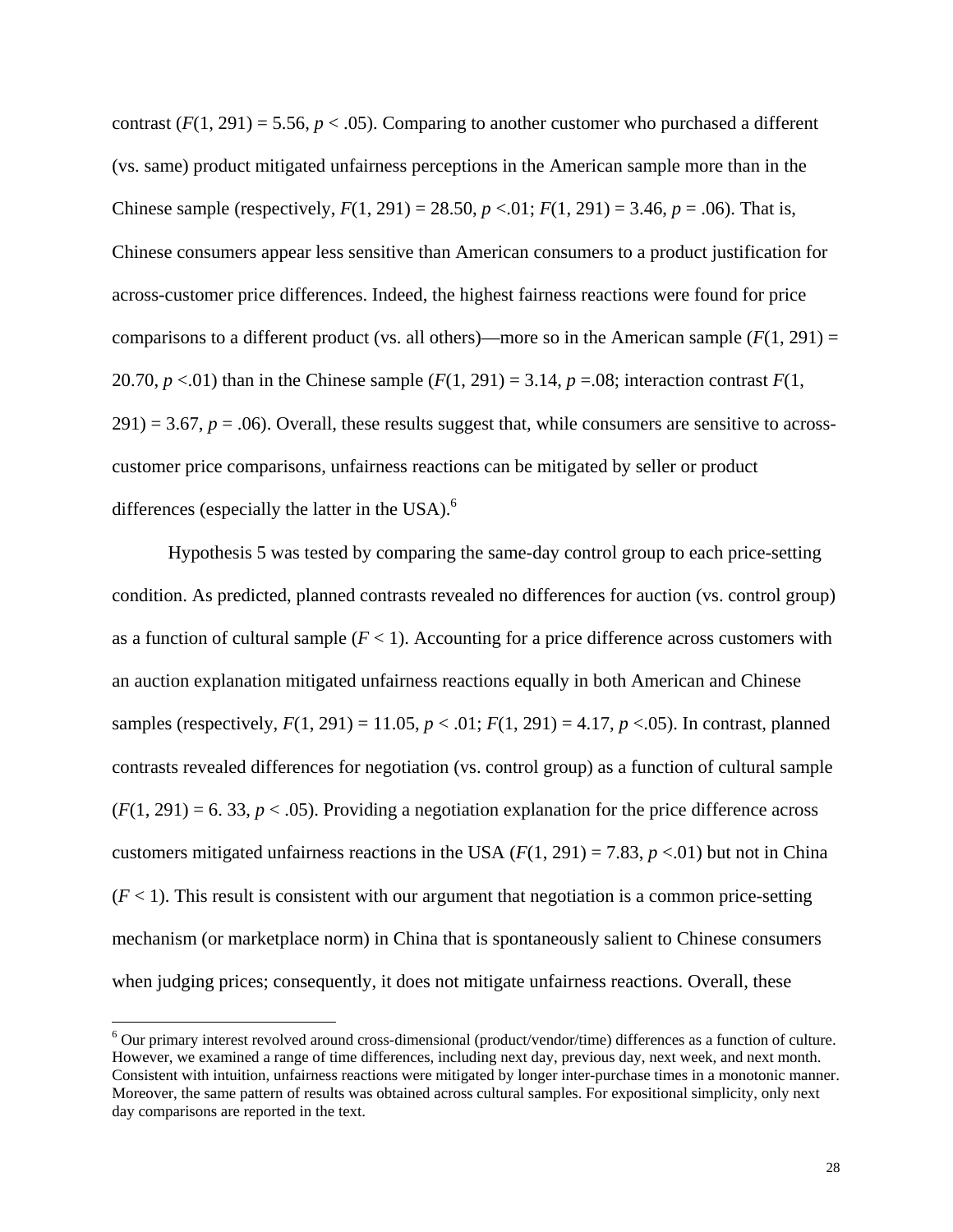results suggest that, although consumers are sensitive to across-customer price comparisons, unfairness reactions can be mitigated by price-setting mechanisms (when such mechanisms are not already spontaneously salient).

Finally, we note an additional analysis that controlled for rural-urban differences within and across national samples. Of our Chinese (American) participants, 47% (30%) reported a rural background. An analysis that included only urban participants corresponded to the omnibus analysis with one exception: the quality difference across cultures evaporated  $(F(1, 279) = 1.41$ ,  $p = .24$ ). This result may arise from reduced statistical power but also lends itself to a plausible process explanation; that is, urban consumers in China are exposed to a wider variety of goods that differ on quality and may be more willing to make price-quality inferences, thereby reducing any quality differences across samples. (A separate analysis for rural participants was precluded due to low sample sizes.) Note that negotiation differences across culture endured in the urbanonly analysis, as expected. In other words, a comparison of urban consumers from each sample showed identical patterns of response across dimensions that should not be affected by cultural differences but differed on the lone dimension associated with a marketplace difference. We elaborate on this point in the next experiment.

## *STUDY 5: MARKETPLACE METACOGNITION*

We end this series of experiments with an eye toward future research on marketplace differences and consumer perceptions of price fairness. A central concept in the study of perceived price fairness is the Principle of Dual Entitlement (Kahneman, Knetsch, and Thaler 1986), which argues that consumers are not insensitive to the plight of vendors and are willing to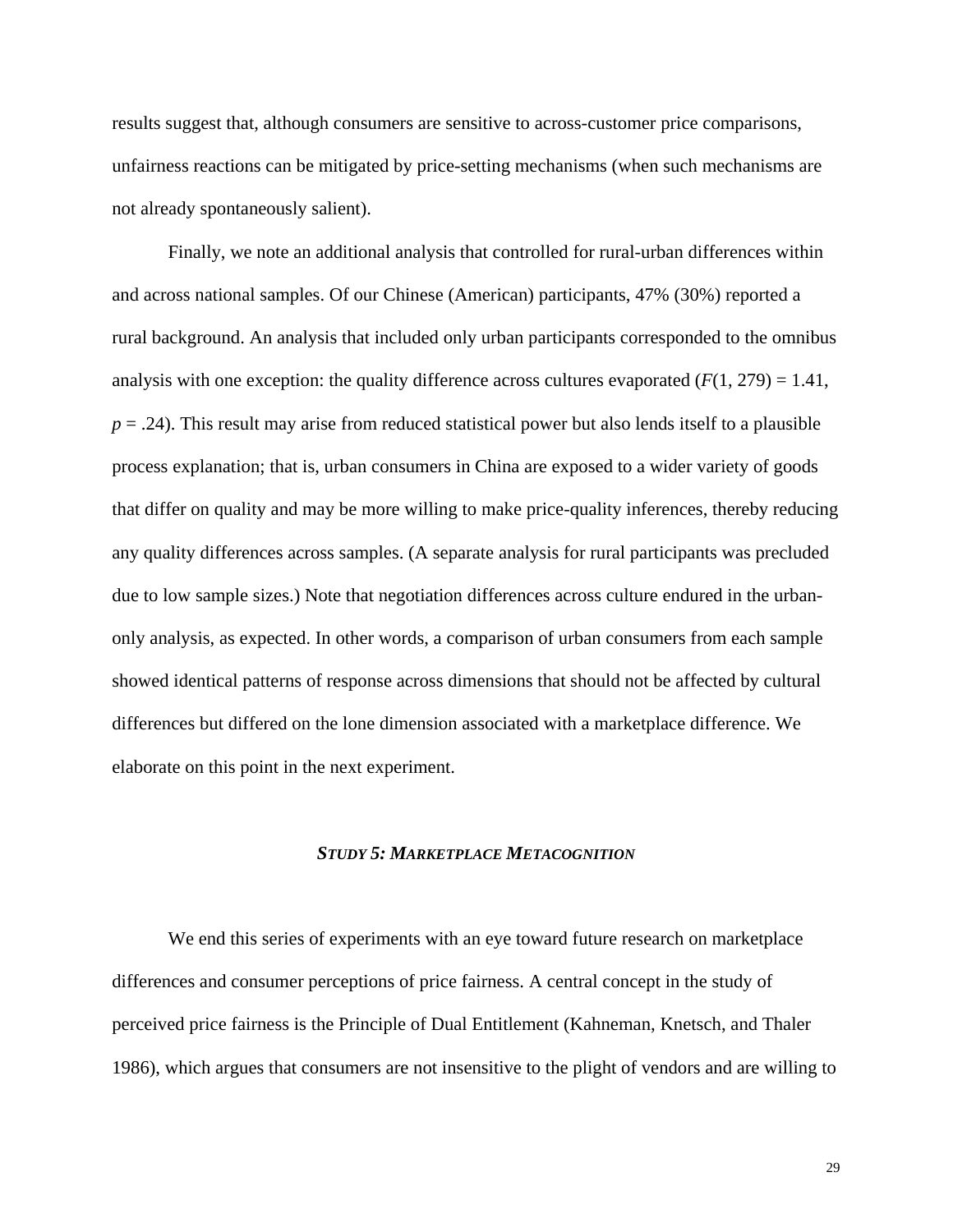grant them a reasonable profit on an exchange. However, recent research has shown the principle to be less than monolithic. Specifically, consumers do not appear to be equally accepting of all reasons for a price increase, even when the price increase has no effect on a vendor's skimpy profits (Bolton et al. 2003). We have no reason to believe that American and Chinese consumers have different senses of equity in an exchange but, due to their differential familiarity with economic behavior, market dynamics, and the practice of business, as well as differences in legal and regulatory structures (e.g., business regulations, consumer protection; Batra 1997), consumers from emerging economies may not mimic consumers from established free-market economies in the latitude they are willing to grant a vendor in price-setting.

The present study borrows a paradigm from previous research to examine the extent to which Chinese consumers are more or less likely than American consumers to pay a price differential across vendors as a function of the reason for the price differential. Bolton et al. (2003) found that (a) quality is the most fair justification for a price difference, (b) a margin strategy is the least fair justification, and (c) other explanations are seen as moderately unfair. Formally,

**H6:** The most (least) fair explanation for a price difference across vendors is quality (a margin strategy); other explanations lie in between.

Although we expect that such an ordering will largely hold, prior research is silent regarding differences across culture and marketplace.

Method

*Subjects and Design*. The experiment was a 6 (Price difference explanation) x 2 (Culture: Chinese vs. American) between-subjects design. Participants were undergraduate students from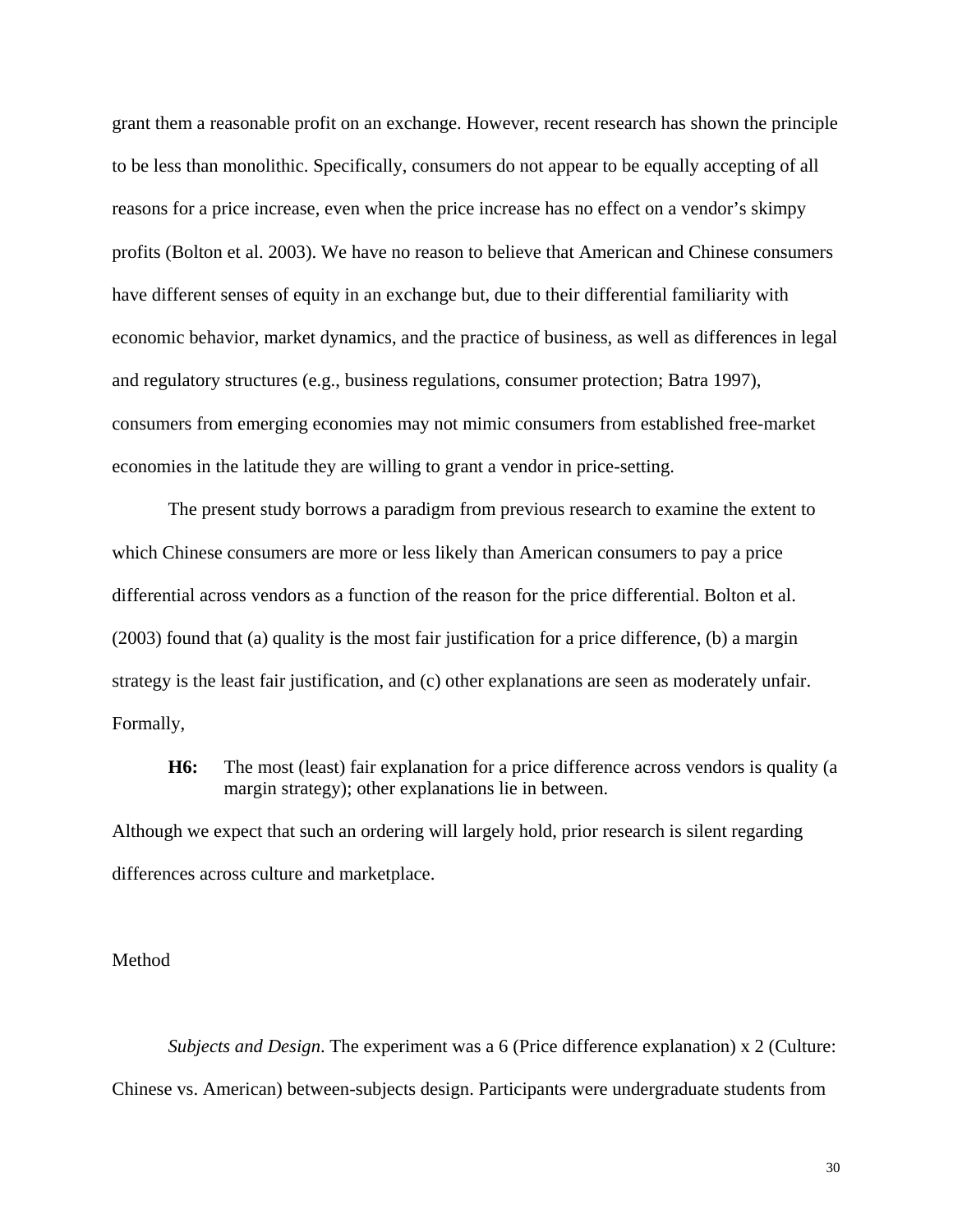China and the United States (both screened to omit non-native participants and Asian-Americans) who received financial payment for participating in the study. A total of 489 individuals participated (48% male in the US sample and 45% male in the Chinese sample).

*Materials and Procedure.* Participants read a short scenario in which the explanation for a price difference between two stores was manipulated. Six different explanations were offered: quality, margin strategy, other costs, risky inventory, and customer base were adopted from Bolton et al. (2003), along with store vouchers (a frequent store practice in China). The American store-voucher version (shown in square brackets) is reproduced below. The other conditions, adopted from Bolton et al. (2003), are reproduced in the appendix.

We are interested in your views, as a consumer, on the fairness of store finances and pricing. As you know, stores make a profit from selling goods and overall profit is a function of many factors. Consider the case of two stores. Both stores have the same level of service, the same costs and overall sales revenue, and the same net profit. Both stores sell the exact same blouse (same brand, same quality, same style). Store A charges \$29.95; Store B charges \$39.95. [Store A charges a lower price because its costs for shopping vouchers are lower (as it seldom offers them). Store B charges a higher price because it has to cover higher costs for shopping vouchers as it frequently offers them. For example, consumers buying the blouse at Store B would be given a voucher that can be used like cash at the store for spending on non-promotional products. As a result, Store B has to charge a higher price to make the same profit as Store A.] Please take a moment to consider these stores. What do you think is a fair price at each store? (Enter a \$ amount for each store.)

The net profit margin for each store was held constant and low at 5% (and presented in a table along with price information for each store following the scenario text). In the Chinese version, prices were set at ¥119 and ¥159 (based on local market base prices and an equivalent percentage price difference). Note that the currency metric used here is more immune to scale-response bias than direct fairness ratings.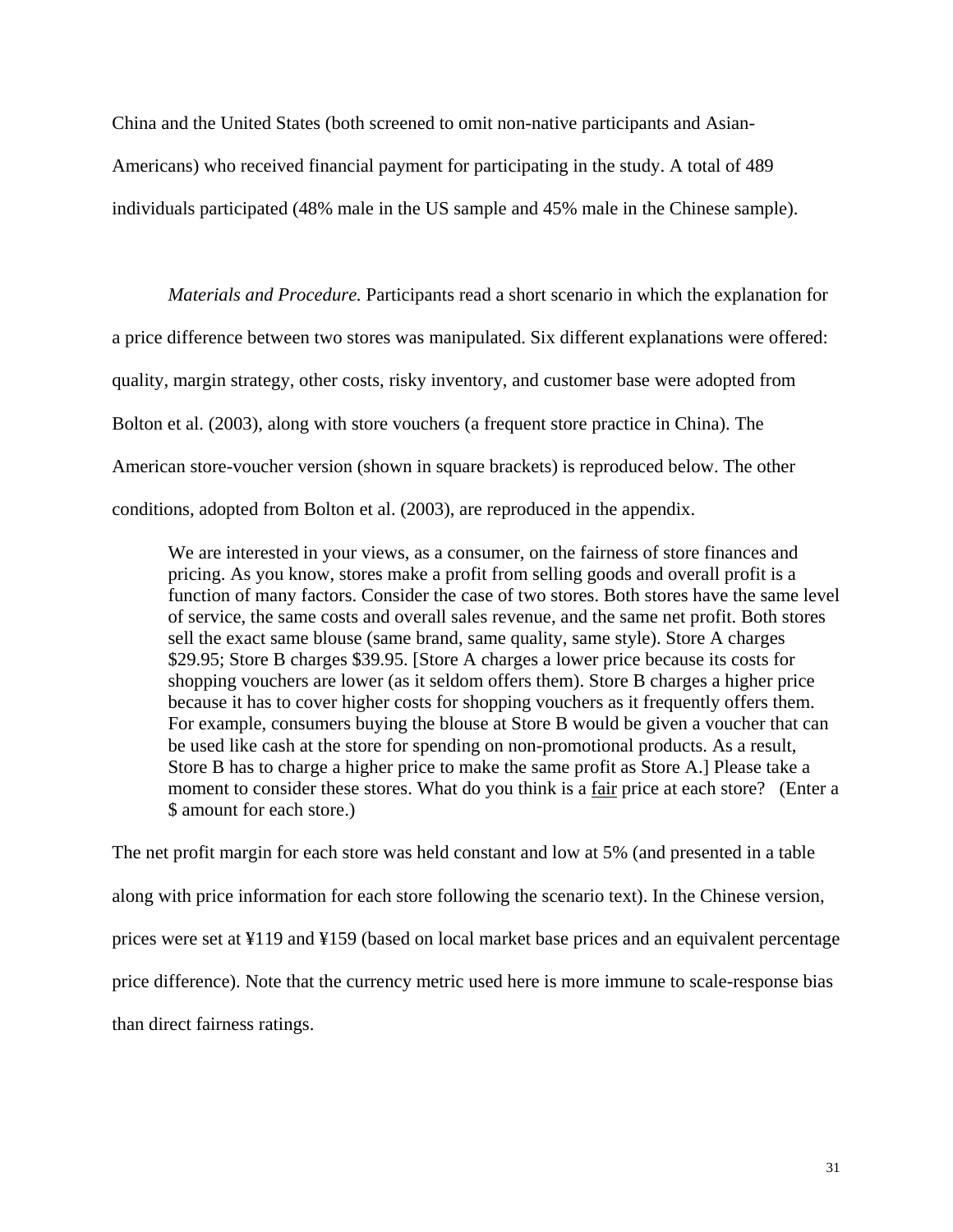## Results

A variable representing the relative fair price difference was constructed by taking the differences in the fair prices provided by participants for the two stores and dividing by the actual price difference. A value of 100% indicates that participants perceived the entire difference (\$10 in the USA, ¥40 in China) as fair; a value of 50% indicates that only half the actual price difference was considered fair. Table 6 contains the descriptive means.

Analysis consisted of a series of planned interaction contrasts. The first contrast indicates that the most and least fair price explanation belonged to the quality and margin strategy explanations, respectively. The contrast of these two explanations was significant  $(F(1, 477)) =$ 64.07,  $p < .01$ ) and did not differ by cultural sample  $(F < 1)$ . Second, the contrast of other costs and store vouchers was not significant  $(F < 1)$  and did not differ by cultural sample  $(F < 1)$ . Similarly, the contrast of customer base and risky inventory explanations was not significant (*F*  $<$  1) and did not differ by cultural sample ( $F$  < 1). However, the relative fairness of these two sets of explanations differed as a function of cultural sample  $(F(1, 477) = 4.80, p = .03)$ : the latter were perceived as less fair than the former in China  $(F(1, 477) = 5.20, p = .02)$  but not in the United States  $(F < 1)$ . Indeed, customer base and risky inventory explanations were seen as equally unfair as a margin strategy explanation in China  $(F < 1)$  but were judged more fair than a margin strategy in the USA  $(F(1, 477) = 9.92, p < .01)$ . On the other end of fairness, a quality explanation was judged fairer than the runner-up store voucher and other cost explanations in both China (F(1, 477) = 16.64,  $p < .01$ ) and the United States (F(1, 477) = 13.57,  $p < .01$ ).

> ------------------------------------- Insert table 6 and figure 6 here -------------------------------------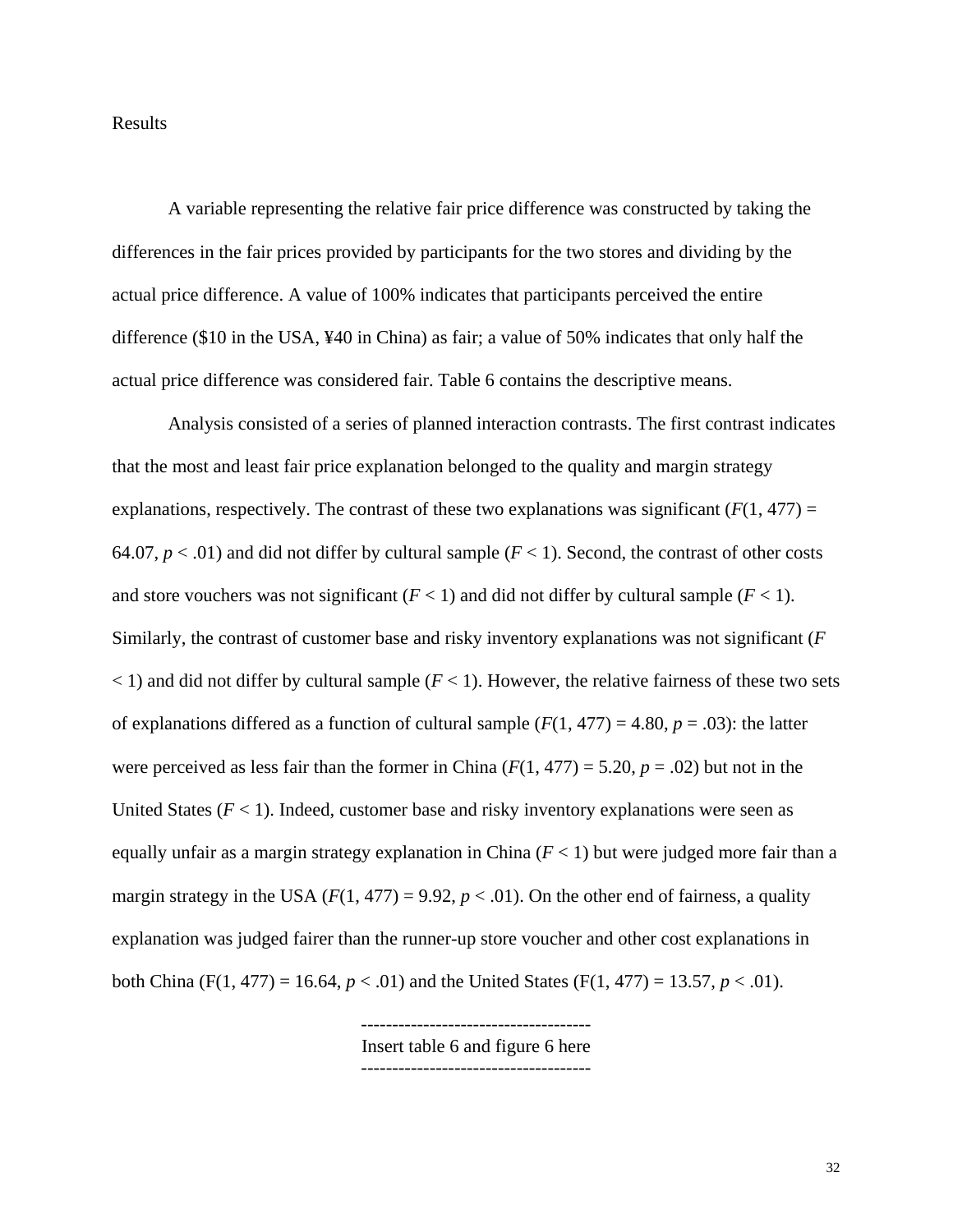As in study 4, a post-hoc analysis was conducted for consumers who reported having an urban (versus rural) background. It seems plausible that consumers lacking familiarity with such free-market tactics and profit requirements might respond differently from more savvy consumers, particularly with regard to explanations arising from a broad versus narrow customer base (with rural consumers judging it less fair out of self-interest) or arising from a risky inventory (with rural consumers again judging it less fair due to more conservative attitudes toward products that are "seasonal or very fashion-forward or from new/unknown designers or manufacturers"). Results were again supportive (see figure 6). An analysis that included only urban participants revealed a remarkably similar pattern for the US and China that is consistent with hypothesis 6; that is, quality differences were judged fairest, margin strategy differences least fair, and the remaining explanations—which did not vary by cultural sample—lay in between. In contrast, rural participants perceived risky inventory and customer base explanations as relatively unfair—especially in China—which seems consistent with more conservative attitudes likely to be held among rural consumers.

#### *GENERAL DISCUSSION*

The predominant focus of this research was consumer perceptions of price fairness arising from across-customer price comparisons. Consistent with our hypotheses, Chinese/collectivist consumers in study 1 judged it more unfair (fair) when charged a higher (lower) price than an in-group versus out-group member (friend vs. stranger); American/individualist consumers were less affected by the referent. In study 2, Chinese consumers judged it more unfair (fair) when charged a higher (lower) price in a loyal versus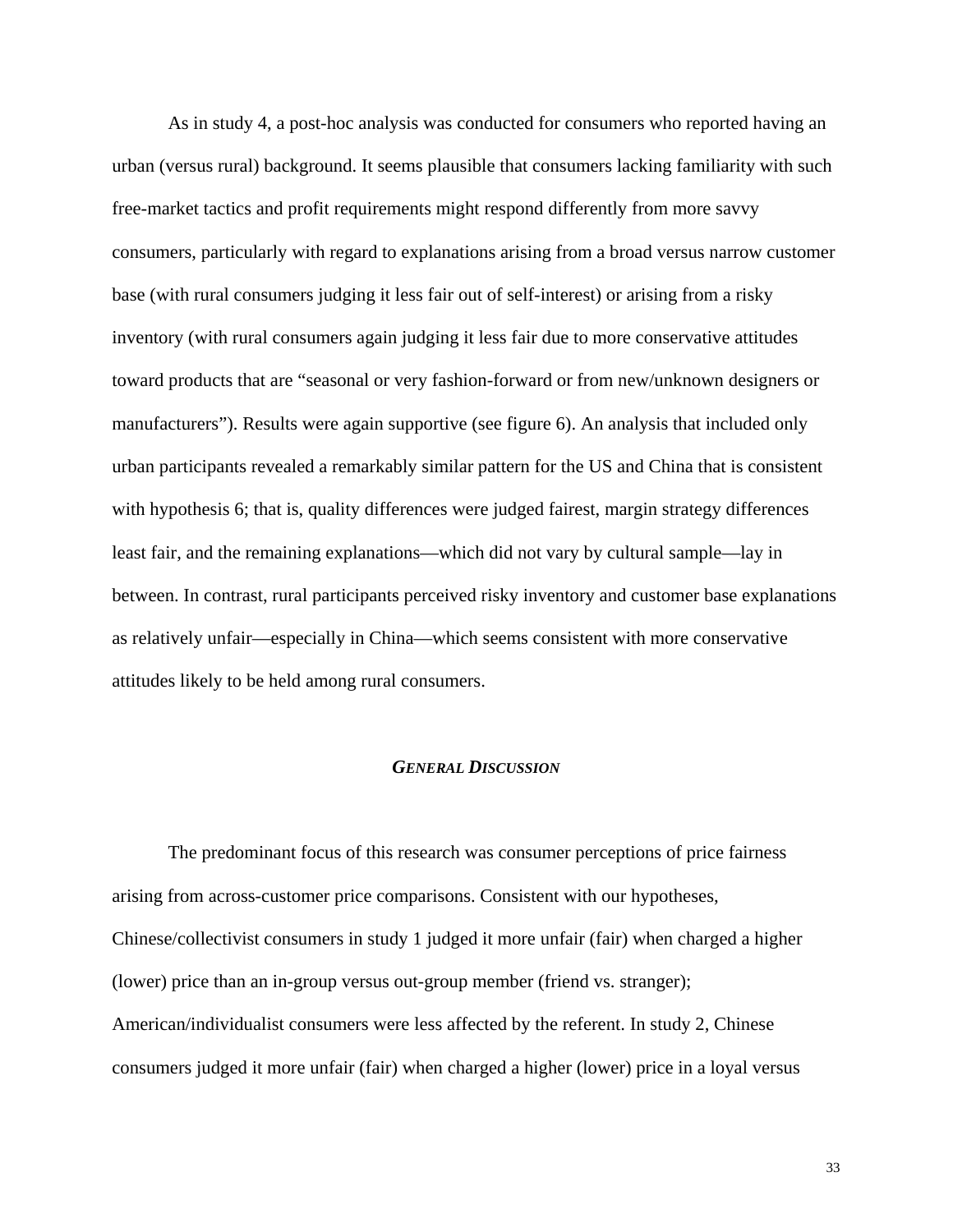first-time buyer-seller relationship; American consumers were indifferent to the relationship. Study 3 conceptually replicated study 1 via priming of independent/interdependent self-construal and a pattern of results that map onto cultural differences in individualism/collectivism. In study 4, various transaction factors were shown to mitigate unfairness reactions to across-customer price comparisons in similar ways across cultures, except when the transaction factor was marketplace-specific (e.g., price-setting via negotiation). Study 5 also showed that reactions to across-vendor price differences were similar across cultures, especially for those consumers familiar with a highly competitive urban marketplace.

On the one hand, results of studies 1 and 2 provide evidence for powerful effects of culture on the perceived fairness of different prices charged to different consumers. Consistent with cultural tendencies towards collectivism/individualism, Chinese consumers were sensitive to relational context and influenced by in-group/out-group differences (friend vs. stranger comparisons; loyal vs. first-time buyer-seller relationships) whereas American consumers evinced a rule-like response less dependent on relational context. On the other hand, study 4 showed that these cultural differences in across-customer price comparisons were mitigated by other transaction factors (product and seller differences, price-setting mechanisms). Although the studies reported herein provide evidence for cultural differences in fairness reactions (especially as a function of in-group/out-group comparisons), the findings also provide some evidence for convergence in fairness response—inasmuch as several transaction factors (e.g., product, seller, and time differences; auction price-setting mechanism) had consistent effects across cultural samples.

Overall, the present research makes several contributions to the price fairness literature. First, we provide evidence for the moderating roles of type of referent (in-group/out-group) and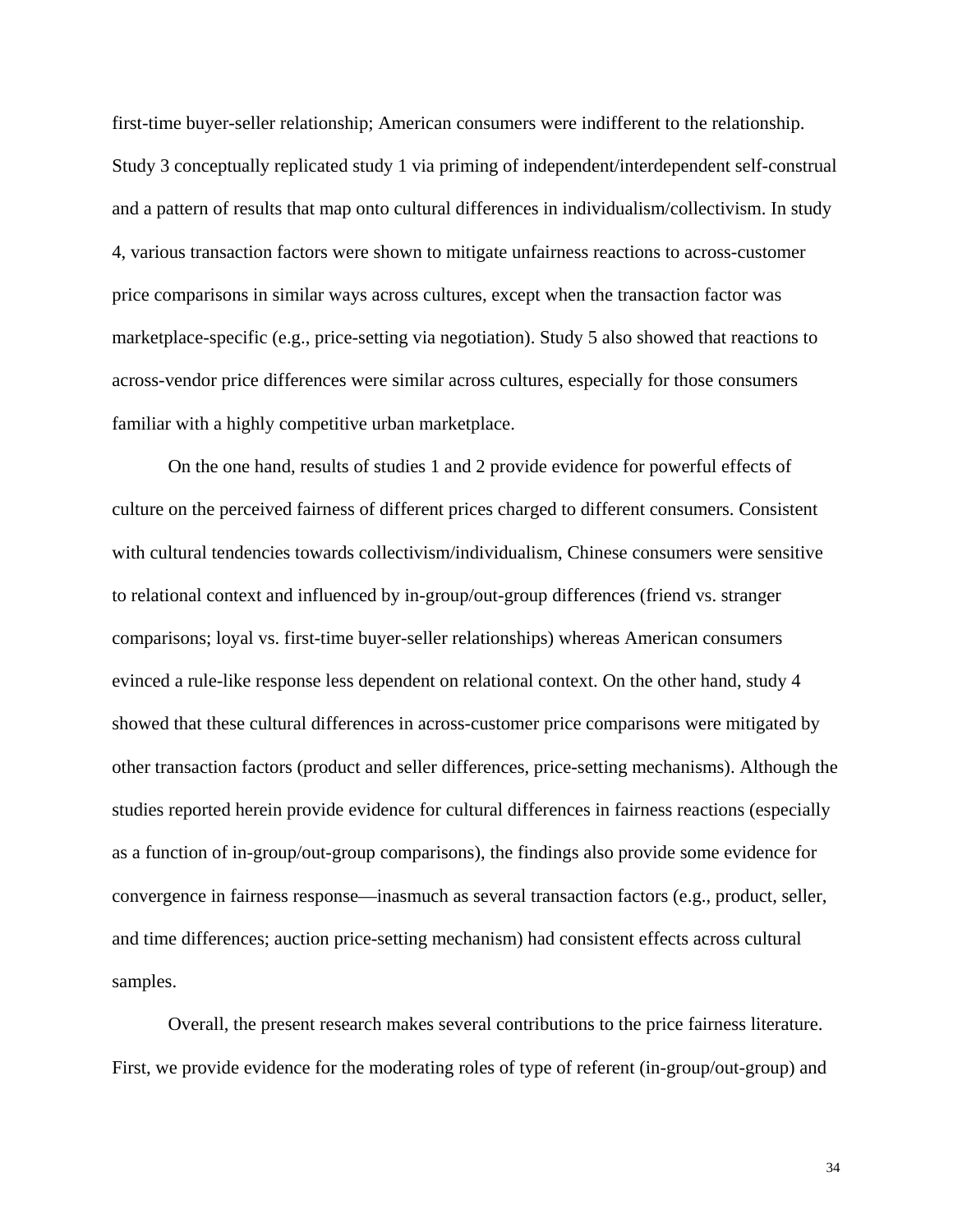relationship to the seller (loyal/first-time buyer) in determining fairness reactions to acrosscustomer price comparisons. Second, we investigate whether other transaction factors (product, seller, time, and price-setting mechanisms) are sufficient to "undo" an unfavorable fairness reaction. Third, we investigate the roles of culture (individualism/collectivism) and marketplace differences that affect price fairness response. To our knowledge, past research has not investigated these factors, nor has it examined price fairness reactions in a cross-national setting.

More generally, the present research contributes to the broader literature on fairness and culture. Prior research in this area has tended to focus somewhat narrowly on fairness, particularly within a reward allocation context. For example, individualists use an equity rule in reward allocation regardless of the group membership of their interaction partner; in contrast, collectivists use an equality (equity) rule when interacting with an in-group (out-group) member (e.g., Leung and Bond 1984; Hui, Triandis, and Yee 1991). However, other research (e.g., Fadil et al. 2004; Fischer & Smith 2003; Tower, Kelly, and Richards 1997, Chen 1995) has produced mixed results that question the generalizability to other contexts—such as when the allocator is not also a recipient of the reward, when the allocation is not zero-sum, and when the predominant goal is economic (versus interpersonal). On each criterion, the relevance of these findings to the present price-comparison context thus seems questionable. Moreover, it is unclear why the collectivist value of harmony or duty to the in-group (purported to drive resource allocation response) would affect fairness response in across-customer price comparisons. Indeed, our research does not support such an explanation; instead, we find an egocentric bias in fairness response that is enhanced, not attenuated, when collectivists make price comparisons to in-groups versus out-groups—thereby pointing to the need for a more expansive understanding of fairness and culture that incorporates pricing contexts.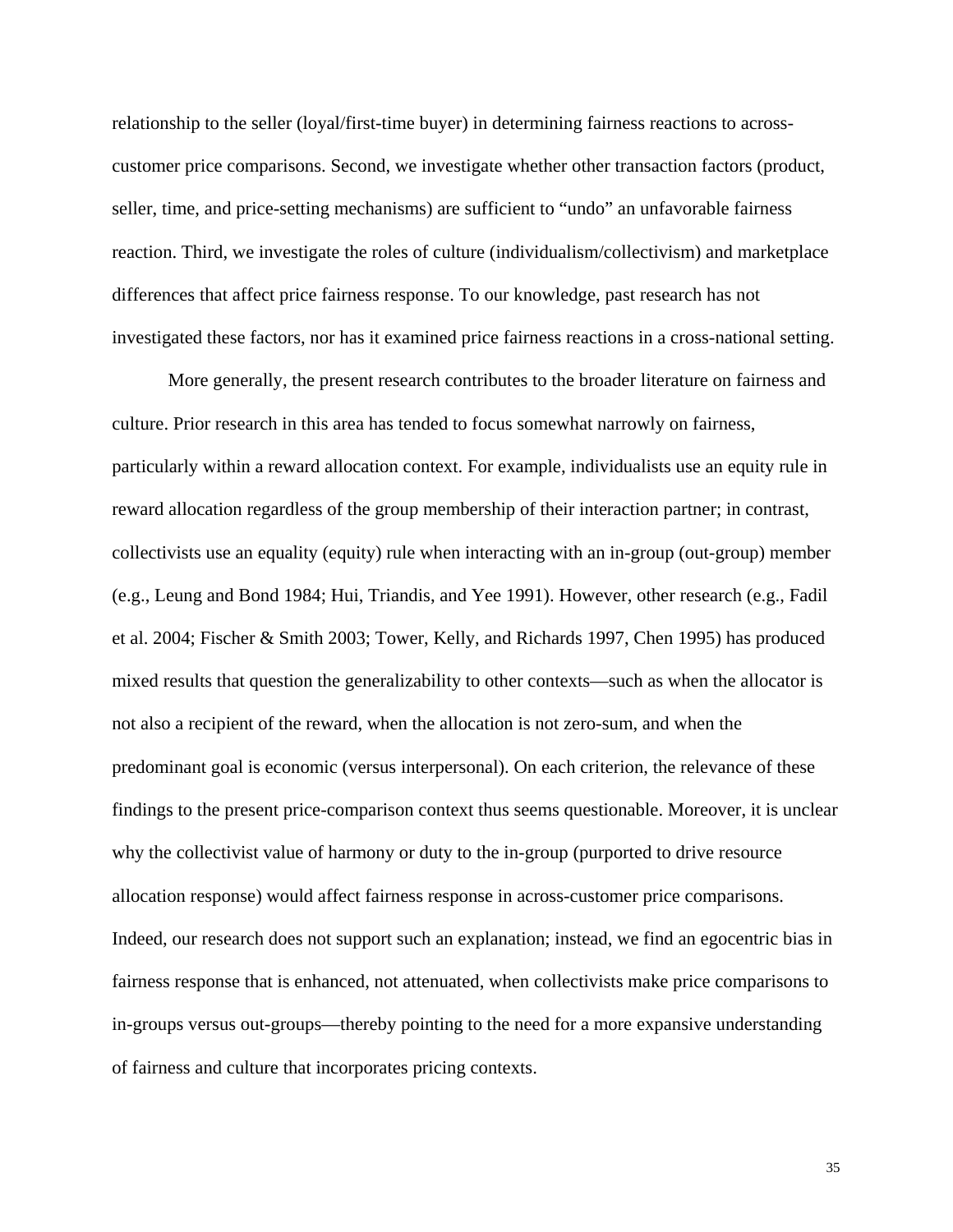## Limitations and Future Research

Despite ample precedents in the literature, the usual caveats apply to scenario-based laboratory research using college student samples. We note that these results are in line with prior research that provided some variation across population sample (Bolton et al. 2003). Moreover, the cultural differences observed in studies 1 and 2 are arguably conservative inasmuch as college-educated consumers in China are more westernized than the general population. The present research also examined rural/urban background to assess generalizability related to this factor. Nonetheless, future research investigating cross-cultural differences in price fairness perceptions is merited.

We suggest that future cross-national research on price fairness should consider two fundamental dimensions: cultural differences and marketplace differences (see figure 1). Studies 1—3 focused primarily on cultural differences in individualism/collectivism and their implications for price fairness perceptions in the United States and China. This dimension, one of Hofstede's (1980) original cultural dimensions, has received the lion's share of attention in the literature, and we agree with other researchers who call for a more expansive consideration of cross-cultural variation (e.g., Oyserman et al. 2002; Brewer and Chen 2007). Moreover, we suggest that the cultural environment "on the ground" also merits further attention—in this case, the characteristics of the marketplace (such as social norms, traditional practices, and socioeconomic history) experienced by consumers that likely shape their attitudes, expectations, beliefs and behaviors. Indeed, our analyses in studies 4 and 5 indicate that urban consumers in China and the United States evince remarkably similar fairness responses when (out-group)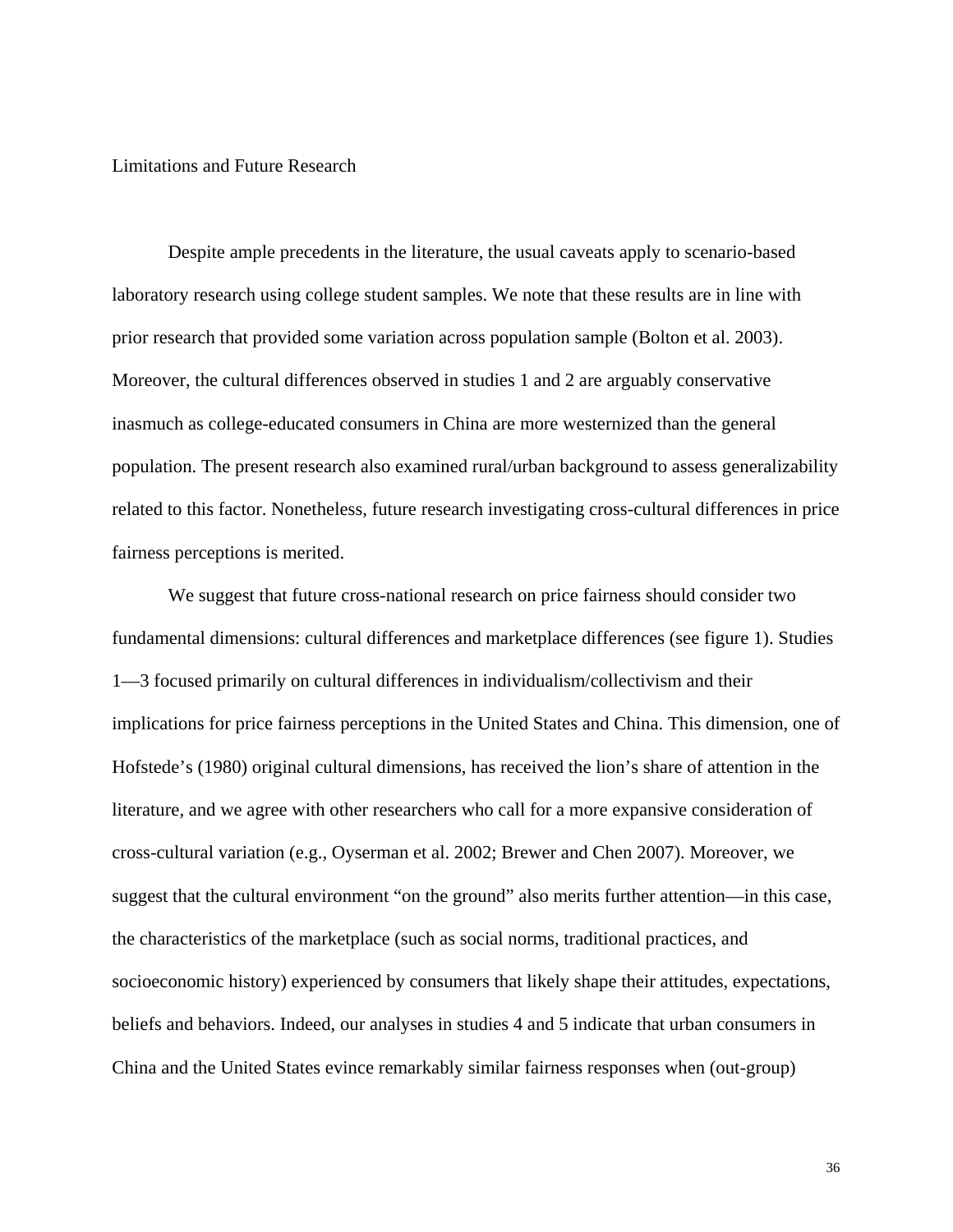across-customer price comparisons are not involved—consistent with these consumers' similar experiences in a well-developed urban marketplace. Moreover, the rural differences that emerged seem consistent with, and may generalize to, other developing economies. Further research of this nature would contribute to a greater understanding of marketplace metacognition (Wright 2002)—how consumers think the marketplace does and should work—and how it is shaped by culture and developed through experience.

#### Implications

Marketers have paid increasing attention to the potential of dynamic pricing—or individual-level price discrimination—as technology and the internet increase its prevalence. The present research, consistent with Haws and Bearden (2006), suggests that fairness concerns may limit consumer acceptance of such pricing practices *and may do so differentially across cultures*. However, unfairness response is mitigated when certain other aspects of the transaction differ, thereby enabling a seller to utilize differentiation, customization, and price-setting mechanisms as defenses against unfairness reactions. Of course, exceptions to the rule (such as special pricing for seniors or children), as well as our findings for price-setting mechanisms, suggest that traditional practice and social norms may also play a role—and that, given time, dynamic pricing could become a better understood and more accepted practice.

In addition, the foundation of relationship marketing is that loyal customers are more profitable, in part due to decreased price sensitivity. Contrary to this popular wisdom, some past research suggests that long-time customers may be more sensitive to price and therefore less profitable to firms (Bolton et al. 2003; Huppertz, Arenson, and Evans 1978; Reinartz and Kumar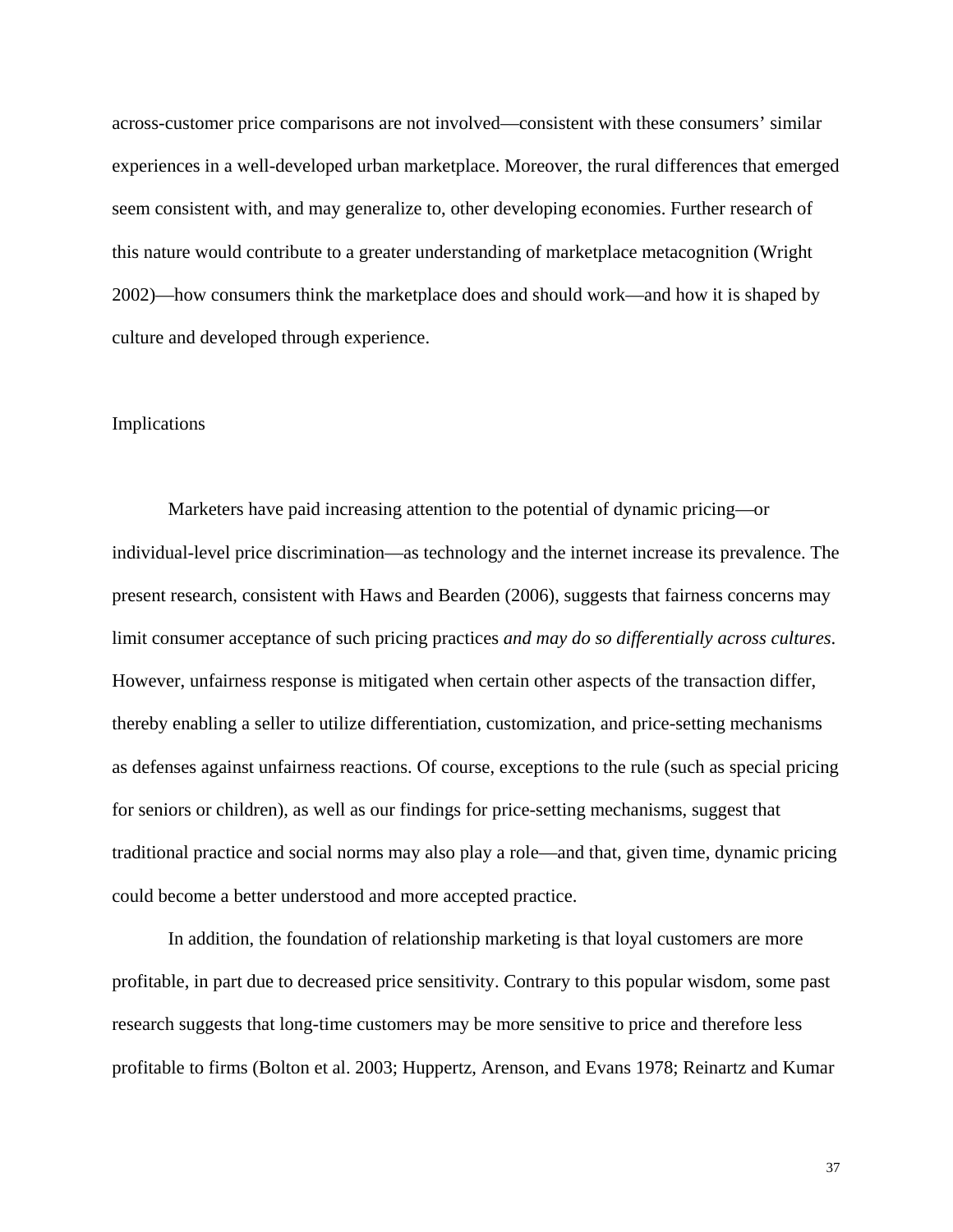2000). The present research demonstrates that Chinese consumers are especially sensitive to relationship loyalty, judging it more unfair (fair) to pay a higher (lower) price when in a loyal versus first-time buyer-seller relationship. Interestingly, both Chinese and American participants react as if relatively loyal when the relationship is unspecified, suggesting that the "loyalty standard" may be widely applied, putting increased pressure on marketers to deliver fair pricing. Moreover, fair pricing may be viewed as a form of distributive justice, and it seems reasonable to expect that culture will also influence demands for, and impact of, interactional and procedural justice (e.g., Brockner et al. 2005; Mattila and Patterson 2004)—topics that merit future research.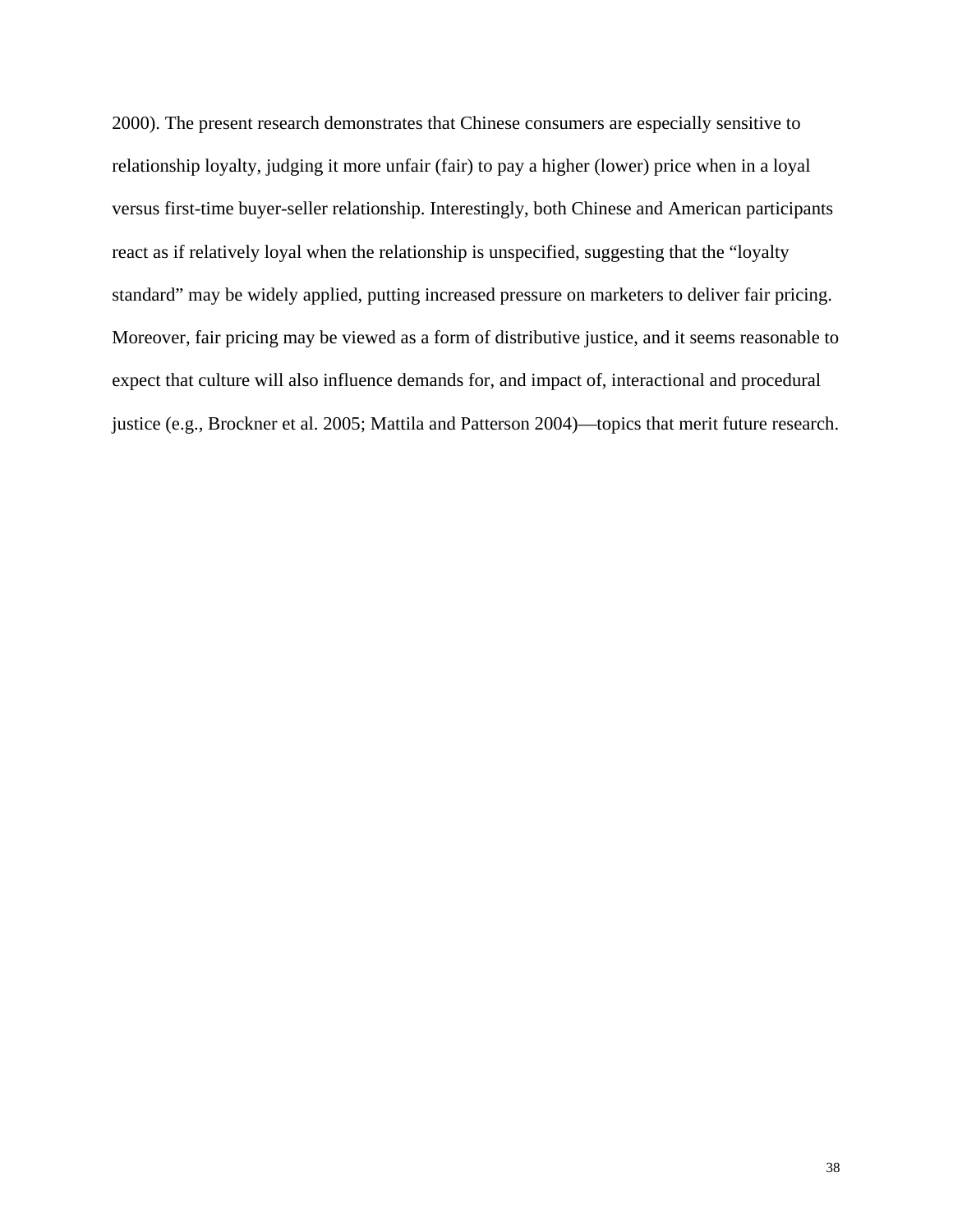Explanation | Manipulation Wording Quality Consider the case of two stores. Both stores have the same level of service and other costs, the same overall sales revenue, and the same net profit. Both stores sell blouses. Store A charges \$29.95; Store B charges \$39.95. Store A charges a lower price because it carries a lower quality blouse. The store pays less to the manufacturer for the blouse; as a result, the same markup leads to a lower price than in Store B. Store B carries a higher quality blouse. The store pays the manufacturer more for this blouse; with the same markup as Store A, its prices are higher. Other Costs Consider the case of two stores. Both stores have the same overall sales revenue and the same net profit. Both stores sell the exact same blouse (same brand, same quality, same style, same cost paid to the manufacturer). Store A charges \$29.95; Store B charges \$39.95. Store A charges a lower price because its other costs (service, admin, rent, etc.) are lower. (For example, it offers less service, rent is lower in its location, etc.) Store B charges a higher price because it has to cover higher other costs. (For example, it offers better service, has higher rental costs in its location, etc.). As a result, Store B has to charger a higher price to make the same profit as Store A. Store Vouchers Consider the case of two stores. Both stores have the same overall sales revenue and the same net profit. Both stores sell the exact same blouse (same brand, same quality, same style, same cost paid to the manufacturer). Store A charges \$29.95; Store B charges \$39.95. Store A charges a lower price because its costs for shopping vouchers are lower (as it seldom offers them). Store B charges a higher price because it has to cover higher costs for shopping vouchers as it frequently offers them. For example, consumers buying the blouse at store B would be given a voucher that can be used like cash at the store for spending on non-promotional products. As a result, Store B has to charge a higher price to make the same profit as Store A. Risky Inventory Consider the case of two stores. Both stores have the same level of service, the same costs and overall sales revenue, and the same net profit. Both stores sell blouses of the same quality and pay the same cost to their manufacturers. Store A charges \$29.95; Store B charges \$39.95. Store A charges a lower price because it faces less risk that it will not able to sell its inventory. Store B carries riskier inventory. (For example, its blouses may be seasonal or very fashion-forward or from new/unknown designers or manufacturers.) As a result, it faces more risk that it will not be able to sell its inventory and will have to dump blouses at the end of the season. Store B covers this risk by charging higher prices for the same quality goods than Store A. Customer Base Consider the case of two stores. Both stores have the same level of service, the same costs and overall sales revenue, and the same net profit. Both stores sell the exact same blouse (same brand, same quality, same style). Store A charges \$29.95; Store B charges \$39.95. Store A charges a lower price because it has a broad customer base due to its geography. The broad customer base results in higher turnover so Store A can charge lower prices to make the same profit as Store B. Store B, with its narrow customer base due to its geography, has lower turnover so must charge higher prices to make the same profit. Margin Strategy Consider the case of two stores. Both stores have the same level of service, the same costs and overall sales revenue, and the same net profit. Both stores sell the exact same blouse (same brand, same quality, same style). Store A charges \$29.95; Store B charges \$39.95. Store A charges a lower price because it follows a "volume strategy". It charges a lower price, which increases sales; with a lower margin per sale but higher volume of sales, it makes the same profit as Store B. Store B, following a "margin strategy", charges a higher price; its lower volume of sales is offset by a higher margin in order to make the same profit.

**APPENDIX**PRICE DIFFERENCE EXPLANATIONS (STUDY 5)

Note: Price difference explanations (with the exception of store vouchers) were adopted from Bolton et al. (2003) and are reproduced here for readers' convenience.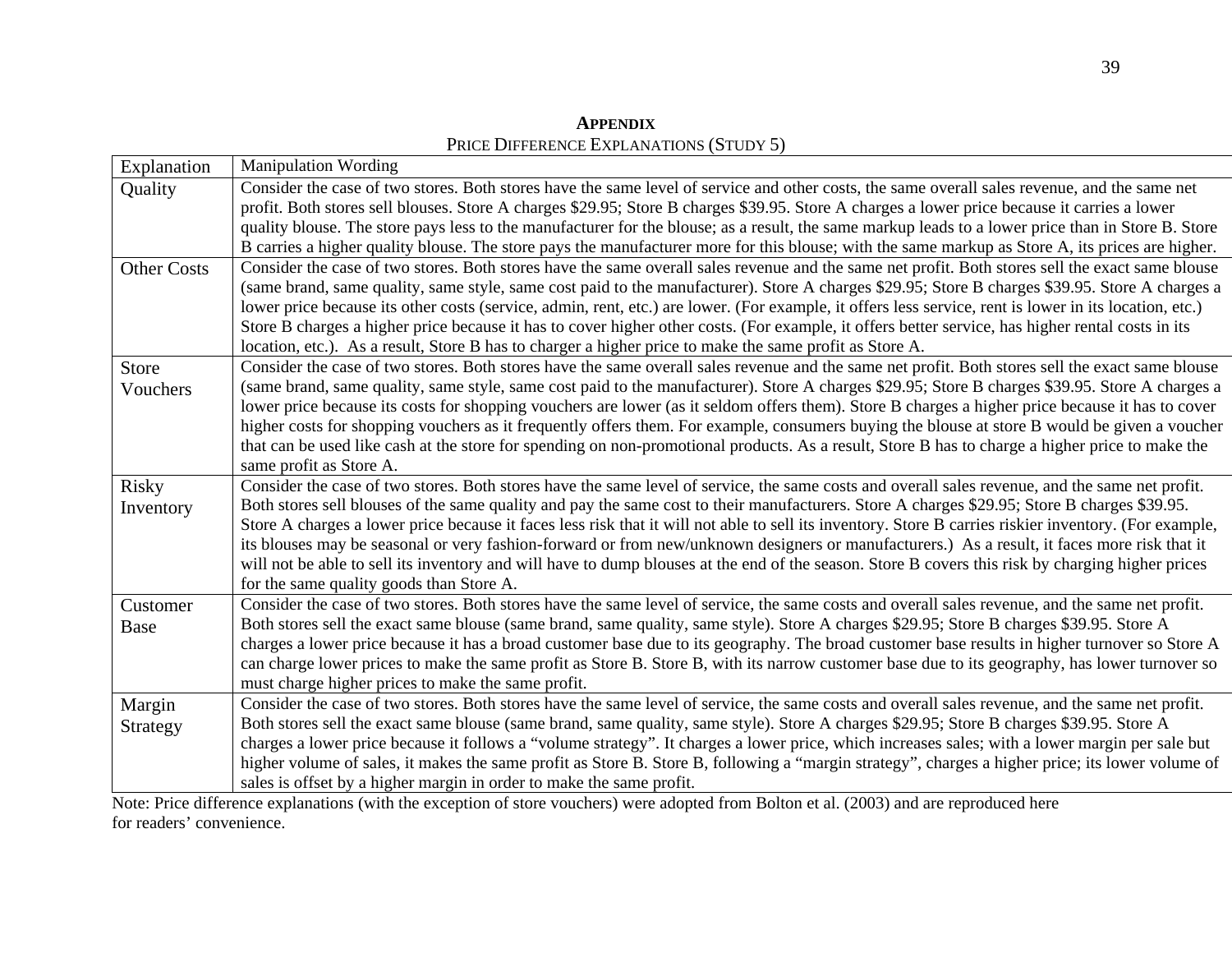#### **REFERENCES**

- Aaker, Jennifer L., and Angela Y. Lee (2001), "'I' Seek Pleasures and 'We' Avoid Pains: The Role of Self-Regulatory Goals in Information Processing and Persuasion," *Journal of Consumer Research*, 28 (June), 33-49.
- Aaker, Jennifer L., and Patti Williams (1998), "Empathy versus Pride: The Influence of Emotional Appeals across Culture," *Journal of Consumer Research*, 25 (Dec), 241-261.
- Ackerman, David, and Gerard Tellis (2001), "Can Culture Affect Prices? A Cross-Cultural Study of Shopping and Retail Prices," *Journal of Retailing*, 77, 57-82.
- Batra, Rajeev (1997), "Marketing Issues and Challenges in Transitional Economies," *Journal of International Marketing*, 5 (4), 95-114.
- Bolton, Lisa E., Luk Warlop, and Joseph W. Alba (2003), "Consumer Perceptions of Price (Un)Fairness," *Journal of Consumer Research*, 29 (March), 474-91.
- Brewer, Marilynn B., and Ya-Ru Chen (2007), "Where (Who) Are Collectives in Collectivism? Toward Conceptual Clarification of Individualism and Collectivism," *Psychological Review*, 114 (1), 133-151.
- Brewer, Marilynn B., and Wendi Gardner (1996), "Who is This We? Levels of Collective Identity and Self Representations," *Journal of Personality and Social Psychology*, 71 (1), 83-93.
- Briley, Donnel A., and Jennifer L. Aaker (2006), "When Does Culture Matter? Effects of Personal Knowledge on the Correction of Culture-Based Judgments," Journal *of Marketing Research*, 53 (Aug), 395-408.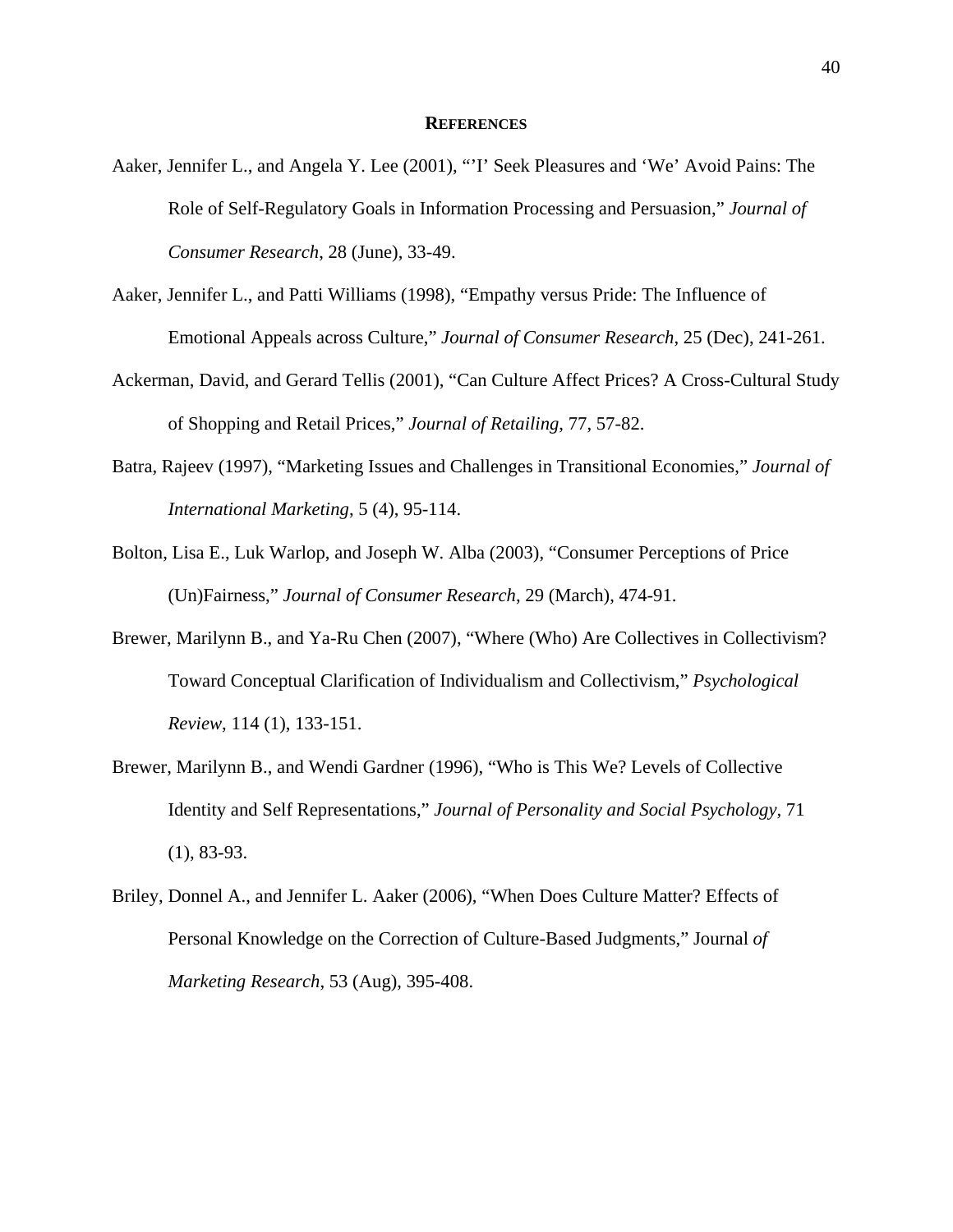- Brockner, Joel, David De Cremer, Kees van den Bos, and Ya-Ru Chen (2005), "The Influence of Interdependent Self-Construal on Procedural Fairness," *Organizational Behavior and Human Decision Processes*, 96, 155-167.
- Burgess, Steven Michael, and Jan-Benedict E.M. Steenkamp (2006), "Marketing Renaissance: How Research in Emerging Markets Advances Marketing Science and Practice," *International Journal of Research in Marketing*, 23, 337-356.
- Campbell, Margaret C. (2007), "Who Says?!: How the Source of Price Information and Affect Influence Perceived Price (Un)fairness," *Journal of Marketing Research*, 54 (May), 261- 71.
- Chen, Chao C. (1995), "New Trends in Rewards Allocation Preferences: A Singo-U.S. Comparison," *Academy of Management Journal*, 38 (2), 408-428.
- Chen, Ya-Ru, Joel Brockner, and Tal Katz (1998), "Toward an Explanation of Cultural Differences in In-Group Favoritism: The Role of Individual Versus Collective Primacy," *Journal of Personality and Social Psychology*, 75 (6), 1490-1502.
- Darke, Peter R., and Darren W. Dahl (2003), "Fairness and Discounts: The Subjective Value of a Bargain," *Journal of Consumer Psychology*, 13 (3), 328-38.
- Fadil, Paul, et al. (2004), "Distributive Justice in Northern Mexico and the US: A Cross-Cultural Comparison," *Cross-Cultural Management*, 11 (3), 3-24.
- Fischer, Ronald, and Peter B. Smith (2003), "Reward Allocation and Culture: A Meta-Analysis," Journal of Cross-Cultural Psychology, 34 (May), 251-268.
- Haws, Kelly L., and William O. Bearden (2006), "Dynamic Pricing and Consumer Fairness Perceptions," *Journal of Consumer Research*, 33, 304-311.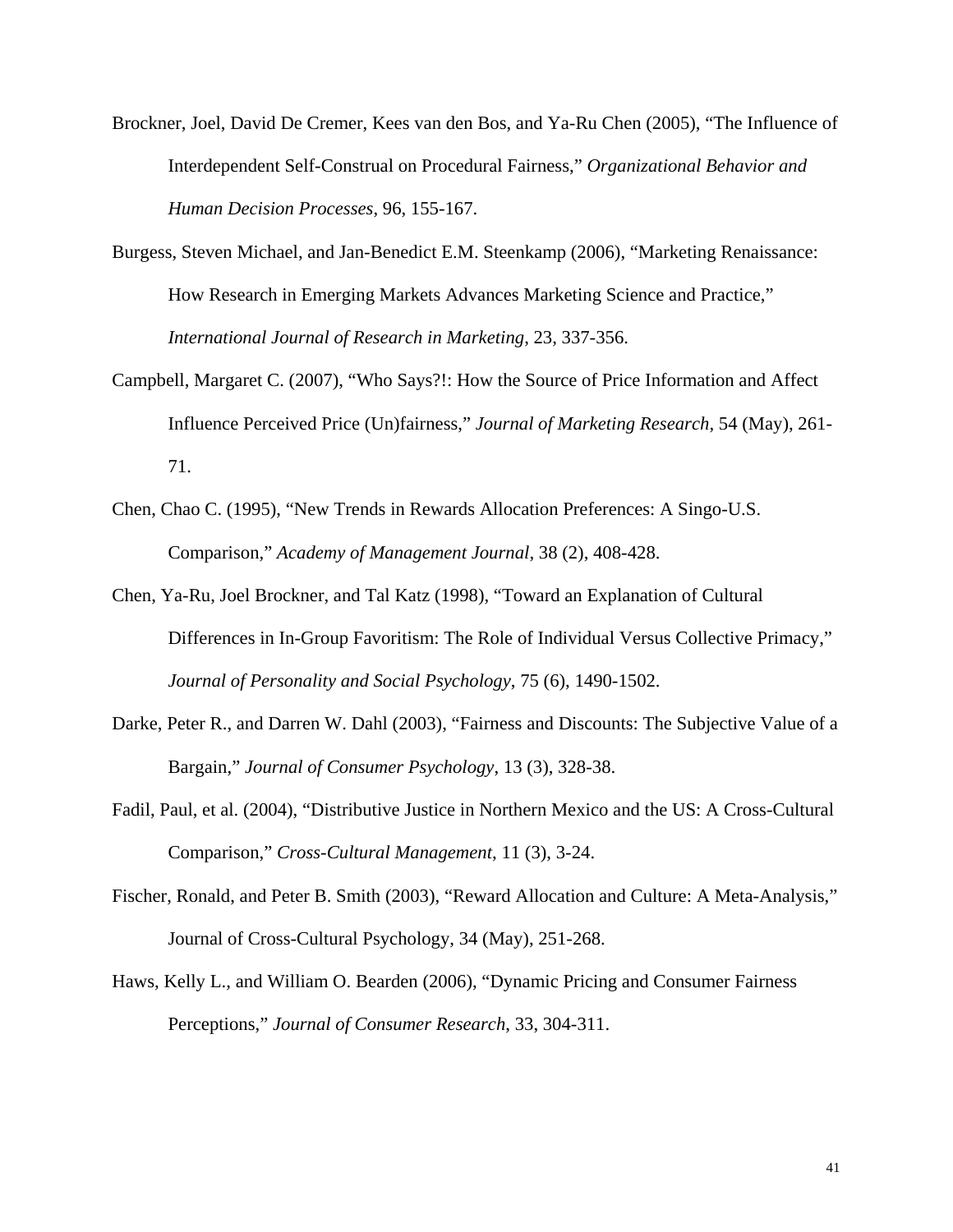- Hofstede, Geert (1980). *Culture's Consequences: International Differences in Work-related Values.* Newbury Park, CA: Sage.
- Hui, C.H., H.C. Triandis, and C. Yee (1991), "Cultural Differences in Reward Allocation: Is Collectivism the Explanation?", *British Journal of Social Psychology*, 30 (2), 145-157.
- Huppertz, John W., Sidney J. Arenson, and Richard H. Evans (1978), "An Application of Equity Theory to Buyer-Seller Exchange Situations," *Journal of Marketing Research*, 15 (May), 250-60.
- Jain, Shailendra Pratap, Kalpesh Kaushik Desai, and Huifang Mao (2007), "The Influence of Chronic and Situational Self-Construal on Categorization," *Journal of Consumer Research*, 34 (June), 66-76.
- Kahneman, Daniel, Jack L. Knetsch, and Richard H. Thaler (1986), "Fairness as a Constraint on Profit Seeking: Entitlements in the Market," *American Economic Review*, 76 (September), 728-741.
- Lee, Angela, Jennifer L. Aaker, Wendi L. Gardner (2000), "The Pleasures and Pains of Distinct Self-Construals: The Role of Interdependence in Regulatory Focus," *Journal of Personality and Social Psychology*, 78 (6), 1122-1134.
- Lee, Don Y. (2000), "Retail Bargaining Behaviour of American and Chinese Customers," *European Journal of Marketing*, 34 (1/2), 190-202.
- Leung, Kwok, and Michael H. Bond (1984), "The Impact of Cultural Collectivism on Reward Allocation," *Journal of Personality and Social Psychology*, 47 (4), 793-804.
- Markus, Hazel Rose, and Shinobu Kitayama (1991), "Culture and the Self: Implications for Cognition, Emotion, and Motivation," *Psychological Review*, 98 (2), 224-253.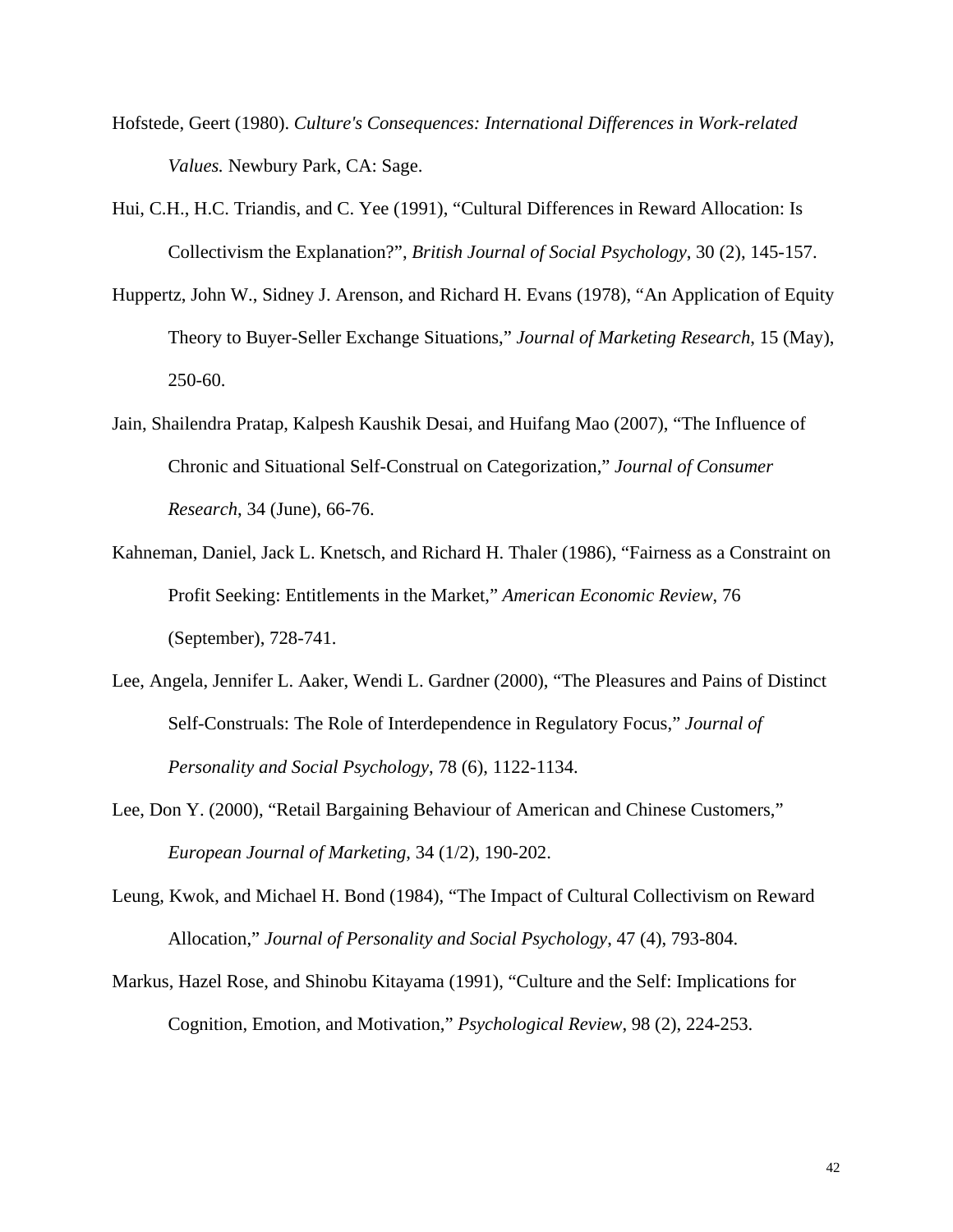- Mattila, Anna S., and Paul G. Patterson (2004), "Service Recovery and Fairness Perceptions in Collectivist and Individualist Contexts," *Journal of Service Research*, 6 (May), 336-346.
- Monga, Alokparna Basu, and Deborah Roedder John (2007), "Cultural Differences in Brand Extension Evaluation: The Influence of Analytic versus Holistic Thinking," *Journal of Consumer Research*, 33 (Mar), 529-536.
- Ng, Sharon, and Michael J. Houston (2006), "Exemplars or Beliefs? The Impact of Self-View on the Nature and Relative Influence of Brand Associations," *Journal of Consumer Research*, 32 (Mar), 519-529.
- Nisbett, Richard, Kaiping Peng, Incheol Choi, and Ara Norenzayan (2001), "Culture and Systems of Thought: Holistic versus Analytic Cognition," *Psychological Review*, 108 (2), 291-310.
- Orr, Winnie W.F. (2007) "The Bargaining Genre: A Study of Retail Encounters in Traditional Chinese Local Markets," *Language in Society*, 36 (1), 73-80.
- Oyserman, Daphna (1993), "The Lens of Personhood: Viewing the Self, Others, and Conflict in a Multicultural Society," *Journal of Personality and Social Psychology*, 65, 993-1009.
- Oyserman, Daphna, Heather M. Coon, and Markus Kemmelmeier (2002), "Rethinking Individualism and Collectivism: Evaluation of Theoretical Assumptions and Meta-Analyses," *Psychological Bulletin*, 128 (1), 3-72.
- Reinartz, Werner J., and V. Kumar (2000), "On the Profitability of Long-Life Customers in a Noncontractual Setting: An Empirical Investigation," *Journal of Marketing*, 64 (Oct), 17- 35.
- Roberts, Dexter (2007), "Cautious Consumers," *Business Week*, Apr 30.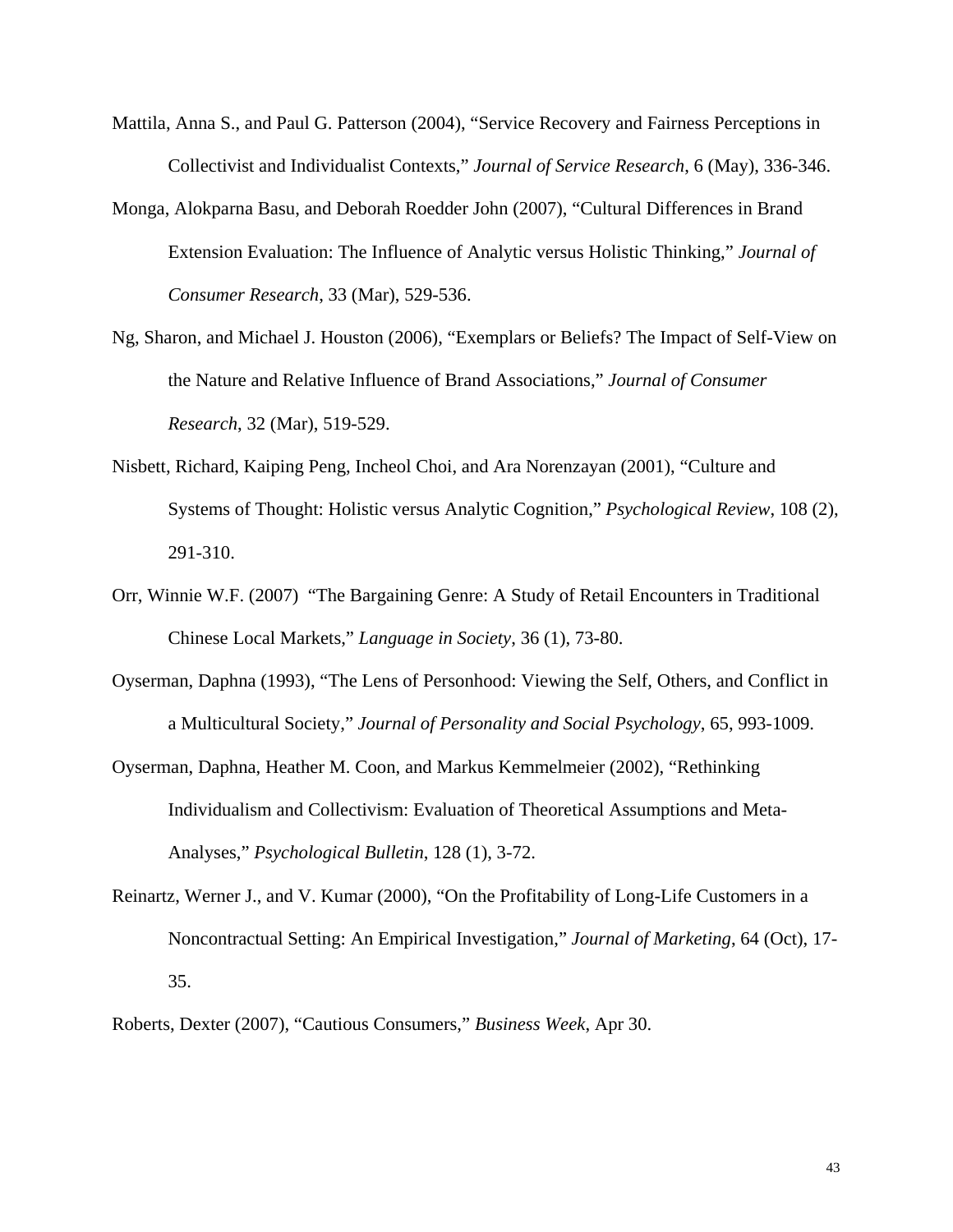- Shavitt, Sharon, Ashok K. Lalwani, Jing Zhang, and Carlos J. Torelli (2006), "The Horizontal/Vertical Distinction in Cross-Cultural Consumer Research," *Journal of Consumer Psychology*, 16 (4), 325-356.
- Singelis, Theodore M. (1994), "The Measurement of Independent and Interdependent Self-Construals," *Personality and Social Psychology Bulletin*, 20 (Oct), 580-591.
- Sternquist, Brenda, Sang-Eun Byun, and Byoungho Jin (2004), "The Dimensionality of Price Perceptions: A Cross Cultural Comparison of Asian Consumers," *International Review of Retail, Distribution and Consumer Research*, 14 (Jan), 83-100.
- Thaler, Richard (1985), "Mental Accounting and Consumer Choice," *Marketing Science*, 4 (Summer), 199-214.
- Tower, Rupert Kinglake, Caroline Kelly, and Anne Richards (1997), "Individualism, Collectivism, and Reward Allocation: A Cross-Cultural Study in Russia and Britain," *British Journal of Social Psychology*, 36 (3), 331-45.
- Wright, Peter (2002), "Marketplace Metacognition and Social Intelligence," *Journal of Consumer Research*, 28 (March), 677-682.
- Xia, Lan, Kent B. Monroe, and Jennifer L. Cox (2004), "The Price is Unfair! A Conceptual Framework of Price Fairness Perceptions," *Journal of Marketing*, 68 (Oct), 1-15.
- Zhou, Kevin Zheng, Chenting Su, and Yeqing Bao (2002), "A Paradox of Price-Quality and Market Efficiency: A Comparative Study of the US and China Markets," *International Journal of Research in Marketing*, 19, 349-365.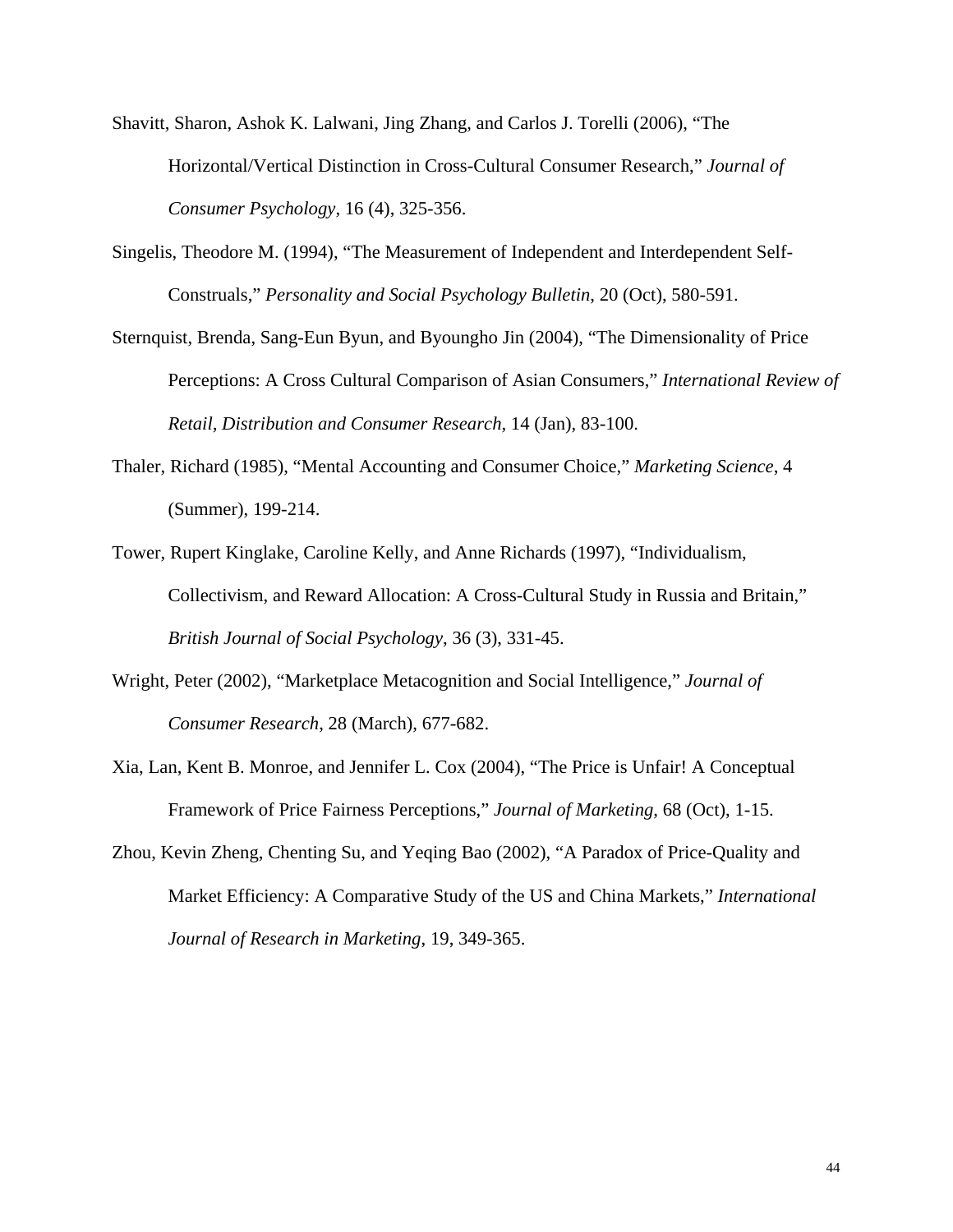| Culture    | Referent        | Price  | N  | <b>Fairness</b> |
|------------|-----------------|--------|----|-----------------|
| comparison |                 |        |    |                 |
| China      | Friend          | Higher | 44 | 2.58(1.47)      |
| China      | Friend          | Lower  | 44 | 4.56(1.57)      |
| China      | <b>Stranger</b> | Higher | 45 | 3.17(1.80)      |
| China      | Stranger        | Lower  | 45 | 4.05(1.39)      |
| <b>USA</b> | Friend          | Higher | 34 | 1.93(0.91)      |
| <b>USA</b> | Friend          | Lower  | 32 | 3.95(1.37)      |
| <b>USA</b> | Stranger        | Higher | 54 | 1.70(1.02)      |
| <b>USA</b> | Stranger        | Lower  | 36 | 3.93(2.08)      |

TABLE 1: FAIRNESS AS A FUNCTION OF PRICE DIFFERENCE, REFERENT, AND CULTURAL SAMPLE (STUDY 1)

Note: In studies  $1-3$ , price comparison refers to whether price paid by the target customer is higher or lower than the price paid by the referent customer.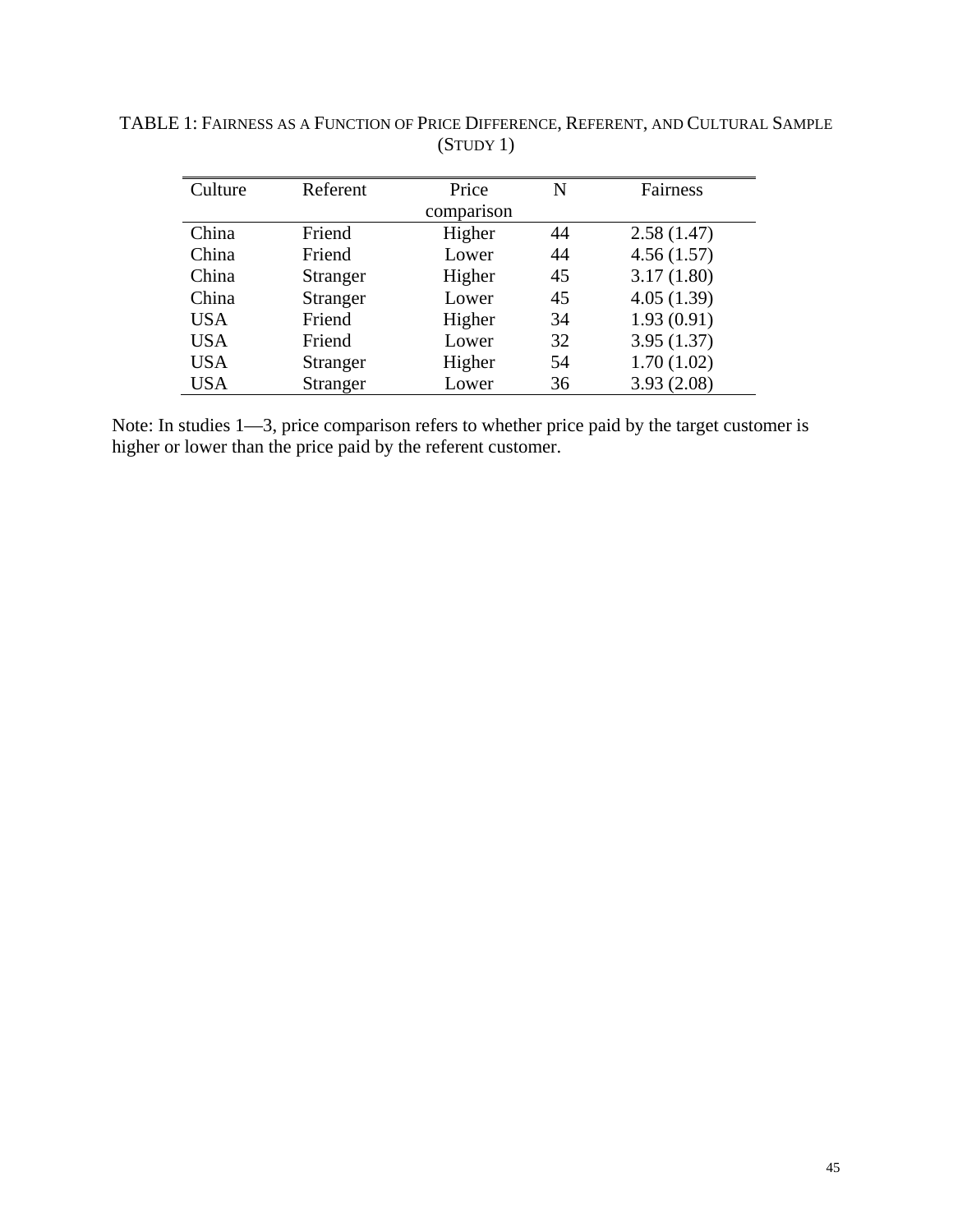| TABLE 2: FAIRNESS AND RE-PURCHASE INTENTION AS A FUNCTION OF PRICE COMPARISON, |
|--------------------------------------------------------------------------------|
| BUYER-SELLER RELATIONSHIP, AND CULTURAL SAMPLE (STUDY 2)                       |

| Culture    | Relationship | Price      | N  | Fairness   | Re-purchase   |
|------------|--------------|------------|----|------------|---------------|
|            |              | comparison |    |            | intention     |
| China      | Loyal        | Higher     | 24 | 2.03(1.01) | 29.58 (27.89) |
| China      | Loyal        | Lower      | 19 | 4.86(1.37) | 78.95 (18.83) |
| China      | First-time   | Higher     | 22 | 3.67(1.37) | 56.36 (21.94) |
| China      | First-time   | Lower      | 24 | 3.86(1.56) | 44.17 (26.03) |
| China      | Unspecified  | Higher     | 23 | 2.64(1.25) | 31.30 (19.84) |
| China      | Unspecified  | Lower      | 19 | 4.33(1.55) | 56.32 (24.77) |
| <b>USA</b> | Loyal        | Higher     | 21 | 2.25(1.33) | 53.81 (26.74) |
| <b>USA</b> | Loyal        | Lower      | 23 | 3.75(1.70) | 79.57 (22.05) |
| <b>USA</b> | First-time   | Higher     | 22 | 2.97(1.47) | 43.41 (29.98) |
| <b>USA</b> | First-time   | Lower      | 17 | 4.75(1.43) | 64.71 (20.65) |
| <b>USA</b> | Unspecified  | Higher     | 18 | 2.07(1.13) | 25.56 (24.06) |
| <b>USA</b> | Unspecified  | Lower      | 23 | 4.42(1.73) | 59.57 (26.88) |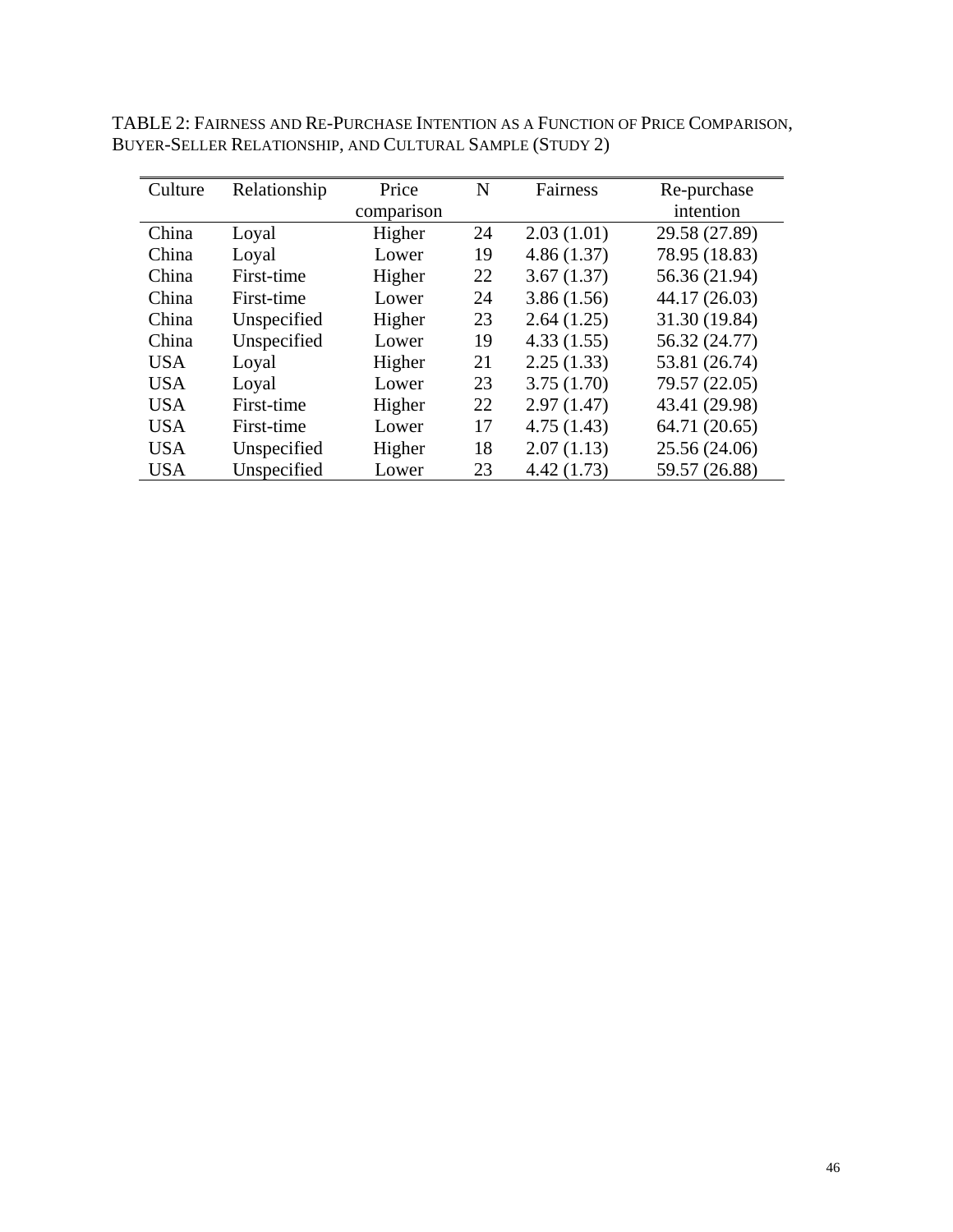| Self-construal | Referent        | Price      | N  | Fairness   | Re-purchase   |
|----------------|-----------------|------------|----|------------|---------------|
|                |                 | comparison |    |            | Intention     |
| Interdependent | Friend          | Higher     | 21 | 2.22(1.74) | 29.52 (28.89) |
| Interdependent | Friend          | Lower      | 14 | 5.43(1.30) | 63.57 (25.30) |
| Interdependent | Stranger        | Higher     | 28 | 3.38(2.04) | 34.29 (25.74) |
| Interdependent | Stranger        | Lower      | 17 | 3.73(2.54) | 47.06 (29.10) |
| Independent    | Friend          | Higher     | 28 | 2.21(1.54) | 23.21 (24.95) |
| Independent    | Friend          | Lower      | 24 | 3.73(1.86) | 39.17 (30.78) |
| Independent    | Stranger        | Higher     | 34 | 1.98(1.69) | 22.35 (21.47) |
| Independent    | <b>Stranger</b> | Lower      | 22 | 3.77(1.76) | 59.09 (29.26) |

TABLE 3: FAIRNESS AS A FUNCTION OF PRICE DIFFERENCE, REFERENT, AND SELF-CONSTRUAL (STUDY 3)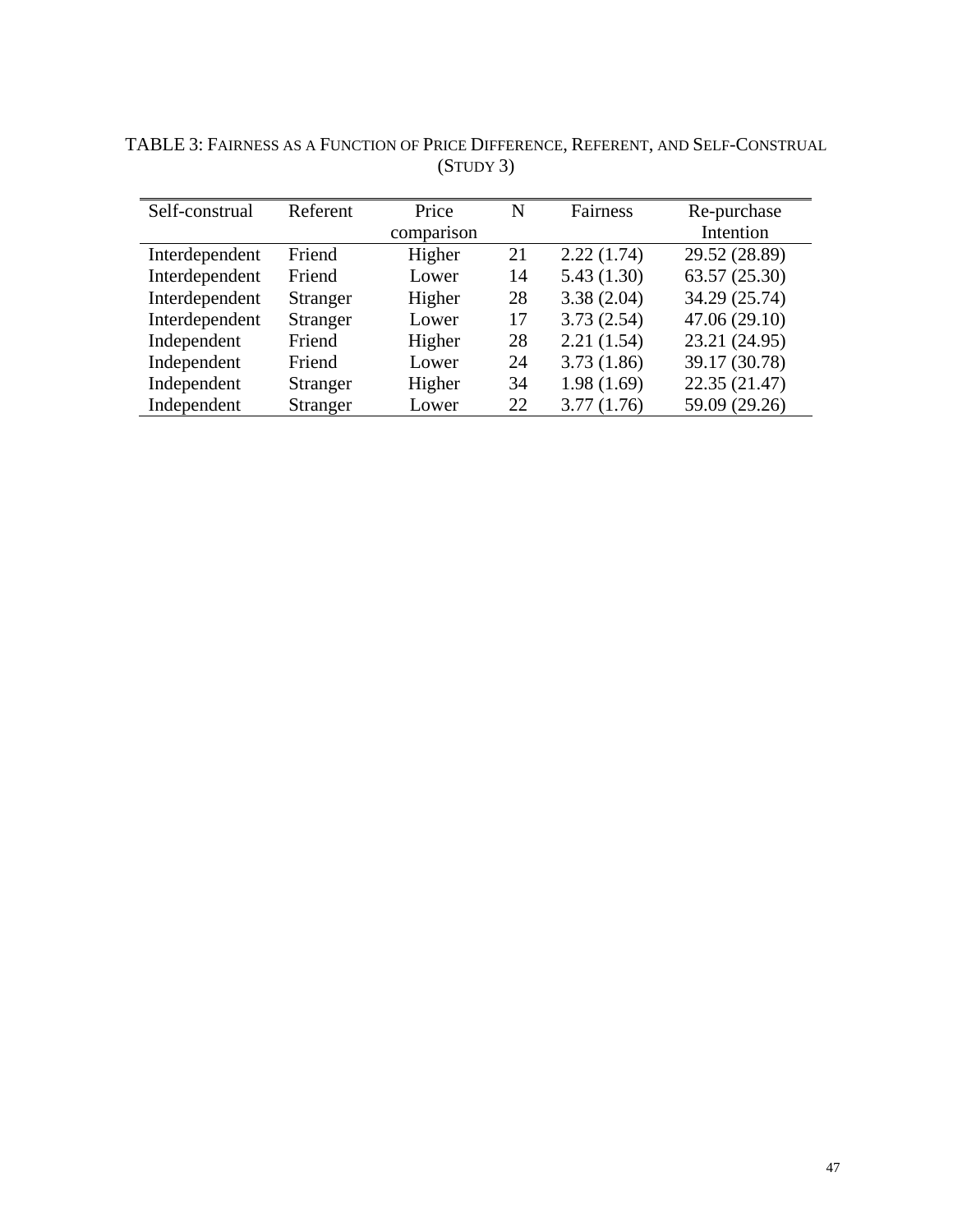| <b>Transaction factors</b> | Scenario wording                                                 |
|----------------------------|------------------------------------------------------------------|
| All-same control group     | Later, you learn that your friend bought the exact same jacket   |
|                            | for \$80 from the same retailer that same day.                   |
| Different product          | Later, you learn that your friend bought a different jacket for  |
|                            | \$80 from the same retailer the same day.                        |
| Different seller           | Later, you learn that your friend bought the exact same jacket   |
|                            | for \$80 from a different well-known retailer that same day.     |
| Next day                   | Later, you learn that your friend bought the exact same jacket   |
|                            | for \$80 from the same retailer the next day.                    |
| <b>Cue Auction</b>         | Later, you learn that your friend bought the exact same jacket   |
|                            | for \$80 from the same retailer that same day. You both          |
|                            | participated in auctions, which is customary with this retailer. |
| <b>Cue Negotiation</b>     | Later, you learn that your friend bought the exact same jacket   |
|                            | for \$80 from the same retailer that same day. You both          |
|                            | negotiated your prices, which is customary with this retailer.   |

TABLE 4: SCENARIO WORDING FOR MANIPULATION OF TRANSACTION FACTORS (STUDY 4)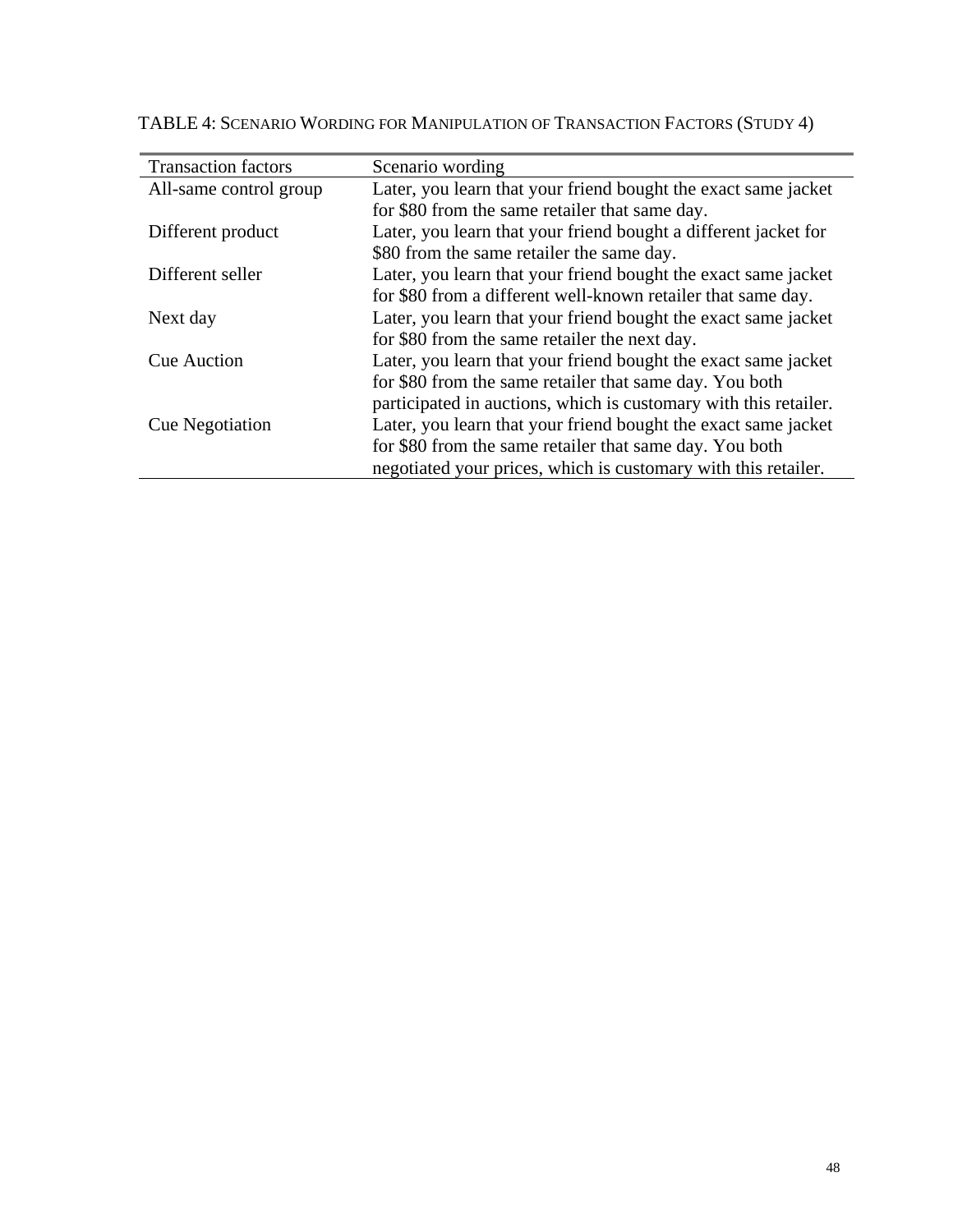| Culture    | <b>Transaction factor</b> | N  | Fairness   |
|------------|---------------------------|----|------------|
| China      | Control group             | 24 | 2.72(1.44) |
| China      | Different product         | 25 | 3.52(1.78) |
| China      | Different seller          | 27 | 3.36(1.21) |
| China      | Next day                  | 21 | 2.63(1.37) |
| China      | Cue auction               | 26 | 3.59(1.51) |
| China      | Cue negotiation           | 24 | 2.38(1.39) |
| <b>USA</b> | Control group             | 27 | 2.90(1.39) |
| <b>USA</b> | Different product         | 26 | 5.10(1.86) |
| <b>USA</b> | Different seller          | 25 | 4.05(1.74) |
| <b>USA</b> | Next day                  | 26 | 2.90(1.44) |
| <b>USA</b> | Cue auction               | 27 | 4.26(1.31) |
| <b>USA</b> | Cue negotiation           | 25 | 4.07(1.42) |

TABLE 5: FAIRNESS AS A FUNCTION OF TRANSACTION FACTORS (STUDY 4)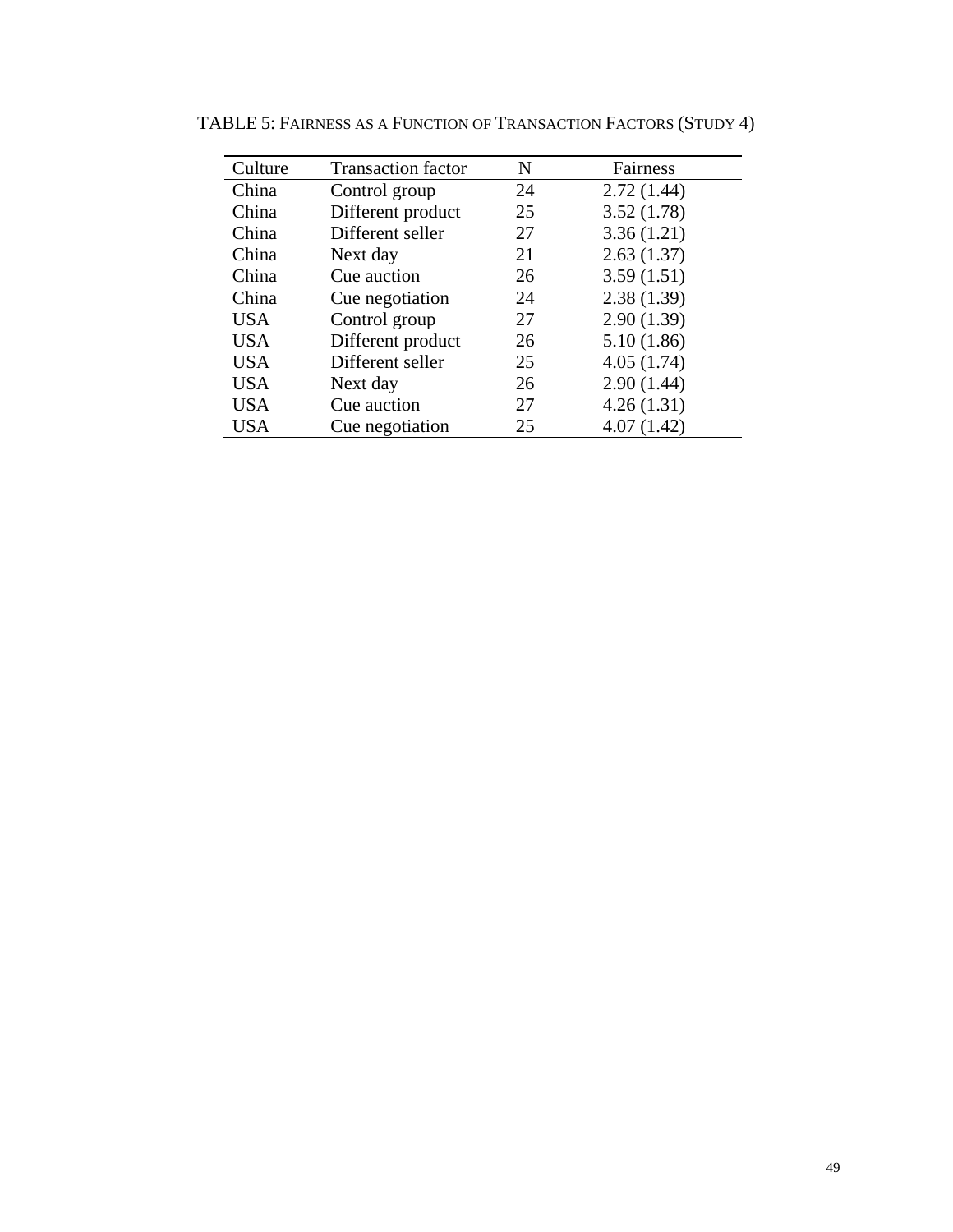| Culture    | Explanation            | N  | <b>Relative Fairness</b> |
|------------|------------------------|----|--------------------------|
| China      | Quality                | 35 | 103.9(49.6)              |
| China      | <b>Other Costs</b>     | 40 | 71.0(41.8)               |
| China      | <b>Store Vouchers</b>  | 37 | 64.1 (49.2)              |
| China      | <b>Risky Inventory</b> | 39 | 47.5(45.3)               |
| China      | <b>Customer Base</b>   | 39 | 55.5 (45.9)              |
| China      | <b>Margin Strategy</b> | 40 | 43.9 (45.9)              |
| <b>USA</b> | Quality                | 41 | 101.8 (18.9)             |
| <b>USA</b> | <b>Other Costs</b>     | 42 | 74.3 (37.9)              |
| <b>USA</b> | <b>Store Vouchers</b>  | 43 | 68.2 (40.5)              |
| <b>USA</b> | <b>Risky Inventory</b> | 44 | 78.4 (51.2)              |
| <b>USA</b> | <b>Customer Base</b>   | 43 | 74.4 (41.1)              |
| <b>USA</b> | <b>Margin Strategy</b> | 46 | 51.3 (48.9)              |

TABLE 6: RELATIVE FAIR PRICE DIFFERENCE AS A FUNCTION OF EXPLANATION AND CULTURAL SAMPLE (STUDY 5)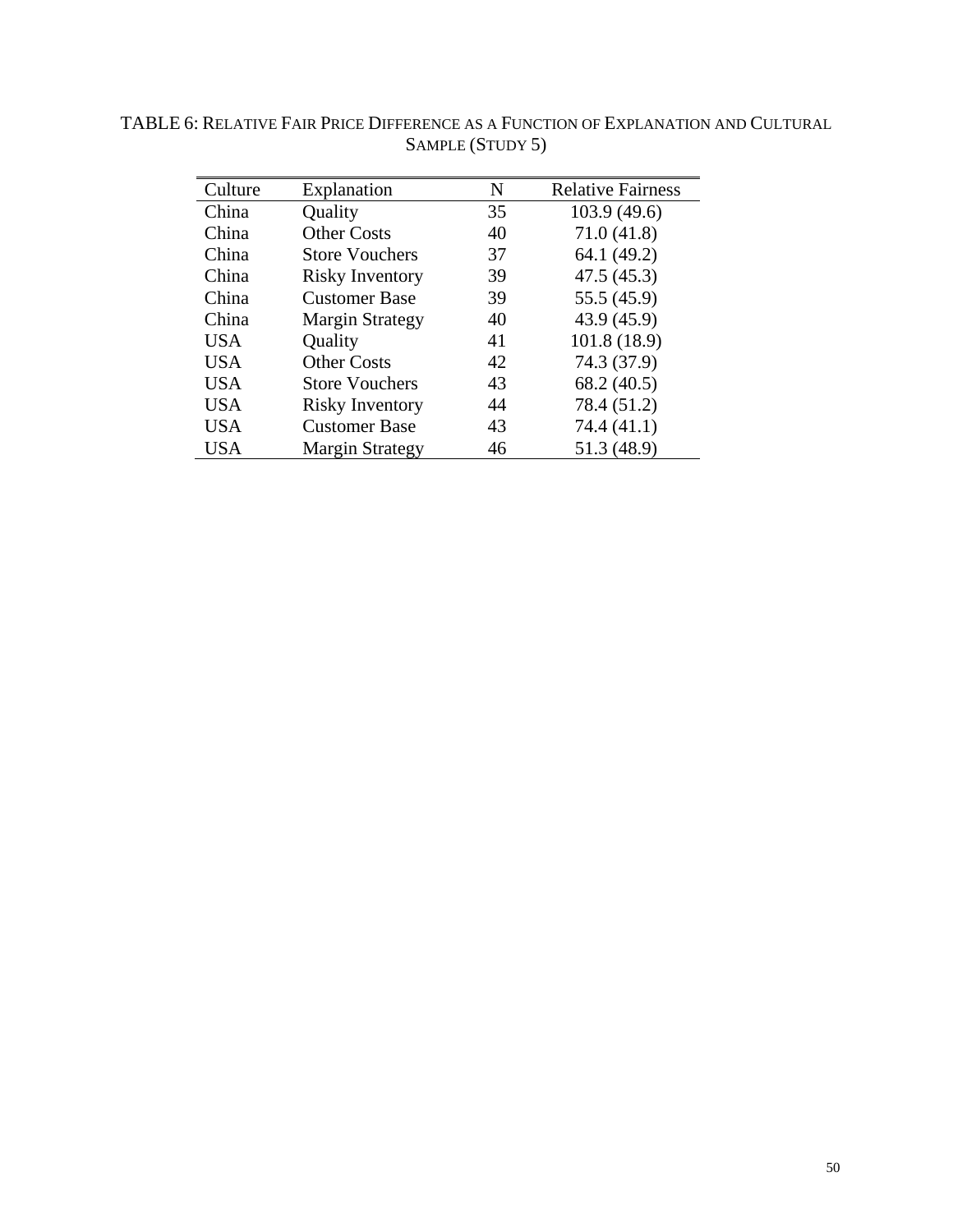FIGURE 1: A FRAMEWORK FOR INVESTIGATING CULTURE AND MARKETPLACE EFFECTS ON PERCEIVED PRICE FAIRNESS



Note: The cultural and marketplace differences denoted in this figure are not intended to be comprehensive but reflect the reported empirical work.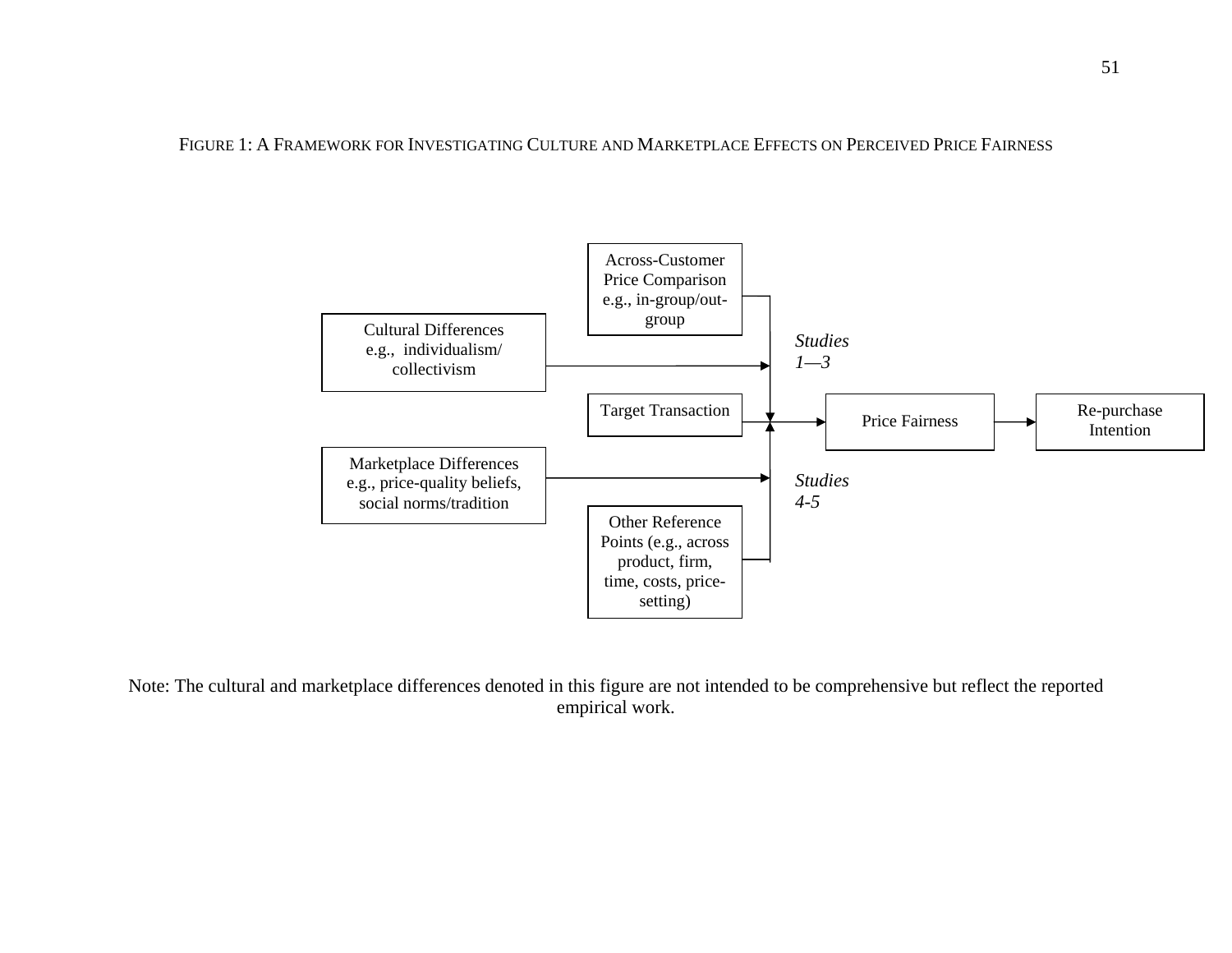

Note: In this and subsequent studies, the patterns of response within each cultural sample are of focal interest; main effect comparisons across sample are inadvisable due to cross-cultural measurement issues.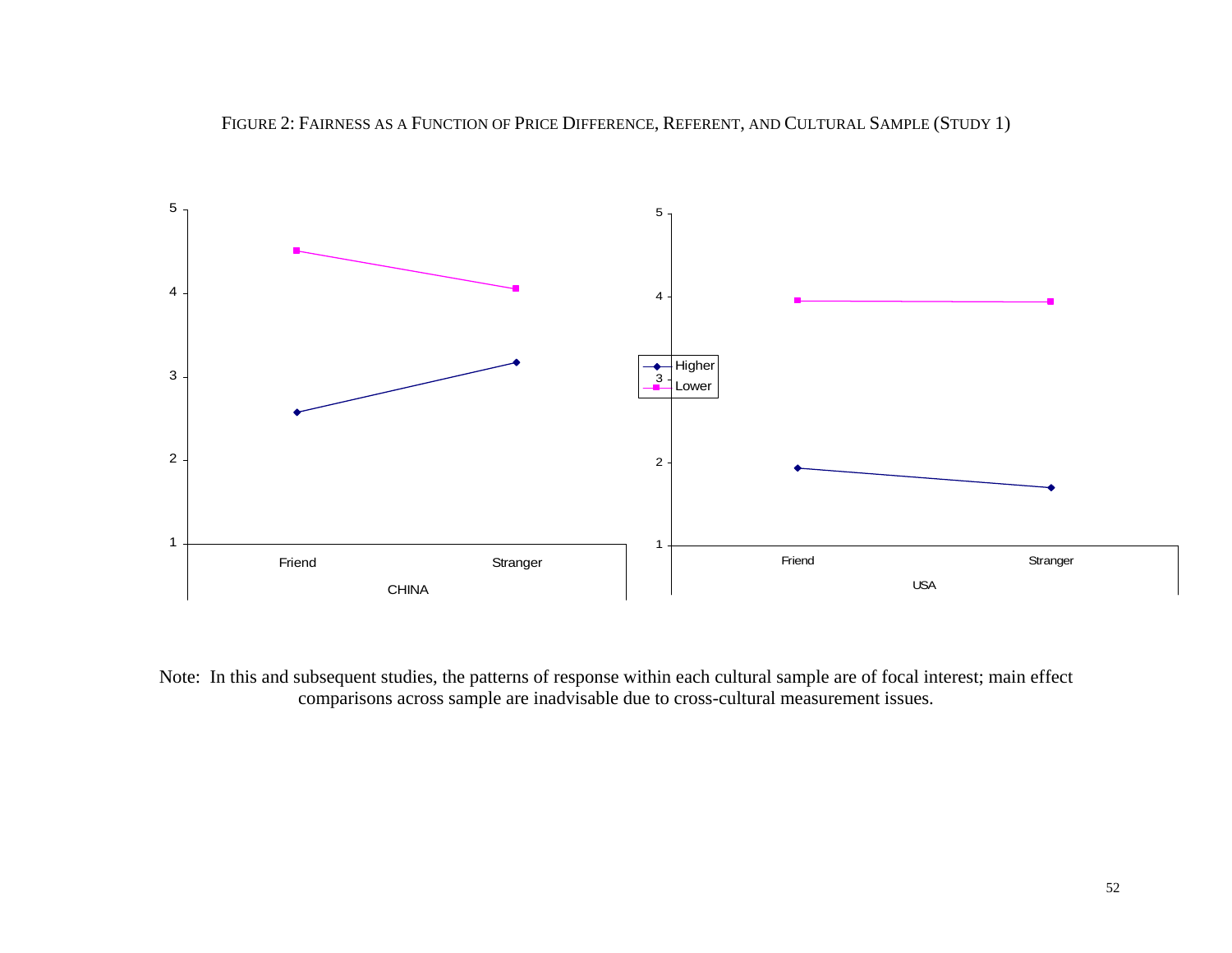

FIGURE 3: FAIRNESS AS A FUNCTION OF PRICE COMPARISON, BUYER-SELLER RELATIONSHIP, AND CULTURAL SAMPLE (STUDY 2)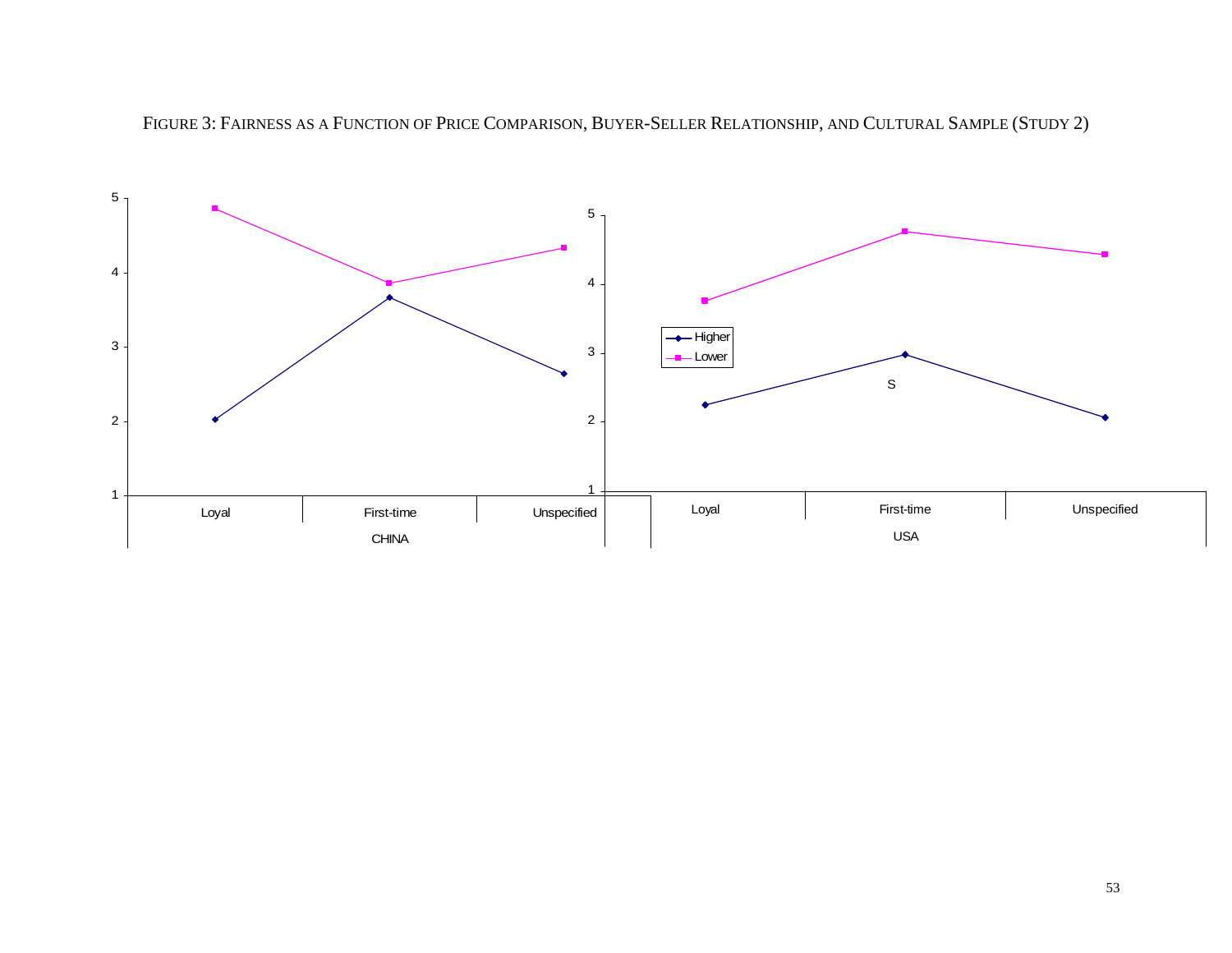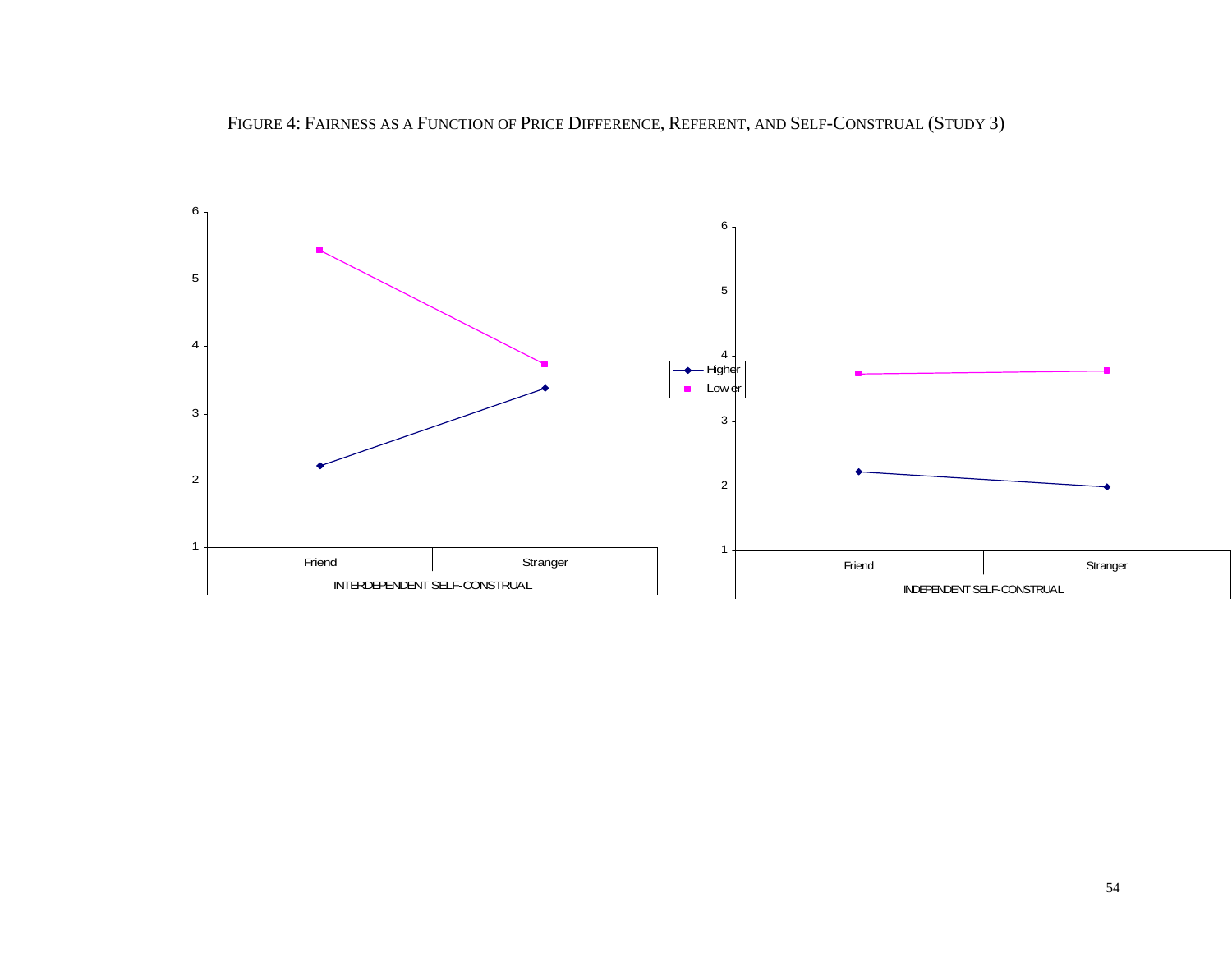#### FIGURE 5: FAIRNESS AS A FUNCTION OF TRANSACTION FACTORS (STUDY 4)